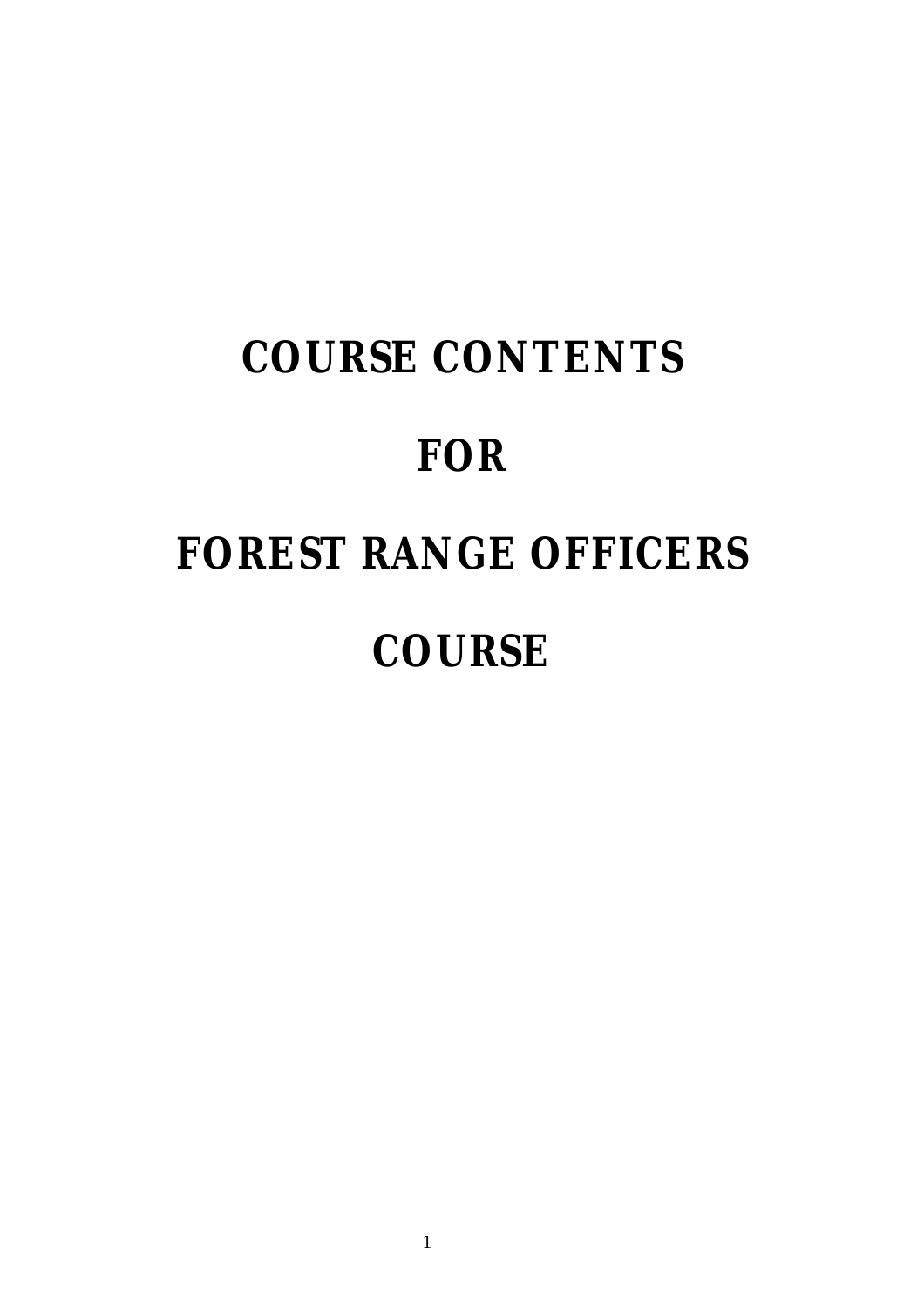# **GENERAL BOTANY/ MATHEMATICS**

### **GENERAL BOTANY**

|                        |            | <b>Field Visits: 2 Days</b>                                                                                                                 | <b>Theory: 20</b><br><b>Practicals: 20</b> |
|------------------------|------------|---------------------------------------------------------------------------------------------------------------------------------------------|--------------------------------------------|
| 1.                     |            | Importance and objectives of teaching Botany to a forest officer, different branches of Botany.                                             |                                            |
|                        |            |                                                                                                                                             | (1)                                        |
| 2.                     |            | <b>Classification of plant Kingdom</b>                                                                                                      | (3)                                        |
|                        | 2.1        | Cryptogams<br>Main divisions under cryptogams-bacteria, algae, fungi, lichens, bryophyta and pteridophyta.                                  |                                            |
|                        | 2.2        | Phanerogams-Gymnosperms and Angiosperms                                                                                                     |                                            |
| 3.                     |            | External Morphology (broad characters, details to be taught in practicals).                                                                 | (6)                                        |
|                        |            | 3.1 Root characteristic; functions, form and habit;                                                                                         |                                            |
|                        |            | 3.2 Stem, functions, form, different types of branching, stem modifications.                                                                |                                            |
|                        |            | 3.3 Leaf structure and functions, modifications.<br>3.4 Flower:                                                                             |                                            |
|                        |            | 3.4.1<br>Structure and terms for describing flowers                                                                                         |                                            |
|                        |            | 3.4.2<br><b>Bracts</b>                                                                                                                      |                                            |
|                        |            | 3.4.3<br>Calyx<br>3.4.4<br>Corolla                                                                                                          |                                            |
|                        |            | 3.4.5<br>Androecium and Gynoecium                                                                                                           |                                            |
|                        |            | Floral diagrams and floral formulae<br>3.4.6                                                                                                |                                            |
|                        |            | 3.4.7<br>Inflorescence                                                                                                                      |                                            |
|                        |            | 3.4.8<br>Pollination                                                                                                                        |                                            |
|                        | 3.5        | 3.4.9<br>Fertilization<br><b>Fruit Morphology</b>                                                                                           |                                            |
|                        |            | 3.5.1<br>Dehiscence                                                                                                                         |                                            |
|                        |            | 3.5.2<br>Classification                                                                                                                     |                                            |
| 4.                     |            | <b>Histology</b>                                                                                                                            | (10)                                       |
|                        | 4.1        | Cell structure, physical and chemical nature of protoplasm, cytoplasm, differences between plant and                                        |                                            |
|                        |            | animal, Prokaryotic and Eukaryotic cell.                                                                                                    |                                            |
|                        | 4.2        | Types of cell division (basic idea).                                                                                                        |                                            |
|                        | 4.3<br>4.4 | Tissues, and their types<br>Tissue system of stems                                                                                          |                                            |
|                        | 4.5        | Secondary growth, annual ring formation etc.                                                                                                |                                            |
|                        |            |                                                                                                                                             |                                            |
| <b>PRACTICALS:</b>     |            |                                                                                                                                             | (20)                                       |
|                        |            |                                                                                                                                             |                                            |
|                        |            | Modification of stem (rhizome, tuber, bulb, corn etc.)<br>Leaf types, shape, margin, venation, phyllotaxy, stipules and leaf modifications, |                                            |
| Inflorescence types.   |            |                                                                                                                                             |                                            |
|                        |            | Floral Morphology-parts of flower                                                                                                           |                                            |
|                        |            | Types of fruits-Classification, dehiscence etc.                                                                                             |                                            |
| <b>Types of Seeds.</b> |            | Transverse Section of root, shoot with particular reference to tissue system and secondary growth.                                          |                                            |
|                        |            |                                                                                                                                             |                                            |
|                        |            | <b>EXCURSION / FIELD VISIT:</b>                                                                                                             | $(2 \text{ Days})$                         |
|                        |            | Field visit: General instructions regarding using flora in the field identification.                                                        |                                            |
|                        |            |                                                                                                                                             |                                            |
|                        |            |                                                                                                                                             |                                            |

# **MATHEMATICS**

- 1. **Arithmetic: 1.1** App
	- **Approximations**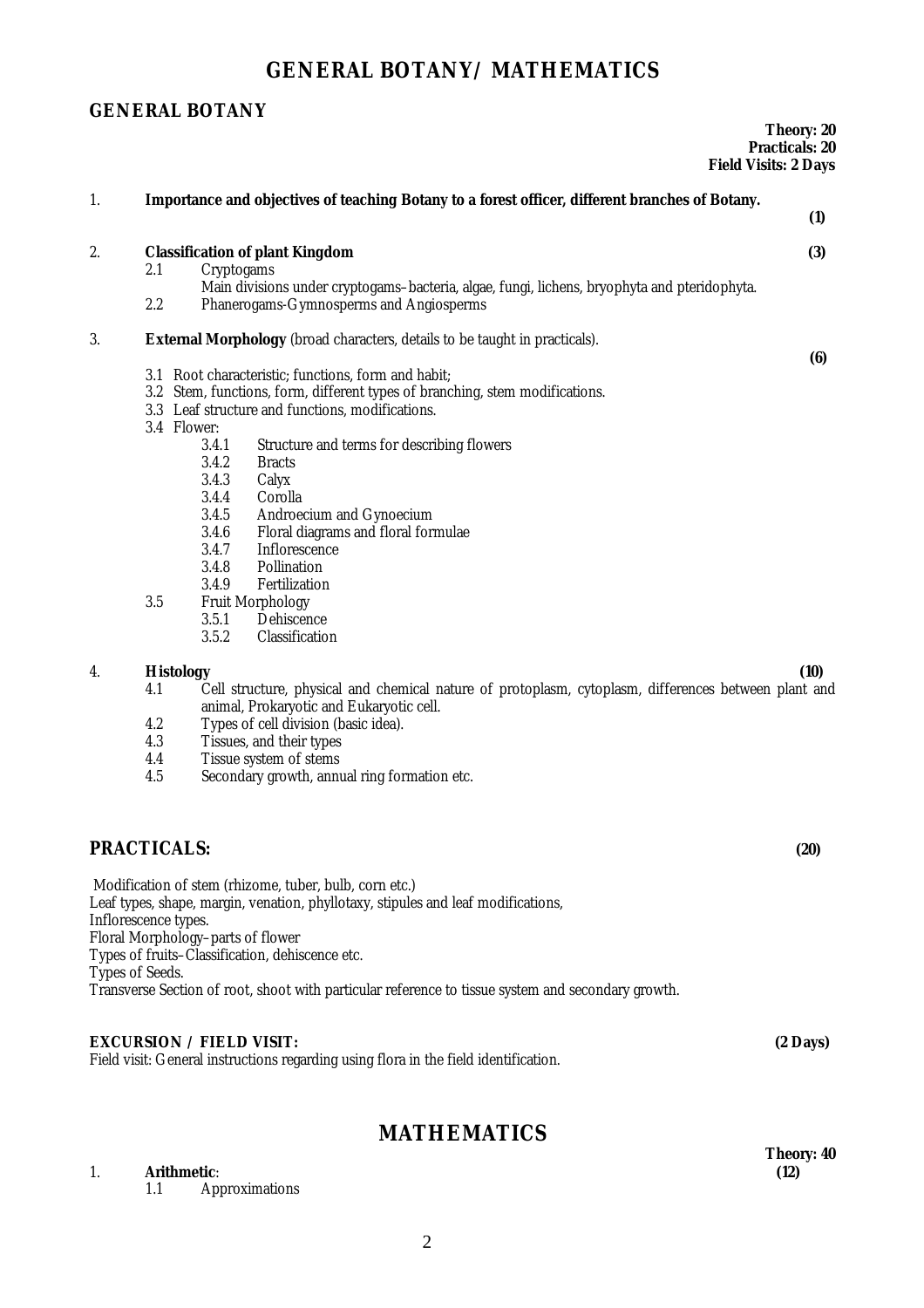- 1.3 Logarithms<br>1.4 Ratio and m
- 1.4 Ratio and proportion<br>1.5 Simple and compound

### Simple and compound interest

### 2. **Algebra**: **(14)**

- 2.1 Factorization
- Standard forms
- 2.2 Equation-simple, simultaneous, quadratic
- 2.3 Arithmetic progression
- 2.4 Geometric progression.
- 2.5 Permutations and combination
- 2.6 Binomial theorem
- 2.7 Trinomial theorem
- 2.8 Remainder theorem

### 3. **Trigonometry**: **(14)**

- 1.1 The ratios, relations between ratios<br>1.2 Angles more than 90 degree and signal
- 1.2 Angles more than 90 degree and signs of ratios<br>1.3 Use of tables
- 1.3 Use of tables<br>1.4 Solutions of t
- Solutions of triangles
- 1.5 Areas of triangles

### **APPLICATION OF MODERN TOOLS AND TECHNOLOGY Theory: 52 Practicals: 50**

### **PART A- REMOTE SENSING TECHNIQUES IN FORESTRY**

### 1. **Aerial Survey: (10)**

- 1.1 Introduction to aerial photography and photogrametry; types of aerial photos; photographic specifications for forestry applications, obtaining, handling and storage of aerial photographs, scale and horizontal measurement, tilt and displacement, stereoscopy, elements and steps involved in photointerpretation, mapping, map numbering and orthophoto maps, difference between aerial photograph and maps.
- 1.2 Measurement of height of an object and height difference characteristics of single tree and a stand, area determination and stock mapping, use of aerial photographs in forest inventory and forest management.
- 1.3 Application of Aerial Photography for estimation of timber volume and volume increment of a crop using stratified random sampling, line plot and strip sampling and multi-stage sampling methods.

### 2. **REMOTE SENSING: (12)**

- 2.1 Introduction, basic principles of remote sensing, spectral reflectance in infrared region, thermal infrared radiation and other spectral band from vegetation, soil and water.
- 2.2 Introduction to RBV, MSS, LISS, TM, Thermal Images, Radar Technology, SAR Interferometry for generating accurate topographic map sets.
- 2.3 Procurement of satellite data.
- 2.4 Resolution and form of data from LANDSAT, NOAA, SPOT, IRS 1 B, C and D, IKONOS High Resolution Satellite etc.
- 2.5 Visual Interpretation and Digital Image Processing of Satellite data.
- 2.6 Application of remote sensing techniques in forestry and allied subjects and future prospects of remote sensing.
- 2.7 Use of satellite imagery in multi-stage sampling for forest Inventory and change detection.
- 2.8 National vegetation mapping.
- 2.9 Use of Global Positioning System for collection of field data.
- 2.10 Methodology for ground validation.

### **PRACTICALS: (10)**

1. Aerial Survey: Stereotest, Orientation of aerial photographs, determination of photoscales, transfer of points under stereoscopy, construction of principal points measurement of height and crown diameter of single tree, crown density of a stand, stock mapping.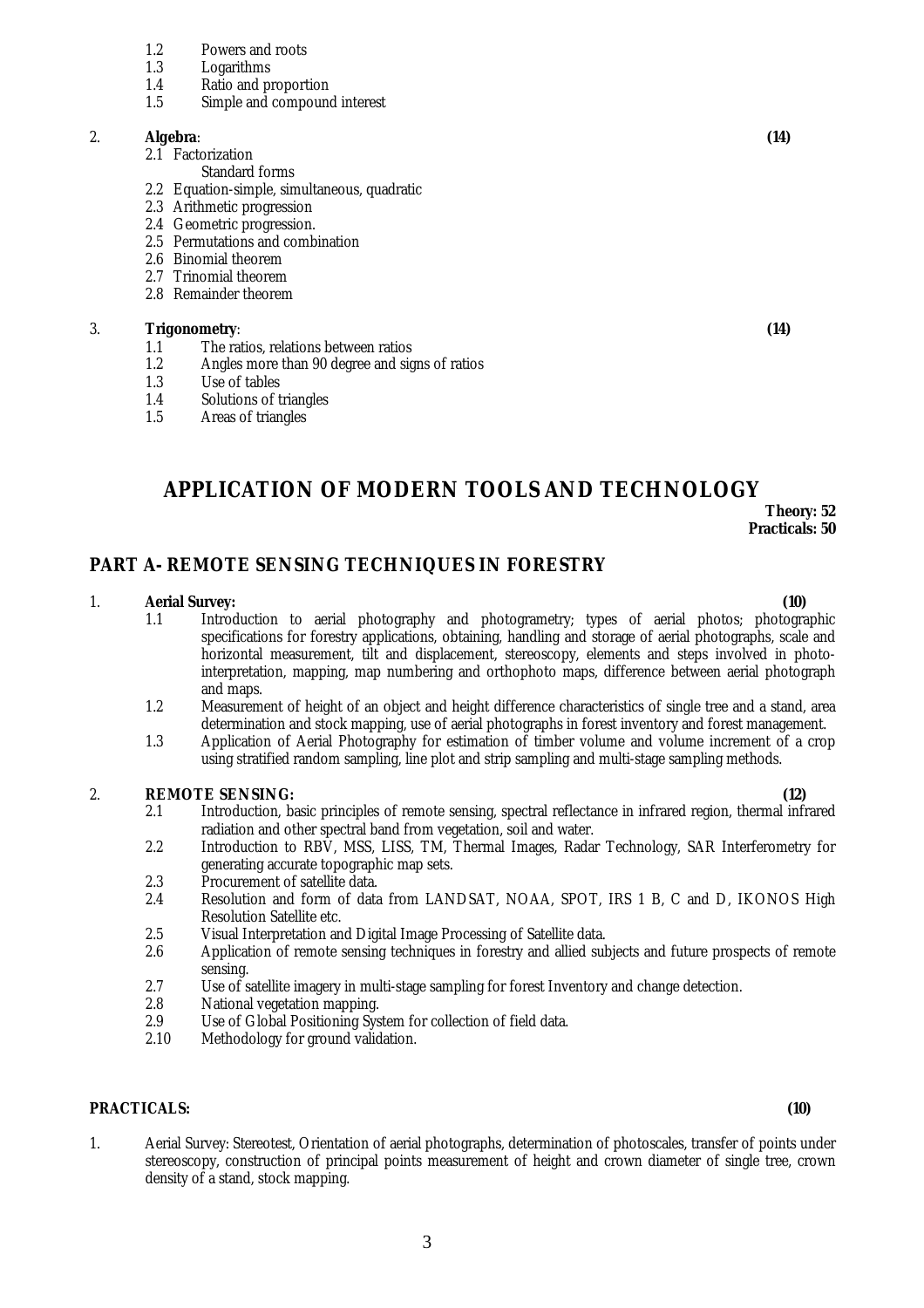- 2. Remote Sensing: Digital and visual interpretation of satellite imagery. Multi-stage sampling for volume estimation using satellite imagery and aerial photos.
- 3. Land use and Soil Capability Classification.

### **PART B- COMPUTER APPLICATIONS IN FORESTRY**

1. **Introduction to Windows**

# 2. **Operating Systems**

# Introduction to operating Systems

3. **Word Processing:** Self-learning package<br>MS-WORD: Ed Edit, Save, Print, Block, Mail. Merge, Spell Checks, Thesaurus Advance features, Exercises, Practice and Quiz.

### 4. **Spread Sheet**:

Introduction to Electronic Spread Sheet Application and creation of spreadsheets M.S. EXCEL: Menus, Graphs, Reports and Printing of Spread sheets Forestry Applications Practice and Quiz, Self learning package.

### 5. **Data Base Management Systems (DBMS)**: Introduction to Data Base Management Systems M.S. ACCESS: Creating Data Base, Modify, Add and delete records, Report Generation Practice and Quiz. Forestry Application in DBMS Self-learning package.

### **6. Graphical packages and Multi Media Applications** Presentation Tools: MS-Power Point. Practice and Quiz

- **7. Computer Viruses**
- 8. **Latest Trends in Computers**
- 9. **Computers in Wildlife Management, Making use of spreadsheets and DBMS for Census etc. Networking Concepts: LAN; WAN; INTERNET.**
- 10. **Application of Computers in Forestry**

### **PART C- APPLICATION OF GEOGRAPHICAL INFORMATION SYSTEM (GIS)**

### **THEORY (20)**

- 1. Basic Concepts in GIS<br>2. Scope of GIS
- Scope of GIS
- 3. Principles of GIS
- 4. Concepts Spatial and Non Spatial Information
- 5. Preparing and developing spatial and non-spatial database for GIS Analysis
- 6. Methods of data entry in the GIS Domain
- 7. Analytical Capability of GIS
- 8. Applications of Forest and wildlife management and allied areas
- 9. Generating outputs for application in field

**Theory -10 Practicals -20**

> **Theory-20 Practical-20**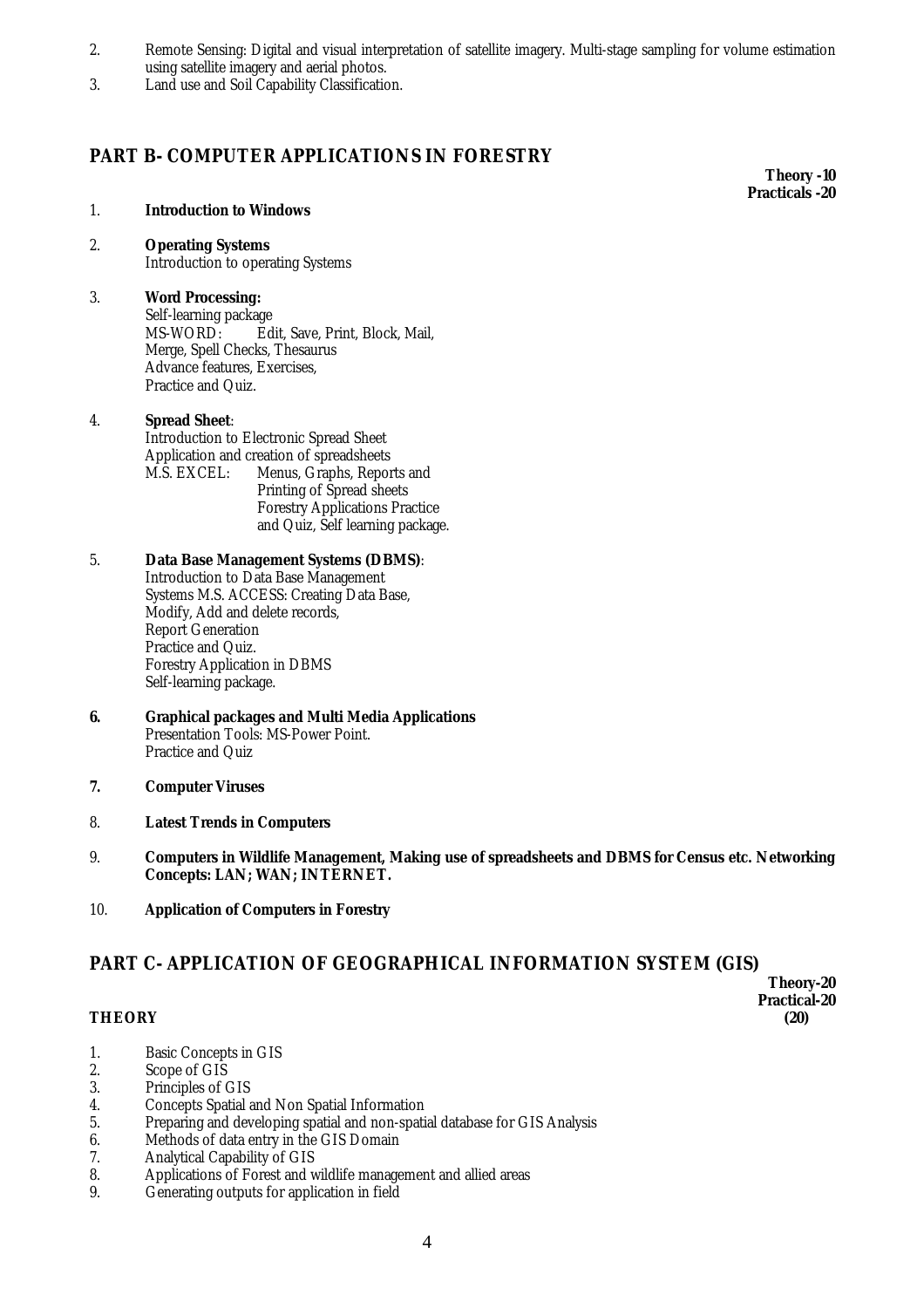- 1. Exposure to different sources of spatial and non-spatial data<br>2. Preparation of data inputs for GIS
- 2. Preparation of data inputs for GIS<br>3. Introduction to hardware and diffe
- 3. Introduction to hardware and different software's available
- 4. Hands on training in operating basic of the GIS
- 5. Actual data entry of spatial and non-spatial data
- 6. Editing, rasterization, labeling of attributes etc.
- 7. Carrying out theme based analysis to know applications to forestry, wildlife and allied areas.
- 8. Generating outputs useful for managers of the resources

### **SILVICULTURE-I PART A General Silviculture**

**Theory: 52 Practicals: 20 Excursions: 8days**. 1. **INTRODUCTION: (1)** Definition, scope and basis of rational Silvicultural practice. 2. **LOCALITY FACTORS: (5)** 2.1 **Climatic factors**: Importance of climate and weather in forestry; elements of climate and factors influencing forests, periodicity of climate, climatic provinces, seasons, solar radiation, temperature, moisture and wind.  **1** 2.2 **Physiographic factors**: Altitude and its effect; effect of slope and aspects; topography and surface conditions. **1** 2.3 **Edaphic factors**: soil condition; soil moisture; influence of soil on vegetation, indicator plants. **1** 2.4 **Biotic factors**: plant parasites, beneficial and injurious affects of wild and domestic animals, interference by man, beneficial and harmful effects of fire. **1** 2.5 **Interaction of locality factors** in determining vegetation, relative hardiness of species, resistance and tolerance to different climatic factors. **1** 3. **SITE MAINTENANCE AND IMPROVEMENT: (2)** 3.1 Site maintenance in regeneration operations: 3.1.1 Evaluation of site character for plantation 3.1.2 Structural management of soils 3.1.3 Water Management 3.1.4 Soil working in relation to moisture conservation 3.1.5 Cultural practices 3.2 Site maintenance in forest stand: 3.2.1 Species composition 3.2.2 Control grazing 3.2.3 Manures and fertilizers 3.2.4 Soil amendment 3.2.5 Fertility potential of soil 4. **GROWTH AND DEVELOPMENT OF TREE**: **(8)** 4.1 **Tree form**: Form of crown, branching, bole and root, root and mycorrhiza-their types and role. **1**

### 4.2 **Structure**

4.2.1 Stem structure-bark 4.2.2 Root structure **1**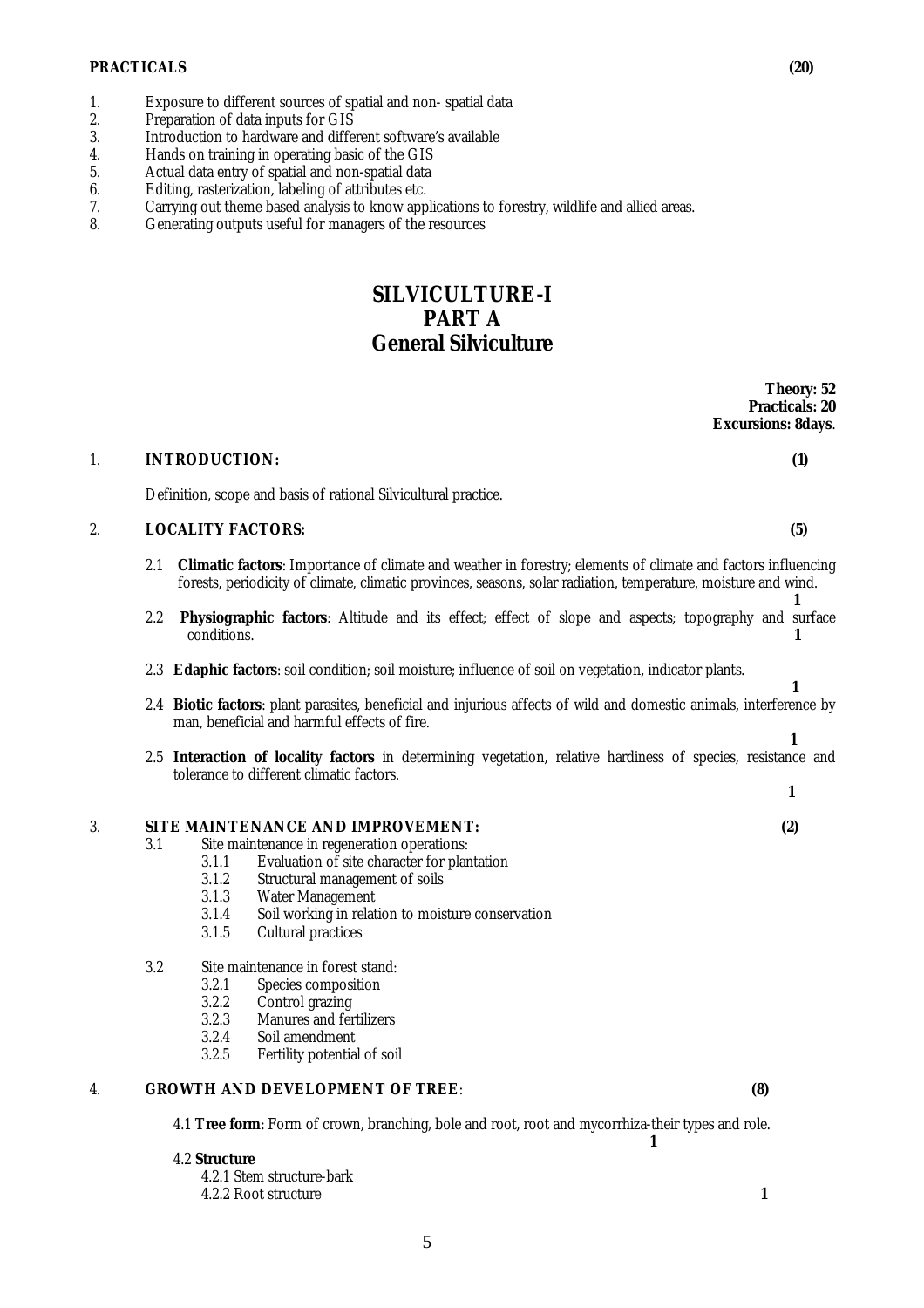### 4.3 **Water relations**.

| 4.3.1. Ascent of sap                                                |        |         |          |
|---------------------------------------------------------------------|--------|---------|----------|
| 4.3.2 conduction                                                    |        |         |          |
| 4.3.3 Transpiration                                                 |        |         |          |
| 4.3.4. Moisture availability and growth                             |        | 1       |          |
| 4.4. Light relations                                                |        |         |          |
| 4.4.1<br>Photosynthesis                                             |        |         |          |
| 4.4.2<br>Photoperiod                                                |        |         |          |
| 4.4.3<br>Leaves and light relations                                 |        |         |          |
| Ground flora and light<br>4.4.4                                     |        |         |          |
| Light demanders and shade bearers<br>4.4.5                          |        |         |          |
| Other effects of light<br>4.4.6                                     |        | 1       |          |
| <b>4.5 Food relations</b>                                           |        |         |          |
| 4.5.1 Carbohydrate metabolism                                       |        |         |          |
| 4.5.2 Assimilation                                                  |        |         |          |
| 4.5.3 Respiration                                                   |        |         |          |
| 4.5.4 Nitrogen assimilation.                                        |        |         |          |
| 4.5.5 Major and minor nutrients                                     |        |         |          |
| 4.5.6 Function of mineral nutrients                                 |        |         |          |
| 4.5.7 Mineral deficiency                                            |        |         |          |
| 4.5.8 Translocation                                                 |        |         |          |
| 4.5.9 Accumulation                                                  |        |         |          |
| 4.5.10 Parasitism                                                   |        | 2       |          |
| 4.6 Growth regulations.                                             |        |         |          |
| 4.6.1 Absorption and translocations                                 |        |         |          |
| 4.6.2 Growth promoters                                              |        |         |          |
| 4.6.3 Growth inhibitors and phytocides                              |        |         |          |
| 4.6.4 Other important effects of growth regulators                  |        | 1       |          |
| 4.7 Growth and development-Period of growth and rest, growth rings, | height | growth, | diameter |
| growth, volume increment, quality increment,<br>Growth in Bamboos.  |        |         |          |
|                                                                     |        | 1       |          |

### 4.8 **Crop Morphology:**

Differentiation of stands by composition and density crown and canopy, crown classification, crown closure, root competition. **1** 

### 5. **CLASSIFICATION OF FOREST TYPES AND THEIR DISTRIBUTION: (4)**

5.1 Basis for classification.

5.2 Forest types of India and their distribution according to Champion and Seth's classification.

### **Note:**

Field study of tree growth and development, study of locality factors, forest stand, succession, study of vegetation in various forest types shall be done during field tours and excursions.

**(5 days)**

### **PART B SILVICULTURAL PRACTICES**

### 1. **NATURAL REGENERATION (3)**

- 1.1 Natural regeneration by seed
- 1.2 Natural regeneration by coppice
- 1.3 Natural regeneration by root suckers
- 1.4 Cultural operations

6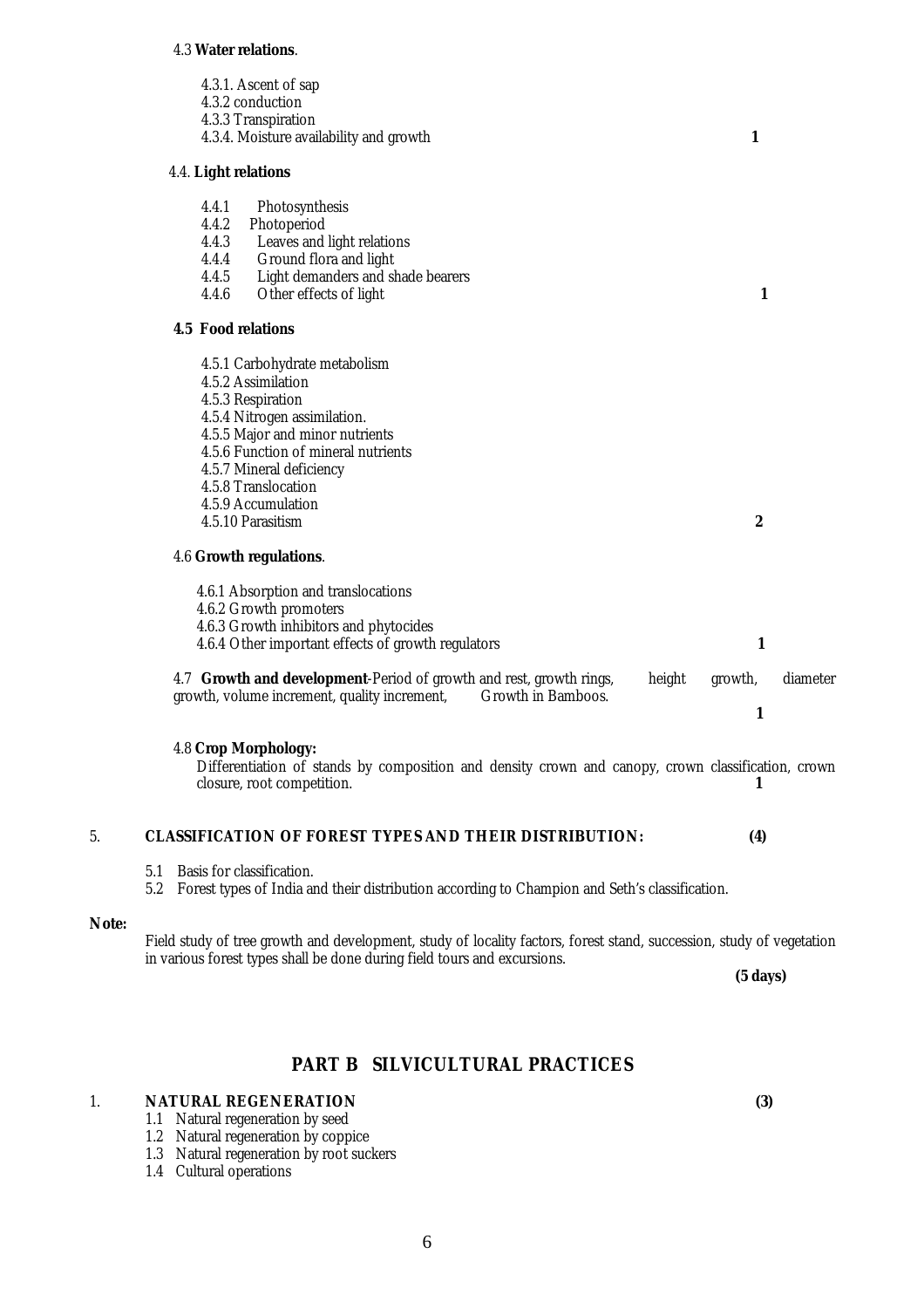### 2. **ARTIFICIAL REGENERATION (21)**

- 2.1 **General Consideration 3** 2.1.1 Objects of artificial regeneration; artificial  $v/s$  natural regeneration<br>2.1.2 Choice of species in respect of hard-woods, softwoods.
	- Choice of species in respect of hard-woods, softwoods,
		- fast growing, slow growing, exotics and indigenous species.
	- 2.1.3 Sowing  $v/s$  planting<br>2.1.4 Pure  $v/s$  mixed crop
	- Pure  $v/s$  mixed crops

- 2.2 **Seed Supply** 3<br>2.2.1 Seed collection, selection of plus trees, their evaluation. 2.2.1<sup>7</sup> Seed collection, selection of plus trees, their evaluation.<br>2.2.2 Seed orchard, seed stand, seed production areas, seedlin
	- Seed orchard, seed stand, seed production areas, seedling
	- seed orchards and clonal seed orchards.
	- 2.2.3 Seed testing, certification and storage<br>2.2.4 Pre-sowing treatment of seed including
	- Pre-sowing treatment of seed including stratification and scarification.

- 2.3 **Nursery** 2.3.1 Selection of site. Lavout, preparation beds, fencing 2.3.1 Selection of site. Lavout, preparation beds, fencing 2.3.1 Selection of site, Layout, preparation beds, fencing<br>2.3.2 Seed requirement: Time and method of Sowing.
	- 2.3.2 Seed requirement; Time and method of Sowing.<br>2.3.3 Protection of seed and seedlings against diseases
	- 2.3.3 Protection of seed and seedlings against diseases, pests and natural calamities.<br>2.3.4 Green and organic manure and fertilizer application, shading, watering and c
	- 2.3.4 Green and organic manure and fertilizer application, shading, watering and damping off; weed control in the nursery.
	- 2.3.5 Weeding and hoeing; Thinning out, culling shifting grading of seedlings, time and method of transplanting, maintenance of fertility, calendar of operations.

### 2.4 **Container plants 2**

- 2.4.1 Specification of container<br>2.4.2 Potting Media
- 2.4.2 Potting Media<br>2.4.3 Container Filli
- 2.4.3 Container Filling and stacking<br>2.4.4 Time and method of sowing a
- Time and method of sowing and transplanting

### 2.5 **Modern Nursery Techniques 3**

- 2.5.1 Comparative performance of planting stock raised from vegetative parts and from seed.<br>2.5.2 Clonal Techniques
- 2.5.2 Clonal Techniques<br>2.5.3 Root suckers
- Root suckers
- 2.5.4 Root and rhizome cutting
- 2.5.5 Layering
- 2.5.6 Grafting
- 2.5.7 Budding
- 2.5.8 Hormone and stimulants for rooting<br>2.5.9 Green house and mist chamber design
- Green house and mist chamber design and management

### **2.6 Planting Operations and Techniques 4**

- 2.6.1 Survey and mapping of the plantation area, treatment
	- map, clearing, burning, planting plan, direct sowing
- 2.6.2 Season of planting
- 2.6.3 Stacking and Carriage to planting site
- 2.6.4 Spacing
- 2.6.5 Size of trench and pits, and soil working
- 2.6.6 Method of planting of nursery bed and container grown seedlings
- 2.6.7 Irrigation including water conservation techniques and drainage
- 2.6.8 Application of fertilizers
- 2.6.9 Use of fungicides and insecticides
- 2.6.10 Nurse and cover crop

### 2.7 **Maintenance of plantation 2**

- 2.7.1 Weeding
- 2.7.2 Soil working and hoeing
- 2.7.3 Watering
- 2.7.4 Mulching
- 2.7.5 Protection from grazing
- 2.7.6 Replacement of causalities, cutting back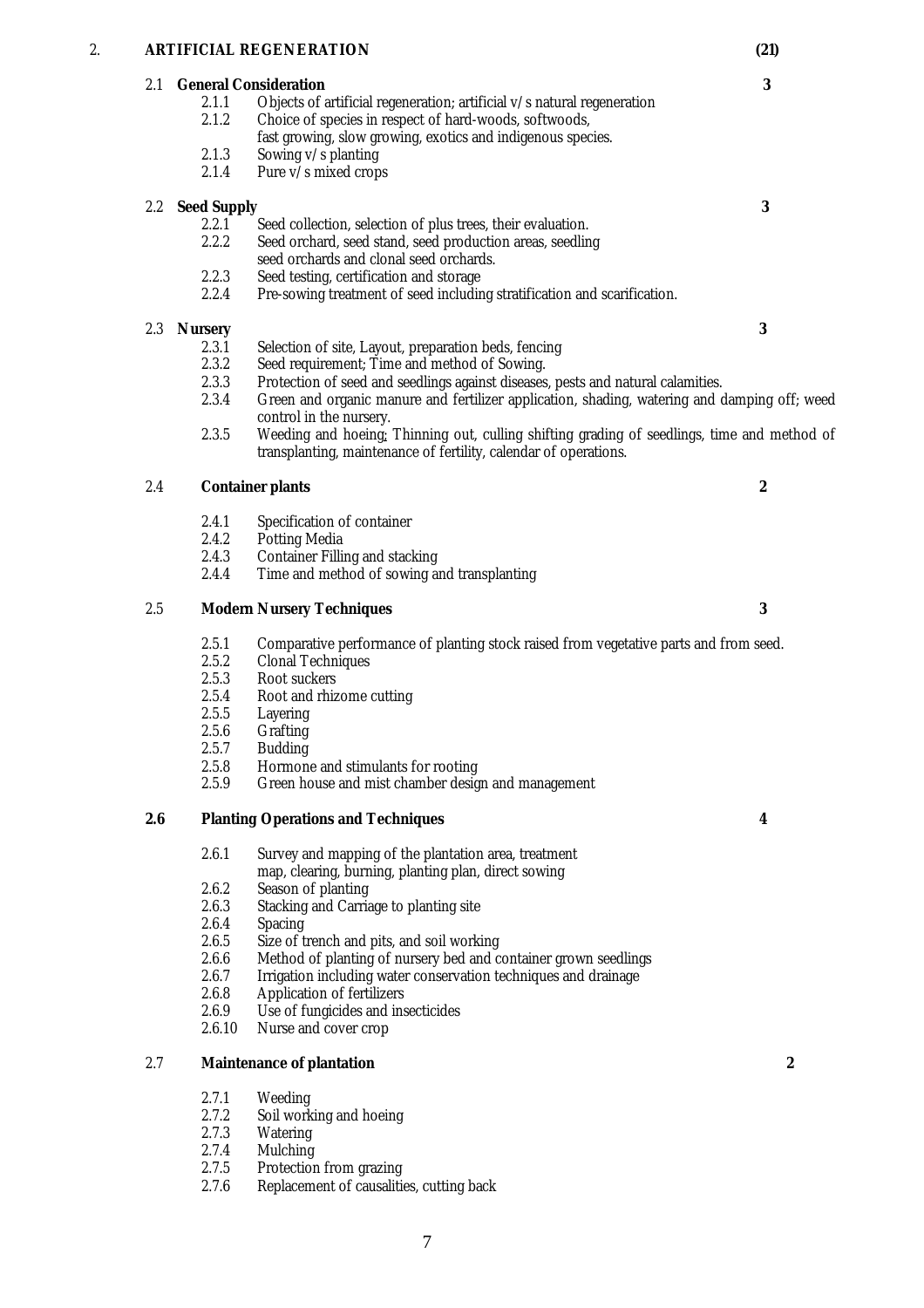### 2.8 **Plantation Records 1**

- 2.8.1 Site Map and Site Photographs<br>2.8.2 Treatment Map
- 2.8.2 Treatment Map<br>2.8.3 Plantation Estin
- 2.8.3 Plantation Estimations<br>2.8.4 Records of various operations
- 2.8.4 Records of various operations<br>2.8.5 Expenditure incurred.
- 2.8.5 Expenditure incurred.<br>2.8.6 Monitoring and Evalua
- Monitoring and Evaluation Formats, Inspection Notes etc.

### **3. TENDING (4)**

### 3.1 **Definition** 3.2 **Weeding and cleaning**

- 3.2.1 Weed control in natural regeneration areas<br>3.2.2 Weed control in artificial regeneration areas
- 3.2.2 Weed control in artificial regeneration areas
- 3.2.3 Climber control<br>3.2.4 Cleaning **Cleaning**
- 
- 3.2 Thinning in plantations<br>3.3 Thinning in natural rege 3.3 Thinning in natural regeneration areas<br>3.4 Thinning in irregular crops
- 
- 3.4 Thinning in irregular crops<br>3.5 Thinning intensity and matl Thinning intensity and mathematical checks
- 3.6 Pruning

### 4. **GENETICS AND TREE IMPROVEMENT (4)**

- 4.1 Mendalian law of heredity<br>4.2 Provenance delimitations a
- 4.2 Provenance delimitations and trials<br>4.3 Hybridisation, plant breeding include 4.3 Hybridisation, plant breeding including selective breeding and progeny trials
- Biotechnology and tissue culture.

### 5. **Seed Orchard Establishment**

### 6. **Seed collection from superior trees, handling, storage**

|    | <b>PRACTICALS:</b>                          |                            |                                                                                                | (20)             |
|----|---------------------------------------------|----------------------------|------------------------------------------------------------------------------------------------|------------------|
| 1. |                                             | <b>Seed Processing</b>     |                                                                                                | $\boldsymbol{2}$ |
|    |                                             | 1.1 Extraction             |                                                                                                |                  |
|    | 1.2 Cleaning                                |                            |                                                                                                |                  |
| 2. |                                             | <b>Seed Testing</b>        |                                                                                                | $\mathbf 5$      |
|    | 2.1                                         | <b>Sampling</b>            |                                                                                                |                  |
|    | 2.2                                         |                            | Moisture determination                                                                         |                  |
|    | 2.3                                         |                            | Purity analysis                                                                                |                  |
|    | 2,4                                         |                            | <b>Germination test</b>                                                                        |                  |
|    |                                             | 2.4.1                      | First day: Seed counting, preparation of seed beds/<br>petri dishes, putting the seed for test |                  |
|    |                                             | 2.4.2                      | <b>Fifth day Counting</b>                                                                      |                  |
|    |                                             | 2.4.3.                     | Fifteenth day: final counting                                                                  |                  |
|    | 2.5                                         | Viability test             |                                                                                                |                  |
|    |                                             | 2.5.1                      | Day one: Counting of seeds, soaking in water and preparation of reagent.                       |                  |
|    |                                             | 2.5.2                      | Day two: De-coating of seed and putting seeds in test solution                                 |                  |
|    |                                             | 2.5.3                      | Day three: Evaluation                                                                          |                  |
| 3. |                                             | <b>Rooting of cuttings</b> |                                                                                                | 3                |
|    | 3.1 Taking of cuttings and planting in beds |                            |                                                                                                |                  |
|    |                                             |                            | 3.2 Evaluation after a week and writing report                                                 |                  |
| 4. |                                             |                            | <b>Budding, Grafting and Layering</b>                                                          | 3                |
| 5. |                                             |                            | <b>Other Methods of Propagation.</b>                                                           | 3                |
|    | 5.1                                         |                            | <b>Bamboo Propagation</b>                                                                      |                  |
|    | 5.2                                         |                            | Evaluation of result and reporting                                                             |                  |
| 6. |                                             | <b>Plus Tree Selection</b> |                                                                                                | 4                |

6.1 Selection of phenotypically superior quality trees, marking and reporting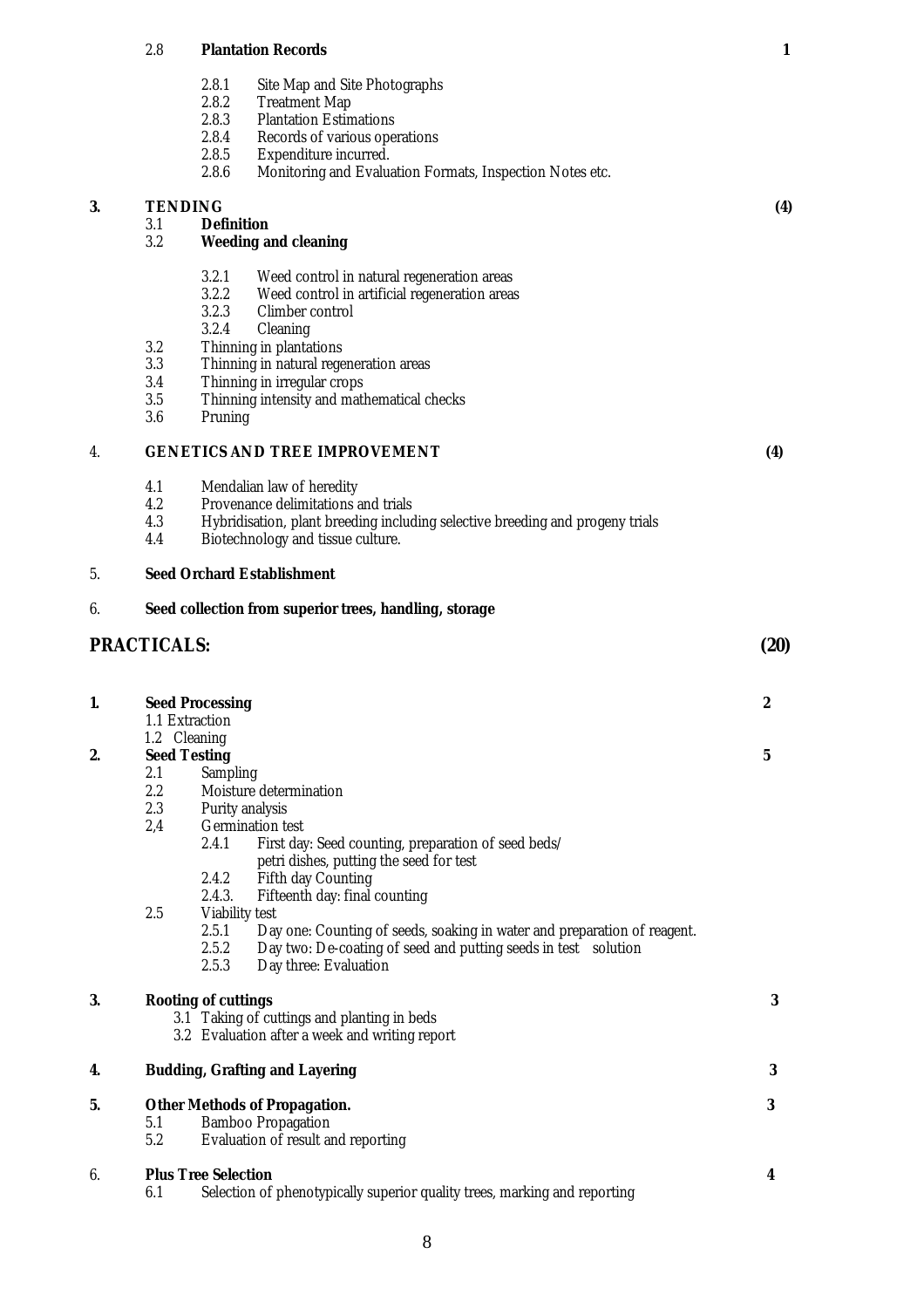- 6.2 Finalization of trees and its marking<br>6.3 Recording of data and maintenance
- 6.3 Recording of data and maintenance of records<br>6.4 Collection of reproductive material, its transpo
- 6.4 Collection of reproductive material, its transportation and establishment of germplasm

### **FIELD EXERCISE**: **3 Days**

- (i) Preparation of a plantation scheme for a given area including estimates and scheduling various operations and protection of the plantation for five years. (This could be done during Watershed Management Plan exercise).
- (ii) Visits to nursery and plantation sites to study and participate in the operations.
- Note: The above experiments are to be carried out under the guidance of Scientists from Seed Testing Laboratory, Plant Physiology and Genetics branches of the Research Institute of I.C.F.R.E.

### **SILVICULTURE II**

**Theory Lectures: 38 Field Exercises: 2 Days**

### **PART A- Silviculture of Indian trees**

1. General description dealing with the general value, growth characteristics, natural distribution, phenology, silvicultural characters, autecology, synecology, community environment, natural regeneration, artificial regeneration, seed collection, storage, nursery technology, plantation technology, after care, tending operations and management of following species:

- 1.1 **Common species: (12)**
- *1.1.1 Cedrus deodara*
- *1.1.2 Pinus roxburghii*

# 1.2 **Broad leaved:**

- *1.2.1 Acacia nilotica & A. catechu*
- *1.2.2 Azadirachta indica*
- *1.2.3 Dalbergia sissoo*
- *1.2.4 Eucalyptus species*
- *1.2.5 Madhuca indica*
- *1.2.6 Shorea robusta*
- *1.2.7 Tectona grandis*
- *1.2.8 Terminalia species*
- *1.2.9 Popular*
- *1.2.10 Casuarina equisetifolia*

### 1.3 **Bamboos and Rattans:**

- *1.3.1 Bambusa species*
- *1.3.2 Calamus species*
- *1.3.3 Dendrocalamus strictus & other Dendrocalamus species.*
- *1.3.4 Malocana bambusoides.*

### 2. **Species of regional importance**: **(8)**

- 2.1 **Northern region:**
	- *Celtis australis Diospyros species Grewia species Picea smithiana Pinus wallichiana Populus spp. Quercus species Robinia pseudoacacia Salix spp.*

### 2.2 **Southern region:**

*Anacardium occidentale, Acacia spp. (wattles), Casuarina spp.,*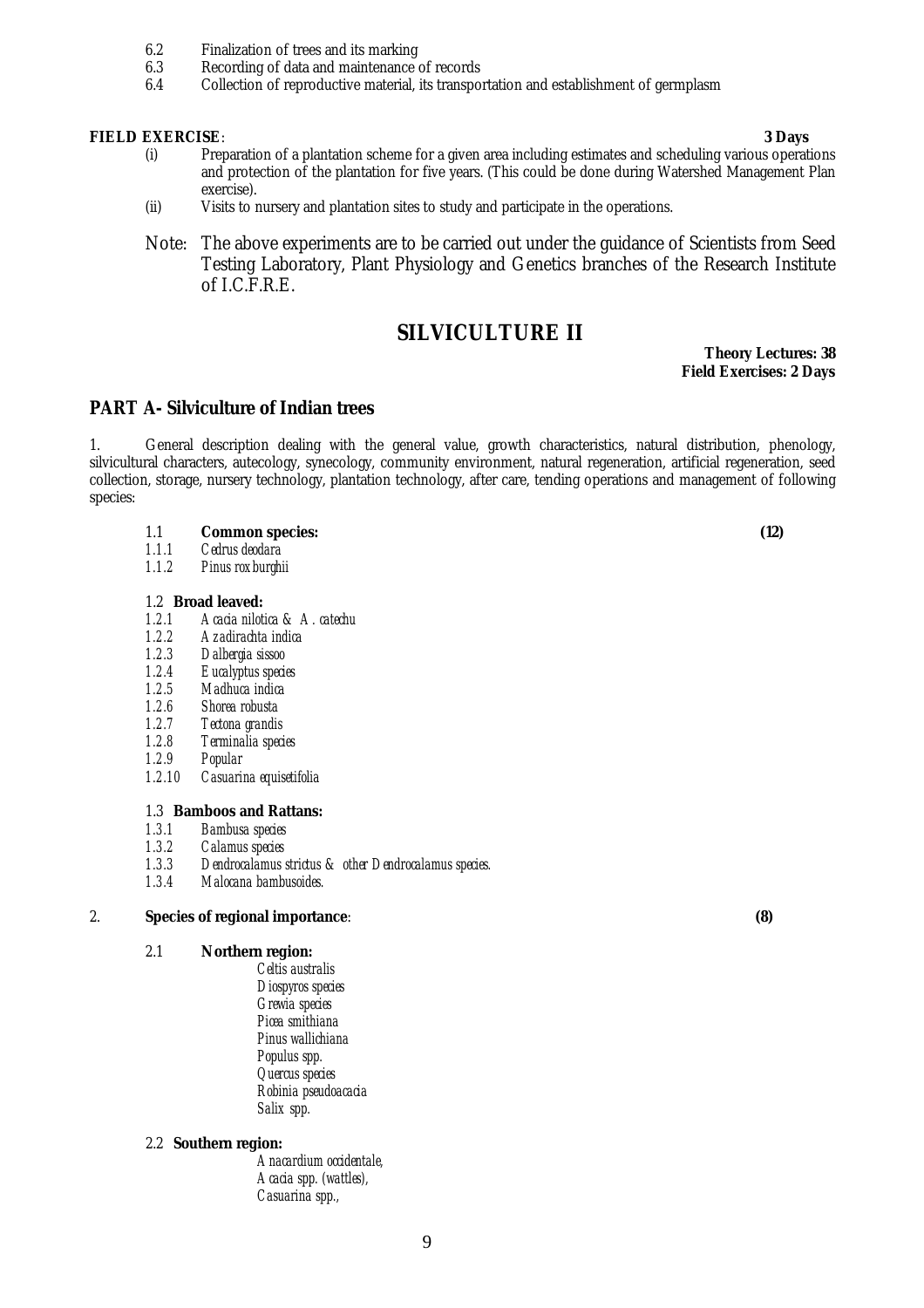*Dalbergia latifolia Dipterocarpus spp. Pongamia species. Pterocarpus spp. Santalum album Swietenia mahogany, Tamarindus indica.*

### 2.3 **Eastern region**:

- *Anthocephalus kadamba Chuckrassia tabularis Cryptomeria japonica Dipterocarpus species Mesua ferea Morus laviegata Pinus kesiya Shorea assamica Terminalia myriacarpa*
- **Note:** This subject should also be covered during study tour and species of regional importance will be taught to groups of that region.

### **PART B-Silvicultural Systems**

| 1. | <b>Introduction:</b><br>Definition, scope and classification, formulation and objectives of systems.                                                                                                                                                                                         | (1) |
|----|----------------------------------------------------------------------------------------------------------------------------------------------------------------------------------------------------------------------------------------------------------------------------------------------|-----|
| 2. | Clearfelling systems and its modifications, cutting sections- application in India.                                                                                                                                                                                                          | (1) |
| 3. | <b>Shelter wood system:</b>                                                                                                                                                                                                                                                                  | (6) |
|    | 3.1 Uniform system- including regeneration period, periodic blocks, their types and importance, regeneration<br>fellings, examples and application in India, Chir, Deodar, Kail, Sal, Teak.<br>3.2 Group system<br>3.3 Irregular shelterwood system<br>3.4 Canopy lifting shelterwood system |     |
| 4. | <b>Selection system:</b><br>Characteristics, rotation, felling cycle, application in India.                                                                                                                                                                                                  | (4) |
| 5. | Coppice system;                                                                                                                                                                                                                                                                              | (2) |
|    | 5.1 Simple coppice system<br>5.2 Coppice with standards-rotation, selection of standards, yield<br>5.3 Coppice with reserve<br>5.4 Pollard system                                                                                                                                            |     |
| 6. | <b>Conversion:</b>                                                                                                                                                                                                                                                                           | (1) |
|    | 6.1 Reasons for conversion and types of conversion<br>6.2 Conversion from uniform to selection<br>6.3 Conversion from coppice system to high forest                                                                                                                                          |     |
| 7. | <b>Concept of Dauerwald and Method du controlle</b>                                                                                                                                                                                                                                          | (1) |
|    |                                                                                                                                                                                                                                                                                              |     |

8. New concepts in Silvicultural systems keeping in view the new trends in ecological perspectives and management at landscape levels keeping in view the changing scenario from specific focus on utilizational aspects to conservation. **(2)**

Note: Different Silvicultural systems followed for important Indian tree species like sal, Teak, Shisham, Chir, Deodar, Fir, Spruce, Oaks etc, shall be studied during field visit.

**(2 days)**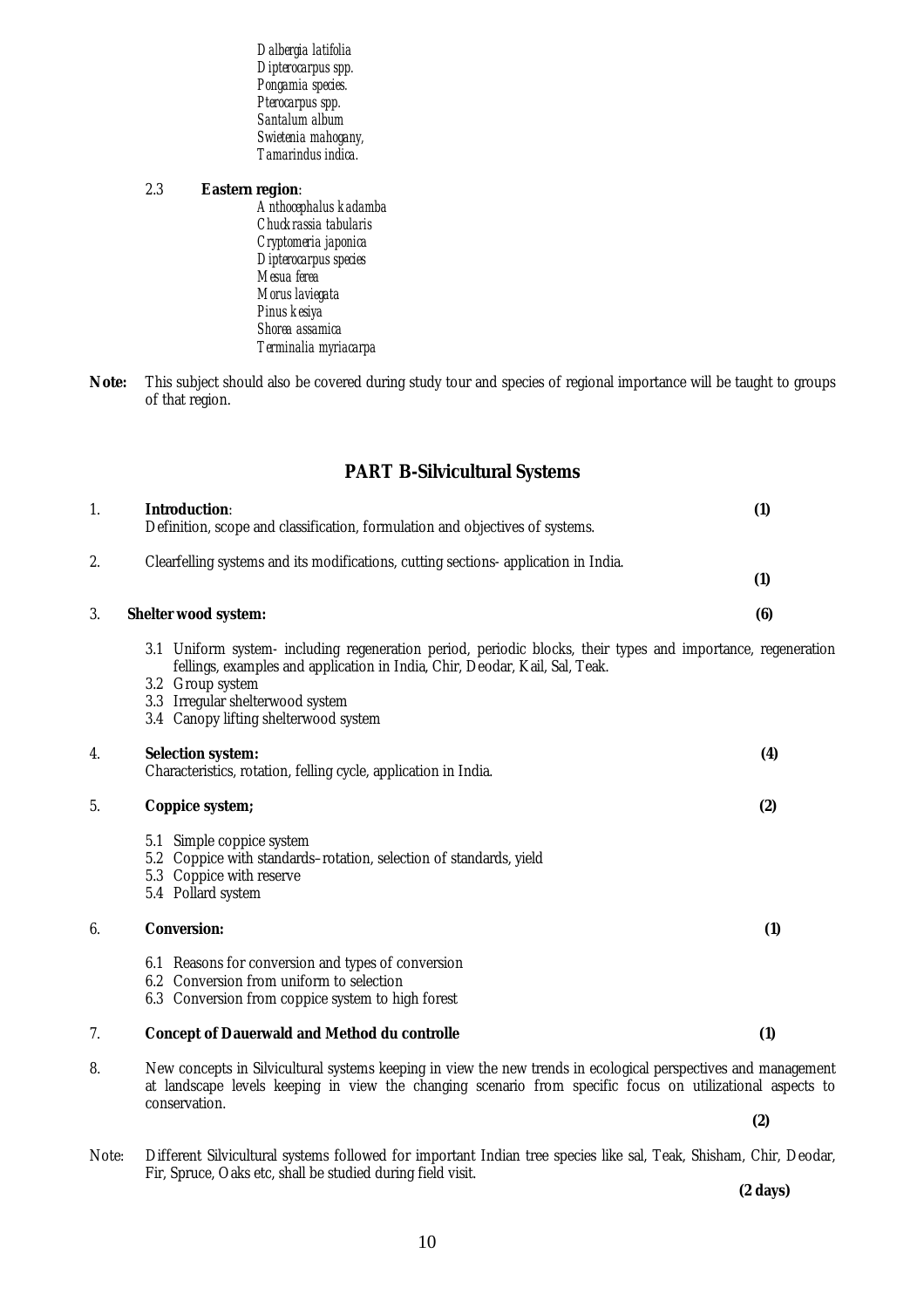# **FOREST RESOURCE ASSESSMENT**

**Theory: 38 Practicals: 12 Field Exercise: 16days**

### **PART A-TREE MEASUREMENTS**

### 1. **Diameter and girth measurement: (1)**

- 1.1 Objects of tree measurements<br>12 Reference and other noints of
- 1.2 Reference and other points of diameter measurement of standing trees<br>1.3 Measurements of forked, buttressed, fluted and abnormal trees
- Measurements of forked, buttressed, fluted and abnormal trees
- 1.4 Simple instruments such as caliper, tape etc. their use and relative accuracy
- 1.5 Various kinds of dendrometres such as Bar and strut pedometer and Tele relascope, their use and relative accuracy
- 1.6 Determination of basal area of trees and its uses
- 1.7 Various formulae used for basal area

### 2. **Height measurement: (2)**

- 2.1 Objects of height measurements
- 2.2 Definition and measurements of various heights such as total, clear, merchantable bole etc.<br>2.3 Principal of Hypsometers. Principles and use of Abney's level. Altimeters, relascops and Ca
- 2.3 Principal of Hypsometers, Principles and use of Abney's level, Altimeters, relascops and Calinometers.<br>2.4 Relative accuracy of these instruments and sources of error in measurements.
- Relative accuracy of these instruments and sources of error in measurements.

### 3. **Crown measurements (1)**

- 3.1 Objects of crown measurements.
- 3.2 Measurements of crown width, crown height, crown area, crown volume etc.
- 3.3 Construction and use of instruments for crown measurements such as Mirror type, Pun-Chun crown meter etc.
- 3.4 Measurement of branch angle, branch diameter and its length.

# 4. **Volume measurements of logs and felled trees**: **(3)**

- 4.1 Estimation of volume of log through sectional area, length etc.<br>4.2 Use of various formulae for estimating volume of log such as
- Use of various formulae for estimating volume of log such as Huber, Smalian, Newtons etc. and their relative accuracy.
- 4.3 Volume measurements of logs, branch wood etc., by Xylometric method.<br>4.4 Measurement of specific gravity of wood.
- Measurement of specific gravity of wood.
- 4.5 Measurement of stack wood and piling coefficient
- 4.6 Concept and measurement of various types of volume of a tree, standard total timber, standard branch wood, sapwood and heartwood volume etc.
- 4.7 Estimation of conversion losses of plywood, sawn logs, poles, pulp etc. from a tree or log.
- 4.8 Determination of cull and assessment of internal defects on felled trees.
- 4.9 FRI procedure for measurement of volume of felled trees.

### 5. **Bark thickness measurement: (1)**

- 5.1 Need for measurement.
- 5.2 Instruments for measuring bark thickness, their use and accuracy.
- 5.3 Bark percent tables, their construction and use.
- 5.4 Bark quotient and conversion of (over bark) volume to (under bark) volume.

### 6. **Study of tree form: (1)**

- 6.1 Various theories relating to development of tree taper
- 6.2 Definition, measurement and use of form factors and form quotients
- 6.3 Various formulae relating to form of trees and their use
- 6.4 Taper table, taper curves and their use

### 7. **Volume estimation of standing trees: (3)**

- 7.1 Volume estimation by measuring diameter, height and form of trees
- 7.2 Definition of volume tables
- 7.3 Various kinds of volume tables and their uses
- 7.4 Construction of volume tables by graphical and regression methods<br>7.5 Volume estimation by volume tables
- Volume estimation by volume tables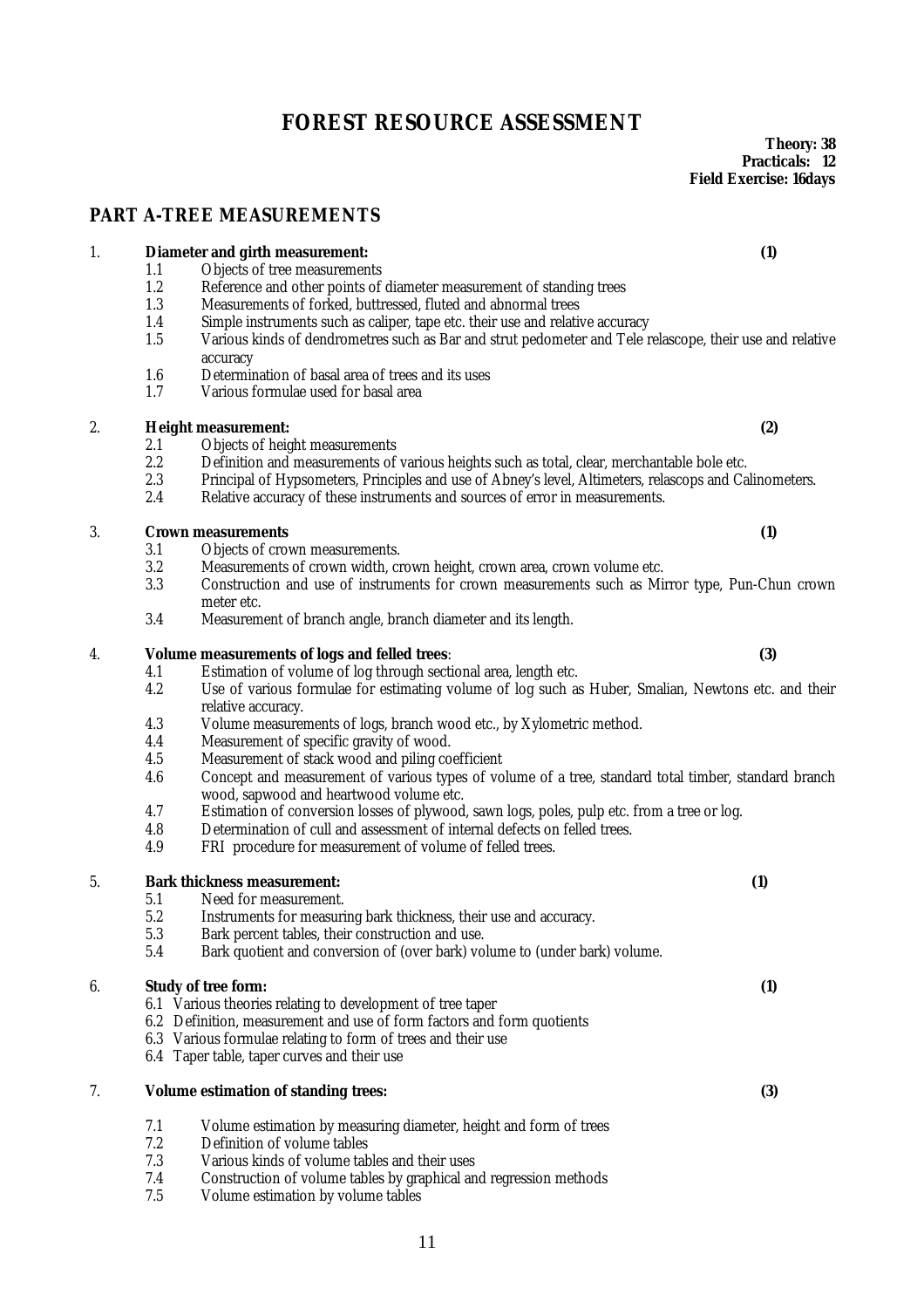### **8. Age determination of trees: (1)**

- 8.1 By ocular estimate<br>8.2 From records
- 8.2 From records.<br>8.4 By counting of
- 8.4 By counting of whorls of branches<br>8.5 By counting growth rings
- 8.5 By counting growth rings<br>8.6 Through successive measure
- Through successive measurements

### **9. Growth measurement of trees:**

- **(4)** 9.1 Definition of various kinds of growth i.e. growth in diameter, basal area, height, volume, quality and their characteristics curves.
- 9.2 Increment percent and its determination by Pressler's and Schneider's formulae.<br>9.3 Determination of growth of trees with annual rings.
	- Determination of growth of trees with annual rings.
		- 9.3.1 Measurement of diameter growth by stump analysis and increment borer.<br>9.3.2 Measurement of diameter, height and volume growth by stem analysis.
		- Measurement of diameter, height and volume growth by stem analysis.
- 9.4 Measurement of growth for trees without annual rings from data of sample plots, linear increment plots etc.
- 9.5 Concept of mean and current annual increments and their relationship.<br>9.6 Factors influencing the volume of trees such as site, competition, age et
- Factors influencing the volume of trees such as site, competition, age etc.

### **FIELD PRACTICALS (12)**

### 1. Measurement of diameter girth, height, crown of standing trees and presentation of data in tabular form. **6**

2. Use of tele-relescope for calculation of taper-data and also to calculate the volume of standing trees.

### **FIELD EXERCISE**: **(10)**

- 1. Stem and stump analysis to study the growth history of individual trees.<br>2. Increment boring analysis.
- Increment boring analysis.
- 3. Preparation of local volume tables.

### **PART B- FOREST BIOMETRY**

### 1. **Basic statistical methods: (8)**

- 1.1 Importance of statistics in forestry
- 1.2 Grouping and presentation of data
- 1.3 Frequency distribution and its representation
- 1.4 Measures of central tendency–arithmetic mean, median and mode.
- 1.5 Measures of dispersion–standard deviation, variance and coefficient of variation
- 1.6 Normal distribution and its applications in forestry
	- 1.6.1 Properties of normal distribution
	- 1.6.2 Distribution of error<br>1.6.3 Confidence limits
	- Confidence limits
	- 1.6.4 Types of abnormality–skewness and kurtosis
- 1.7 Expected value of mean and standard error
- 1.8 Tests of significance
- 1.9 Correlation and regression
	- 1.9.1 Definitions
		- 1.9.2 Simple linear regression and its fitting by least square method
		- 1.9.3 Coefficient of determination and its significance
		- 1.9.4 Examples of multiple regression

### 2. **Forest Sampling: (6)**

- 2.1 Necessity of sampling in forestry
- 2.2 Complete enumeration v/s partial enumeration
- 2.3 Principal steps in sample surveys
- 2.4 Terminology and concepts:
	- 2.4.1 Population, sampling unit and frame
	- 2.4.2 Size of sample/sampling intensity
	- 2.4.3 Bias, accuracy and precision
	- 2.4.4 Sampling variation and estimation of sampling error

**6**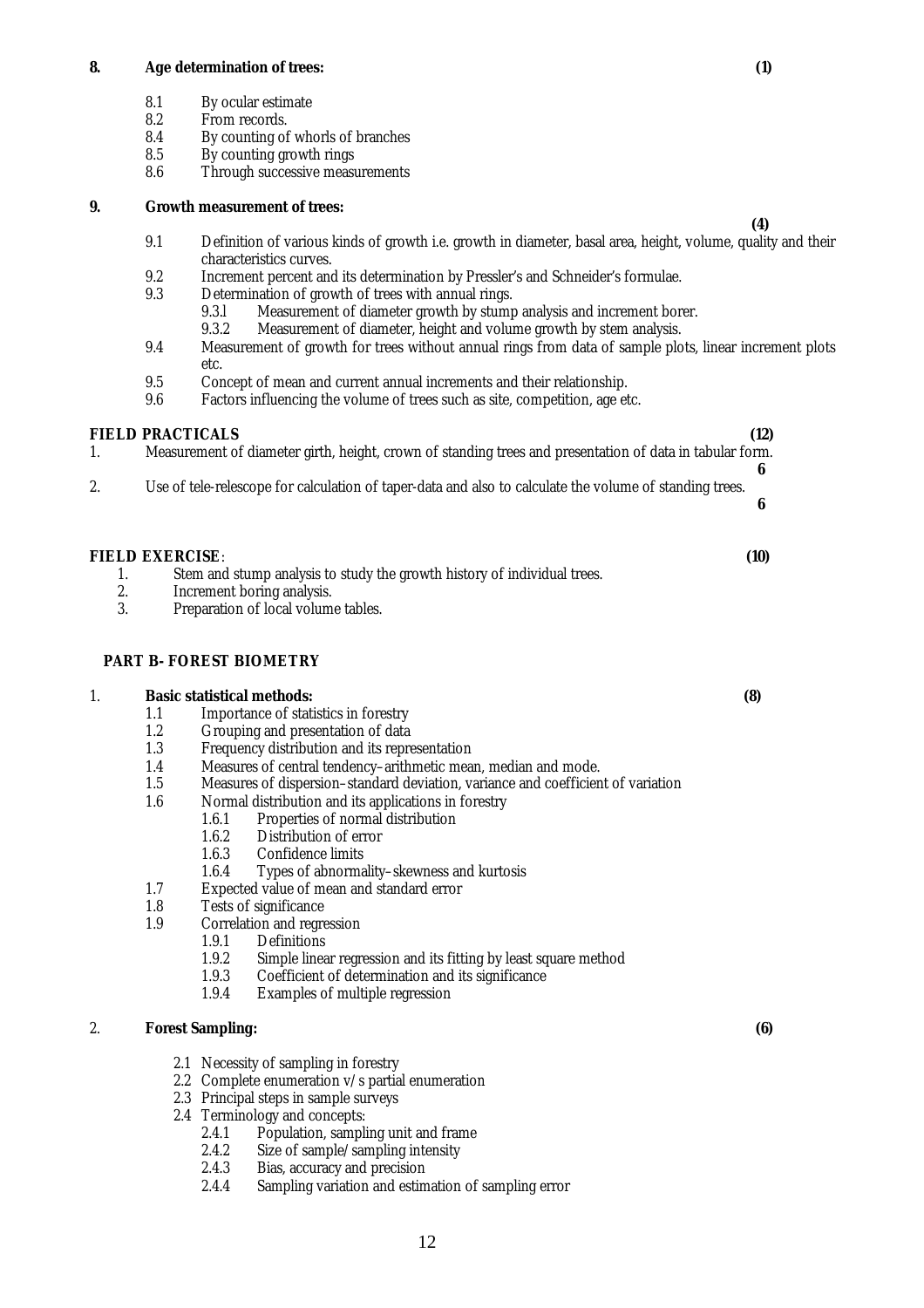- 2.4.5 Determination of sample size at a given level<br>2.4.6 Classical sampling design used in forest surve
- Classical sampling design used in forest surveys
- 2.5 Simple random sampling
- 2.6 Stratified random sampling
- 2.7 Systematic sampling
- 2.8 Point sampling and use of wedge prism and relascope
- 2.9 Examples of National Forest Inventory design of India and other countries
- 2.10 Continuous forest inventory

### 3 **Crop Measurements: (7)**

- 3.1 Lay out of sample plots
	- 3.1.1 Objective<br>3.1.2 Various ki
	- 3.1.2 Various kinds of sample plots–temporary, permanent, linear increment etc.
	- Considerations while laying out sample plots number, location, size and shape
	- 3.1.4 Frequency and timing of measurements
- 3.2 Definition and measurement of crop diameter, crop height, top height, and crop age
- 3.3 Methods of volume estimation of crop<br>3.3.1 Arithmetic mean tree method
	- 3.3.1 Arithmetic mean tree method<br>3.3.2 One inch diameter class or Ho
	- 3.3.2 One inch diameter class or Hossfeld's method<br>3.3.3 Huber's, Urich's Hartigs method and Blocks m
	- 3.3.3 Huber's, Urich's Hartigs method and Blocks method
	- 3.3.4 F.R.I. procedure<br>3.3.5 Graphic method
	- 3.3.5 Graphic method
	- 3.3.6 Abstract sample tree methods–by volume table, volume-curve and Prussian Institute methods
- 3.4 Growth and yield estimation of stand:
	- 3.4.1 Concept of growth of stand in even aged and uneven aged forests.<br>3.4.2 Factors affecting the growth of stands–site quality, stand density at
	- 3.4.2 Factors affecting the growth of stands–site quality, stand density and age 3.4.3 Methods of site classification
	- 3.4.3 Methods of site classification<br>3.4.4 Determination of stand densi
	- Determination of stand density
	- 3.4.5 Preparation of yield tables by graphical and regression methods
	- 3.4.6 Mathematical models for predicting growth and yield
	- 3.4.7 Definition, use and projection and stand tables
	- 3.4.8 Money yield tables and their uses

### **FIELD EXCURSIONS/ EXERCISE (6)**

- 1. Formulation of a sampling design and carrying out the inventory in the field (Use of Computer for processing and analysis of data).
- 2. Calculation of basal area by the use of Wedge prism and relascope and comparing it with the data obtained through actual enumeration of standing crop.
- 3. Sample plot exercise–volume calculation and selection of mean tree.
- 4. Regression equation co-relating volume as a function of diameter and height and its use in local volume table.

# **FOREST SURVEY**

### 1. **Objects and scope**: **(2)**

- 1.1 Introduction–definition, plane and geodetic survey; cadastral, Topographical, geographical, city, route and engineering surveys-Field and office work.
- 1.2 Principles of surveying
- 1.3 Error in surveying–cumulative and compensating errors and mistakes.
- 1.4 Scope of surveying in forestry

### 2. **Scales: (2)**

- 2.1 Definition, representative fraction
- 2.2 Construction of scales, requirements of good scale, Simple Diagonal, Vernier and Comparative scales
- 2.3 Choice of scales and scales generally adopted

### 3. **Measurement of Distances: (2)**

- 3.1 Linear measurements, ranging of chain and lines, testing and adjustment of chains, chaining the line on flat ground, chaining on sloping ground and hypotensal allowance, sources of error in ordinary chaining and measures to minimize them, correction of distances and areas measured with incorrect chains.
- 3.2 Chaining round obstacles

13

 **Practicals: 30**

**Theory: 40**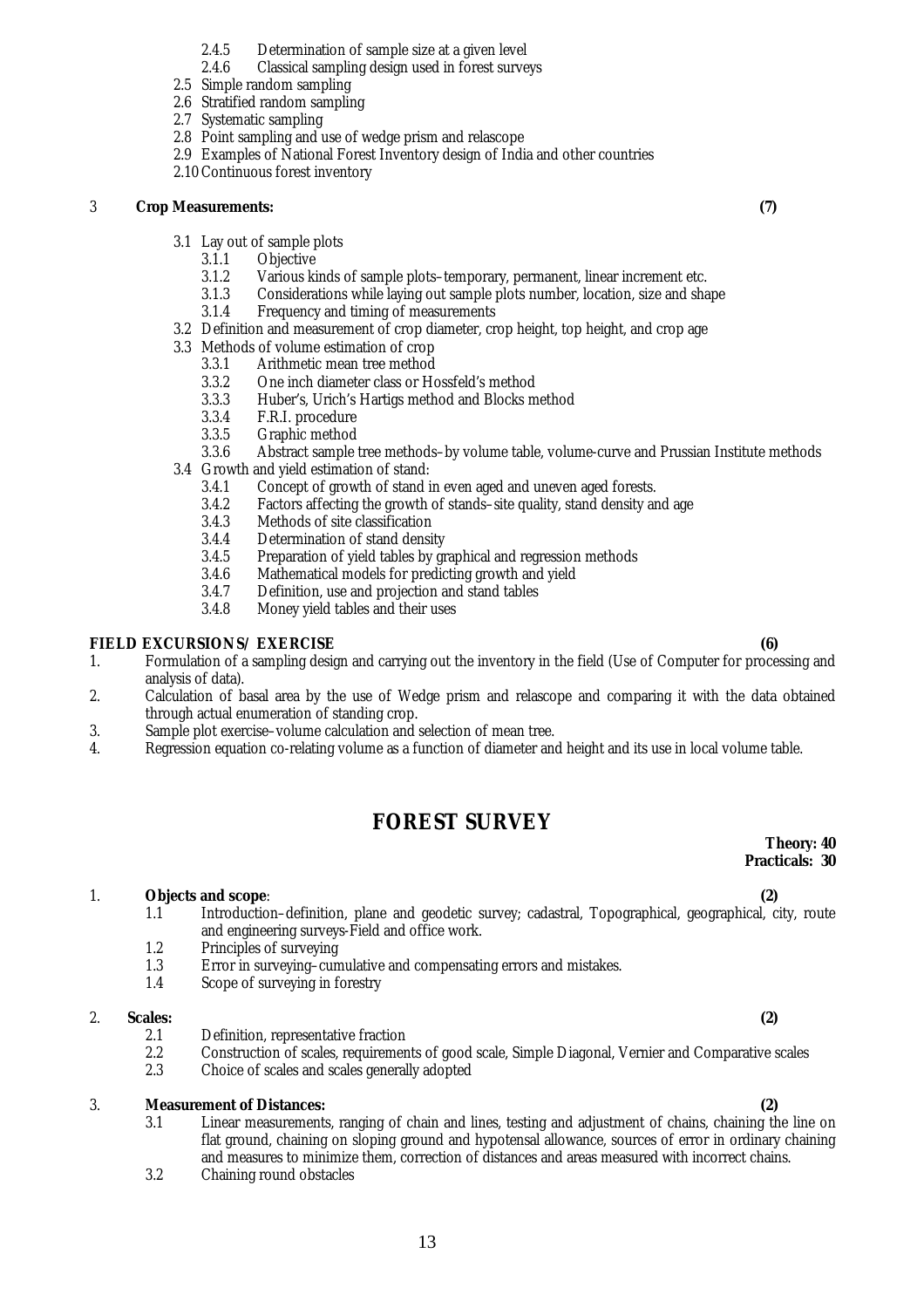### 4. **Chain Surveying: (4)**

- 4.1 Principles suitability, surveys with straight and irregular boundaries.<br>4.2 Field work: reconnaissance, selection of stations and well condition
- Field work; reconnaissance, selection of stations and well conditioned triangles, marking of stations, the base line, tie line, check line and offsets, running a survey line and accuracy of offsets, oblique offsets and offsets to different kinds of objects such as buildings, fences, river margins etc.
- 4.3 The field book; single and double line systems methods of recording.<br>4.4 Method of plotting
- Method of plotting

### 5. **Measurement of angle: (4)**

- 5.1 Objects, triangulation<br>5.2 Instruments, prismation
- Instruments, prismatic compass, construction, use, testing, source of error and corrections, introduction to Theodolite.
- 5.3 Magnetic bearings, Forward and Back-bearings and their relationship, whole circle bearings and reduced bearings and their relationship.
- 5.4 The Meridian–True, Magnetic, Grid and Arbitrary meridians, the magnetic declination and its variations-Isogonic and Agonic lines.
- 5.5 Dip. of the Needle and Iso clinic lines<br>5.6 Local Attraction–Causes and correction
- Local Attraction–Causes and correction.

### 6. **Chain and Compass surveying: (7)**

- 6.1 Methods of surveying, Radiation, intersection and traversing, the closed and open traverse, comparison with chain survey, applicability
- 6.2 Sources of error and measures to minimize them<br>6.3 Methods of checking closed and open traverse da
- Methods of checking closed and open traverse data, interior and exterior angles, latitudes and departures, northings and southings.
- 6.4 Methods of plotting–parallel Meridian.<br>6.5 Closing Error, its distribution graphical
- 6.5 Closing Error, its distribution graphically and by computation
- Field problems–to find horizontal distance to an inaccessible point, supplying omission of one side of a closed traverse
- 6.7 Laying out a coupe, its demarcation

### 7. **Plane Table survey: (6)**

- 7.1 Instruments–Plane Table, Alidade, Declinator, Plumbing fork and Plum-bob.
- 7.2 Centering and orientation.<br>7.3 Methods of plane tabling-
- 7.3 Methods of plane tabling–radiation, Intersection, traversing and resection.<br>7.4 Three-point problem and its solution–Mechanical trail and error and the B
- 7.4 Three-point problem and its solution–Mechanical trail and error and the Bessels's graphical solution–The two point problem and its solution.
- 
- 7.5 Sources of error in plane Tabling<br>7.6 Advantages and disadvantages of Advantages and disadvantages of plane Tabling, applicability.

### 8. **Leveling: (6)**

- 8.1 Introduction, definitions and scope, the level surface, horizontal and vertical planes, Datum surface, and Reduced levels.
- 8.2 Instruments –

Abney, Ceylon Ghat Tracer and leveling instruments, construction and use of Dumpy Level, Modern tilting level, temporary adjustments of the Dumpy Level only–leveling staff- Boning rods.

- 8.3 Difference of levels–Back sight, intermediate sight, fore sight, Height of instrument and change point, Axis of the telescope and line of Collimation–Negative readings.
- 8.4 Bench-Marks-GTS, permanent, temporary and arbitrary
- 8.5 Reduction of levels-Rise and fall system and the collimation or H.I. system, their relative merits; arithmetical checks; the level book.
- 8.6 Effect of Earth's curvature and refraction correction due to their combined effects.
- 8.7 Classification of leveling, simple leveling, compound or differential leveling, profile leveling, Crosssectioning-Reciprocal leveling.
- 8.8 Sources of errors and precautions

### 9. **Topographical Surveying and Map Reading: (7)**

- 9.1 Methods of contouring–direct and indirect, by interpolation, indirect contouring by radiant lines, spot height and grids.
- 9.2 Characteristics of contours
- 9.3 Uses of contours
- 9.4 Map Catalogue–How to obtain maps
- 9.5 Map reading; orientation of a map, methods of finding true north, finding one's position on the map.
- 9.6 Relief and its representation, hachures, hill shading spot heights, contours and form lines-layer tints.
- 9.7 Computation of areas by planimeter, graph, division of area into graph, division of area into triangles, squares, and trapeziums.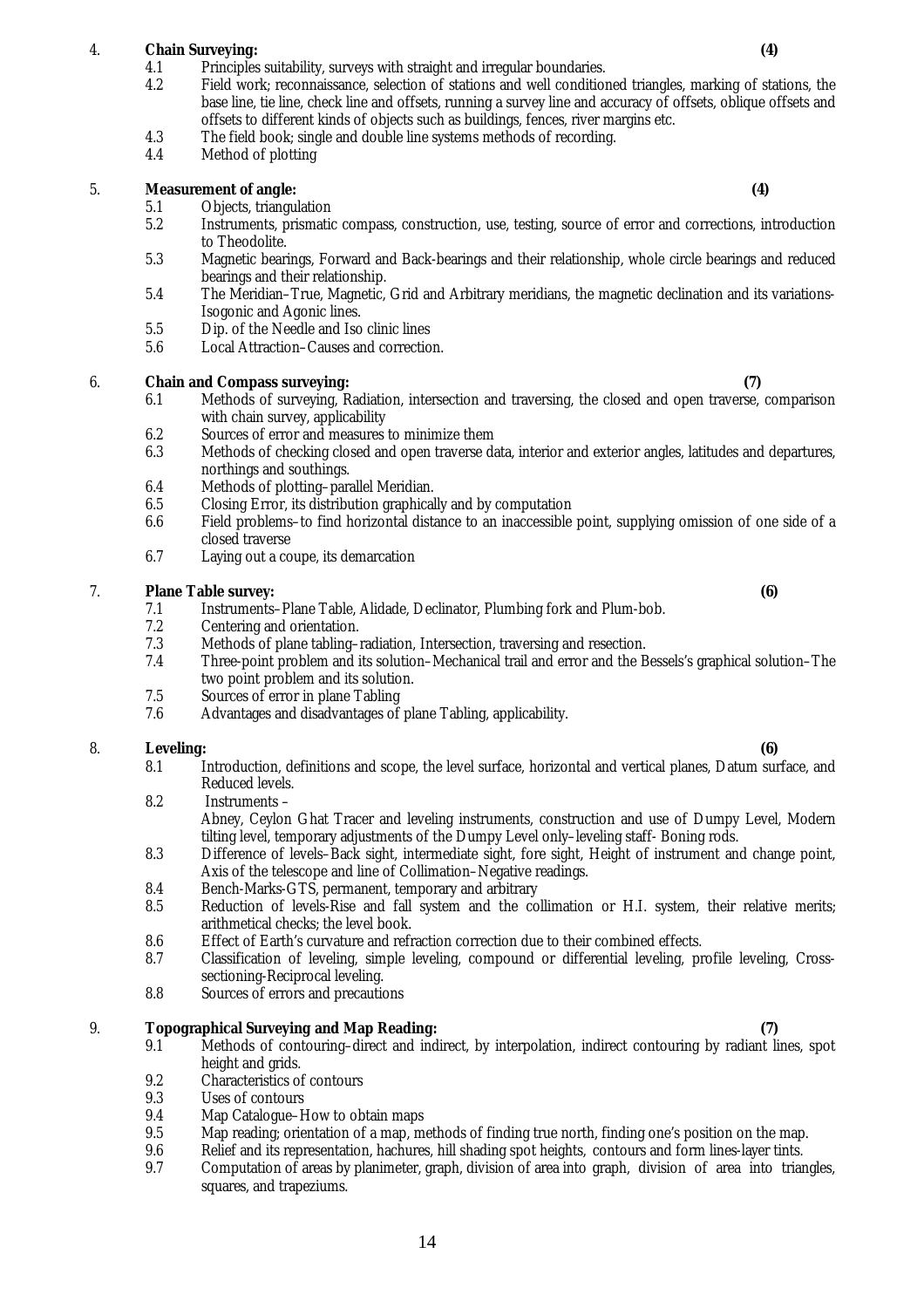|    | <b>PRACTICALS:</b> |                                                                                                  | (30)                                                                       |
|----|--------------------|--------------------------------------------------------------------------------------------------|----------------------------------------------------------------------------|
| 1. |                    | <b>Chain Survey of an area; Fieldwork plotting and finishing</b>                                 | $\bf{5}$                                                                   |
| 2. |                    | Chain and compass survey.                                                                        | $\mathbf 5$                                                                |
|    | 2.1                | Intersection                                                                                     |                                                                            |
|    | 2.2                | <b>Traversing</b>                                                                                |                                                                            |
|    | 2.3                | Plotting and distribution of error                                                               |                                                                            |
|    | 2.4                | Computation of area by graph, planimeter                                                         |                                                                            |
| 3. |                    | <b>Plane Tabling</b>                                                                             | 7                                                                          |
|    | 3.1                | Surveying and finishing                                                                          |                                                                            |
|    | 3.2                | Two and three point problems                                                                     |                                                                            |
| 4. | <b>Levelling</b>   |                                                                                                  | 5                                                                          |
|    | 4.1                | Simple leveling and booking                                                                      |                                                                            |
|    | 4.2                | Survey and Lay out of Terraces.                                                                  |                                                                            |
| 5. |                    | <b>Topographical Survey and Map Reading</b>                                                      |                                                                            |
|    | 5.1                | <b>Map Reading</b>                                                                               | 8                                                                          |
|    | 5.2                | <b>Topographic Survey</b>                                                                        |                                                                            |
|    | 5.3                | Use of Survey and Engineering Instruments                                                        |                                                                            |
|    |                    | <b>FOREST ENGINEERING</b>                                                                        |                                                                            |
|    |                    |                                                                                                  | <b>Theory:</b><br>24<br><b>Practicals: 20</b><br><b>Field Exercise: 10</b> |
| 1. |                    | Role and importance of Forest Engineering in Forest Management                                   | (1)                                                                        |
| 2. |                    | <b>Building Material:</b>                                                                        | (3)                                                                        |
|    |                    | 2.1 Characteristics of stones, bricks, tile and sand for building, construction.                 |                                                                            |
|    |                    | 2.2 Properties of cement and storing.                                                            |                                                                            |
|    |                    | 2.3 Mortars:                                                                                     |                                                                            |
|    |                    | 2.3.1<br>Definition, kinds, proportions, mixing, laying and curing.                              |                                                                            |
|    |                    | 2.3.2<br>Quantities needed for masonary work and brickwork.                                      |                                                                            |
|    | 2.4                | Concrete:                                                                                        |                                                                            |
|    |                    | Definition, proportion, mixing, laying and curing of concrete.<br>2.4.1                          |                                                                            |
|    |                    | 2.4.2<br>Water cement ratio and consistency.                                                     |                                                                            |
|    |                    | Quantities of ingredients needed for different proportions of concrete.<br>2.4.3                 |                                                                            |
|    | 2.5                | Reinforced cement concrete (R.C.C.)                                                              |                                                                            |
|    |                    | 2.5.1<br>Definition, principle and advantages.                                                   |                                                                            |
|    |                    | 2.5.2<br>Location of reinforcement in RCC: slabs, beams and pillars/columns.                     |                                                                            |
| 3. |                    | <b>Construction:</b>                                                                             | (8)                                                                        |
|    | 3.1                | Considerations for selection of sites.                                                           |                                                                            |
|    | 3.2                | Drawing and layout                                                                               |                                                                            |
|    | 3.3                | Foundation:                                                                                      |                                                                            |
|    |                    | 3.3.1<br>Safe bearing capacity of soil                                                           |                                                                            |
|    |                    | 3.3.2<br>Footing                                                                                 |                                                                            |
|    |                    | 3.3.3<br>Width of foundation, depth of foundation by Rankine Rule and thickness of concrete bed. |                                                                            |
|    |                    | 3.3.4<br>Damp proof courses                                                                      |                                                                            |

- 3.3.4 Damp proof courses<br>3.3.5 Precaution against ter
	- Precaution against termite

3.4 Super structure:<br>3.4.1 Scaffol

- 3.4.1 Scaffoldings<br>3.4.2 Thickness of
- 3.4.2 Thickness of walls<br>3.4.3 Bonds in brick wo
- 3.4.3 Bonds in brick work-Kinds, difference between English and Flemish bonds, details of English bond at corners, junctions and inter-section of 1 brick and 1 ½ brick walls
- 3.4.4 Construction of different kinds of masonry walls; Ashlar, Ashlar faced, Random and coursed rubble and dry rubble masonry and dry stone revetments
- 3.4.5 Method of constructing mud, brick and stone masonary, CGI and wooden walls.<br>3.4.6 Stone versus bricks
- Stone versus bricks
- 3.5 Sills and Lintels:<br>3.5.1 Kinds of
	- 3.5.1 Kinds of sills and their construction<br>3.5.2 Lintels and their constructions
	- 3.5.2 Lintels and their constructions<br>3.5.3 Position of reinforcement in R
	- 3.5.3 Position of reinforcement in RCC lintels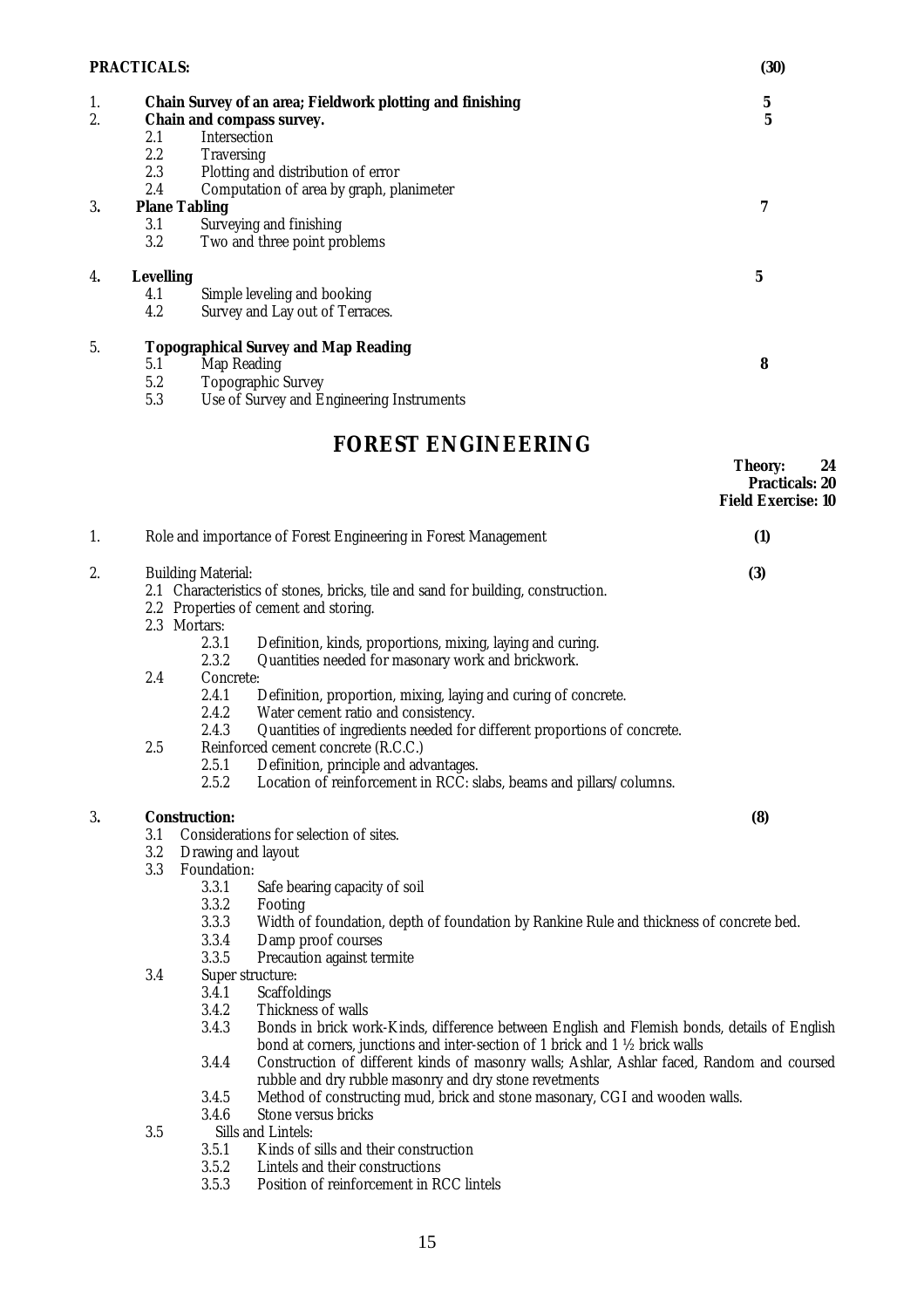- 3.6 Roofs: Types–Sloping and Flat roofs<br>3.7 Types of Roof covering
- 3.7 Types of Roof covering<br>3.8 Floors:
- Floors:<br>3.8.1
	- 3.8.1 Trench and basement fillings<br>3.8.2 Stone concrete and wooden
	- Stone, concrete and wooden floor
- 3.9 Doors and windows
	- 3.9.1 Doors, types and sizes normally used, lodged and braced, battened doors, paneled, glazed and wire- gauge; doors, swing doors.
	- 3.9.2 Windows–fanlight, ventilator and clerestory window.
- 3.10 House drainage and sewage: Sanitary fittings and plumbings-washbasin, sinks-bathtubs-water closets-traps-flushing cisterns-inspection chamber-septic tank- dispersion trenches.
- 3.11 Electrical Fittings

### 4. **Roads: (4)**

- 4.1 Introduction
	- 4.1.1 Necessity of roads<br>4.1.2 Classification
	- 4.1.2 Classification<br>4.1.3 Cross and lon
	- 4.1.3 Cross and longitudinal section<br>4.1.4 Systems of metalling
	- Systems of metalling
- 4.2 Design<br>4.2.1
	- 4.2.1 Road and land widths<br>4.2.2 The shoulders
	- 4.2.2 The shoulders<br>4.2.3 Camber
	- 4.2.3 Camber<br>4.2.4 Gradient
	- 4.2.4 Gradients<br>4.2.5 Section or
	- 4.2.5 Section on hill road<br>4.2.6 Drainage of plain are
	- 4.2.6 Drainage of plain and hill roads<br>4.2.7 Road curves, super-elevation wie
	- Road curves, super-elevation widening and Sighting distance.
- 4.3 Alignment:
	- 4.3.1 Reconnaissance<br>4.3.2 Obligatory point
	- 4.3.2 Obligatory point<br>4.3.3 Alignment of a p
	- Alignment of a plain road
	- 4.3.4 Alignment of a hill road
	- 4.3.5 Preliminary survey<br>4.3.6 Paper location
	- Paper location
- 4.4 Demarcation
	- 4.4.1 Retaining wall and breast walls
	- 4.4.2 Necessity; material used; forces acting
	- 4.4.3 Conditions of stability and thumb Rules for design of brickwork.

### 5. **Bridges: (2)**

Introduction to various types of forest bridges, Irish bridge, causeway, road siphon, culvert, timber bridge, cantilever bridge and their construction.

### 6. **Conservation Engineering (3)**

6.1 Structural stability and Construction of:

- 6.1.1 Check dam and its components-head wall-apron, wingwall, spillway, embankment, and Gabion's structure.
- 6.1.2 Spurs, revetments, jetties, etc.
- 6.1.3 Embankment (masonry, earthen and Gabion's)
- 6.2 Ecological considerations in designing engineering structures, landscaping etc.

### 7. **Estimating and costing (3)**

- 7.1 Study of drawings for estimation plan, sections Elevations of small buildings, road sections, slab or pipe culvert, stream training structures etc.
- 7.2 Principles and essential parts
- 7.3 Project report
- 7.4 Specifications
- 7.5 Units of measurements
- 7.6 Procedure and proforma of detailed measurements and bill of quantities for building, roads, culverts, stream training structures etc.
- 7.7 Working out quantities for simple building, roads culverts, stream training structures etc.
- 7.8 Analysis of rates/SSR (Standard Schedule of Rates)
- 7.9 Abstract of cost estimates
- 7.10 Plinth area and cube rate estimates
- 7.11 Measurement Book
- 
-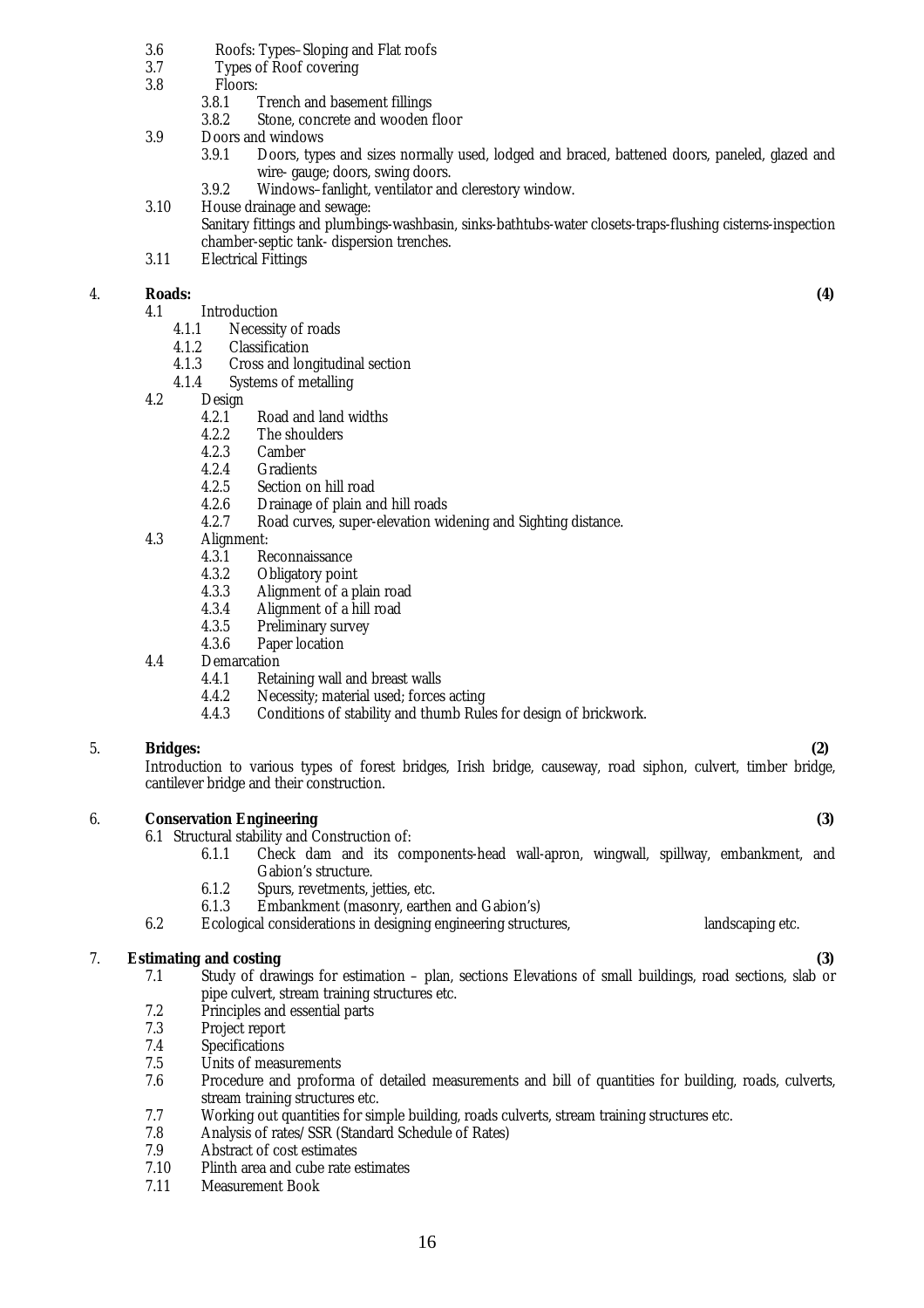# **PRACTICALS: (Drawing and exercise)**

|    |                                                                                                                      | (20) |
|----|----------------------------------------------------------------------------------------------------------------------|------|
| 1. | Location of reinforcement in RCC, lintels, slab and columns.                                                         | 2    |
| 2. | Earth work, sections, slope, template calculation<br>of volume by trapezoidal, prismoidal Rules.                     |      |
| 3. | Foundation of building, standard foundation and designs by<br>Rankine's formula                                      |      |
| 4. | Study of different drawings of buildings, roads, culvert<br>stream training structures for preparation of estimates. |      |
| 5. | Preparation of estimate of building, road, culvert, and stream training<br>structures.                               |      |
| 6. | Calculation of earthwork for buildings and roads                                                                     |      |

### FIELD EXERCISE: (10 days)

- 1 Road alignment exercise including setting out of curve estimating and reporting.
- 2. Survey of a nala for construction of soil conservation structures, designing, estimating and reporting.

### **ADVERSE INFLUENCE ON FORESTS**

|    |     |                                                                                                                                                          | <b>Theory: 30</b><br><b>Practicals: 5</b><br><b>Local Excursions: 3 Days.</b> |
|----|-----|----------------------------------------------------------------------------------------------------------------------------------------------------------|-------------------------------------------------------------------------------|
| 1. |     | Susceptibility of forest to damages caused by different agencies.                                                                                        | (1)                                                                           |
| 2. |     | Prevention and protection measures for damages by different agencies:                                                                                    |                                                                               |
|    |     |                                                                                                                                                          | (29)                                                                          |
|    | 2.1 | <b>Human agency:</b><br>2.1.1                                                                                                                            | 3                                                                             |
|    |     | Encroachment, poaching, illicit felling & removal of forest produce.<br>2.1.2<br>Faulty land use practices including shifting cultivation, over grazing. |                                                                               |
|    | 2.2 | <b>Forest fires:</b>                                                                                                                                     | 3                                                                             |
|    |     | 2.2.1 Controlled fires in forest regeneration and habitat management.                                                                                    |                                                                               |
|    |     | 2.2.2 Types of forest fires and the extent of damages caused by them;                                                                                    |                                                                               |
|    |     | 2.2.3 Preventive Control measures;                                                                                                                       |                                                                               |
|    |     | 2.2.4 Fire Management Planning                                                                                                                           |                                                                               |
|    | 2.3 | <b>Natural Factors:</b>                                                                                                                                  | $\boldsymbol{2}$                                                              |
|    |     | (i) frost; (ii) snow; (iii) hail (iv) storm (v) drought (vi) water logging (vii) floods.                                                                 |                                                                               |
|    | 2.4 | <b>Forest pests:</b>                                                                                                                                     |                                                                               |
|    |     | 2.4.1<br>Role of insects and pests in forest eco-system.                                                                                                 | 1                                                                             |
|    |     | 2.4.2<br>Symptoms, extent and nature of damage, preventive and control measures of important                                                             |                                                                               |
|    |     | insects/pests of:<br>(a) Seeds                                                                                                                           | 5                                                                             |
|    |     | (b) Nurseries                                                                                                                                            |                                                                               |
|    |     | (c) Felled and converted trees                                                                                                                           |                                                                               |
|    |     | (d) Standing trees (Plantation and natural forests) with special reference to: Sal, Teak,                                                                |                                                                               |
|    |     | Toon, Eucalyptus, Poplar, Chir, Deodar, Bamboo and Sandalwood.                                                                                           |                                                                               |
|    | 2.5 | <b>Forest Pathogens:</b>                                                                                                                                 |                                                                               |
|    |     | 2.5.1<br>Introduction and importance of forest pathology<br>1                                                                                            |                                                                               |
|    |     | Symptoms, extent and nature of damage, preventive<br>2.5.2<br>5                                                                                          |                                                                               |
|    |     | and control measures of important diseases of:                                                                                                           |                                                                               |
|    |     | (a) Seed and nurseries                                                                                                                                   |                                                                               |
|    |     | (b) Root diseases of sissoo and khair                                                                                                                    |                                                                               |
|    |     | (c) Stem diseases of Eucalyptus, Poplars, Sal, Khair, Teak (coppice) and Chir (stem rust).<br>(d) Foliage diseases of Poplar, Teak                       |                                                                               |
|    |     | $\overline{2}$<br>2.5.3 Spike disease of sandal wood                                                                                                     |                                                                               |
|    |     | 2.5.4 Mycorrhiza: Importance in Forestry- (i) Ecto-Abies, Cedrus (ii) Endo Acacia, Prosopis, Albizia.                                                    |                                                                               |
|    |     | 2                                                                                                                                                        |                                                                               |
|    | 2.6 | <b>Protection of Plantations and Regeneration Areas</b><br>$\mathbf 5$                                                                                   |                                                                               |
|    |     | 2.6.1<br>Fencing                                                                                                                                         |                                                                               |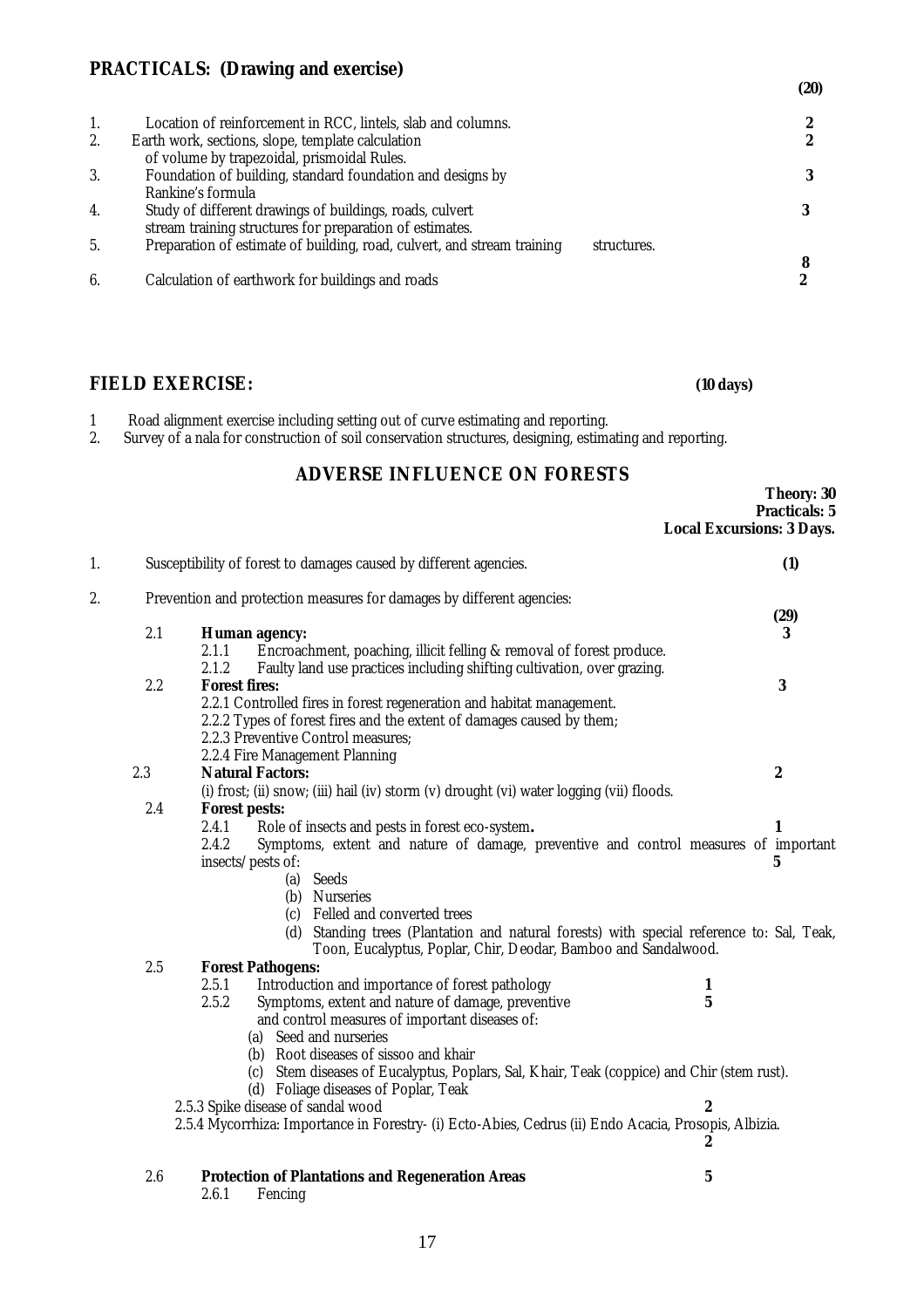- 2.6.1.1 Types of fencing and their effectiveness
- 2.6.1.2 Cost, construction and maintenance.
- 2.6.2 Protection through participation of local people in forestry programmes.<br>2.6.3 Protection against fire
- Protection against fire
	- 2.6.3.1. Annual Fire Management Plan
		- 2.6.3.2.Forest Fire forecasting system
	- 2.6.3.3 Fire suppression techniques
- 
- 2.6.4 Protection against weeds and climbers<br>2.6.5. Protection against natural calamities/at 2.6.5. Protection against natural calamities/atmospheric agencies<br>2.6.6 Grazing problems
- Grazing problems

### **PRACTICALS: (5)**

- 1. Visit to Entomology Museum and Entomology insectory to see insect pests and their damages (at the Institutes of ICFRE). This preferably be done before theory class for better understanding of the subject.
- 2. Methods of insects/pests (especially rodents) control, techniques-demonstration at the Institutes of ICFRE
- 3. Diagnosis of insect damage of common trees by symptoms in the fields.

### **FIELD VISITS**

Local visit to forests to acquaint the Officer Trainees with diseases of common trees, their preventive and control measures **(3 days)**

# **FOREST UTILIZATION –I**

|    |            |                         |                                                                |                              | <b>Lectures: 37</b><br><b>Practicals: 10</b><br><b>Field visits: 5</b> |
|----|------------|-------------------------|----------------------------------------------------------------|------------------------------|------------------------------------------------------------------------|
| 1. |            | <b>Wood Harvesting:</b> |                                                                | (7)                          |                                                                        |
|    | 1.1        |                         | Basic logging hand tools and their maintenance                 | $\boldsymbol{2}$             |                                                                        |
|    |            | 1.1.1                   | Power chain saw and attachments.                               |                              |                                                                        |
|    |            | 1.1.2                   | <b>Felling of trees</b>                                        |                              |                                                                        |
|    |            | 1.1.3                   | Cross cutting, delimbing etc.                                  |                              |                                                                        |
|    | 1.2        |                         | Off road transportation                                        | $\boldsymbol{2}$             |                                                                        |
|    |            | 1.2.1                   | Ground skidding                                                |                              |                                                                        |
|    |            | 1.2.2                   | Use of Tractor                                                 |                              |                                                                        |
|    |            | 1.2.3                   | <b>Dragging</b>                                                |                              |                                                                        |
|    |            | 1.2.4                   | Winches                                                        |                              |                                                                        |
|    |            | 1.2.5                   | Aerial transport                                               |                              |                                                                        |
|    | 1.3        |                         | Major transportation                                           | 1                            |                                                                        |
|    |            | 1.3.1                   | Loading devices                                                |                              |                                                                        |
|    |            | 1.3.2                   | Surface transportation                                         |                              |                                                                        |
|    |            | 1.3.3                   | Water transportation.                                          |                              |                                                                        |
|    | 1.4<br>1.5 |                         | Logging planning                                               | $\mathbf{1}$<br>$\mathbf{1}$ |                                                                        |
|    |            |                         | <b>Timber Depot Management</b>                                 |                              |                                                                        |
| 2. |            | <b>Wood Technology</b>  |                                                                |                              | (15)                                                                   |
|    | 2.1        |                         | Gross features of wood                                         |                              | $\mathbf{2}$                                                           |
|    |            | 2.1.1                   | Pith, heartwood, sap wood                                      |                              |                                                                        |
|    |            | 2.1.2                   | Bark, early wood, late wood, growth rings                      |                              |                                                                        |
|    | 2.2        |                         | Minute structure of wood                                       |                              | $\boldsymbol{2}$                                                       |
|    |            | 2.2.1                   | Tracheids, fibres and vessels                                  |                              |                                                                        |
|    |            | 2.2.2                   | Parenchyma, rays and resin canals                              |                              |                                                                        |
|    |            | 2.3 General properties: |                                                                |                              | $\boldsymbol{2}$                                                       |
|    |            |                         | Colour, fluorescence, lusture, odour, weight, hardness, grain, |                              |                                                                        |
|    |            |                         | texture and figure.                                            |                              |                                                                        |
|    | 2.4        |                         | Identification of timber with key                              |                              | 1                                                                      |
|    | 2.5        |                         | Properties of wood, defects and abnormalities                  |                              | 2                                                                      |
|    |            | 2.5.1                   | Physical properties of wood                                    |                              |                                                                        |
|    |            | 2.5.2                   | Mechanical properties of wood                                  |                              |                                                                        |
|    |            | 2.5.3                   | Factors influencing strength properties of wood                |                              |                                                                        |

2.5.4 Suitability indices and their use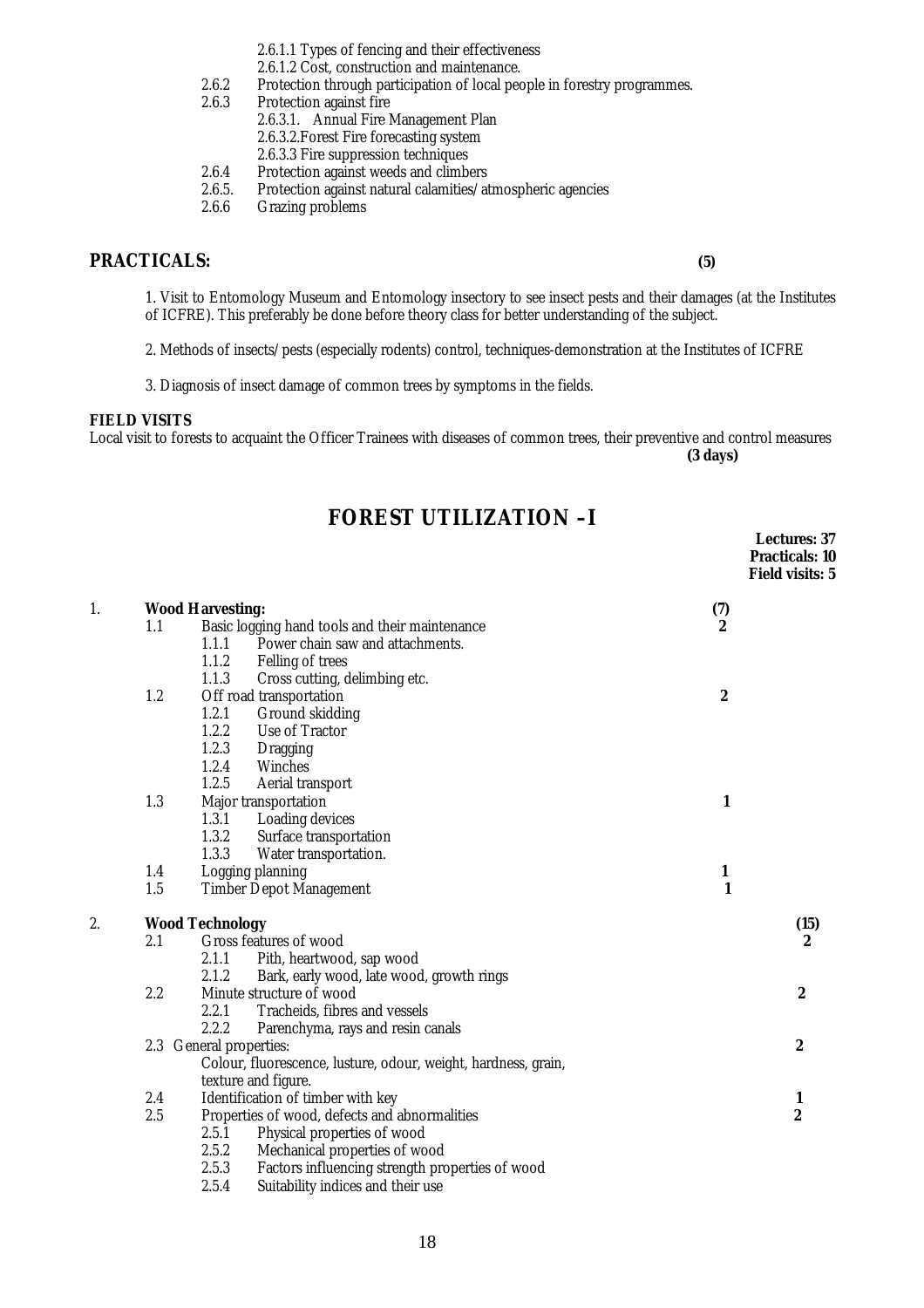- 2.5.5 Safe working stresses and their valuation.<br>2.5.6 Testing and evaluation of timber products
	- 2.5.6 Testing and evaluation of timber products.<br>2.5.7 Classification of defects in wood and their i
	- 2.5.7 Classification of defects in wood and their influence on utilization characteristics.<br>2.5.8 Measurement and evaluation of defects.
- Measurement and evaluation of defects.
- 2.6 Wood seasoning **3**<br>2.6.1 Introduction
	- 2.6.1 Introduction<br>2.6.2 Object. need
	- 2.6.2 Object, need and importance of seasoning<br>2.6.3 Air seasoning
	- 2.6.3 Air seasoning<br>2.6.4 Kiln seasoning
	- 2.6.4 Kiln seasoning<br>2.6.5 Special method
	- 2.6.5 Special methods of seasoning<br>2.6.6 Schedules and classification of
	- 2.6.6 Schedules and classification of timber<br>2.6.7 Design of seasoning kilns
	- 2.6.7 Design of seasoning kilns<br>2.6.8 Air-drying sheds and solar
	- Air-drying sheds and solar kiln
- 2.7 Wood Preservation **3** 
	- 2.7.1 Need of wood preservation.<br>2.7.2 Natural durability of timber a
	- 2.7.2. Natural durability of timber and wood destroying agencies<br>2.7.3 Types of wood preservatives, their characteristics, composity
	- Types of wood preservatives, their characteristics, composition and properties.
	- 2.7.4 Preparation of material for treatment<br>2.7.5 Method of wood preservation
	- 2.7.5 Method of wood preservation<br>2.7.6 Factors affecting penetration c
	- 2.7.6 Factors affecting penetration of preservatives<br>2.7.7 Properties of treated wood
	- 2.7.7 Properties of treated wood<br>2.7.8 Testing of wood preservative
	- 2.7.8 Testing of wood preservatives and treated timber<br>2.7.9 Treatment of timber for different uses including c
	- Treatment of timber for different uses including cost aspects.

### 3. **Wood Based Industries (5)**

- 3.1 A panoramic view of the forest based industries in India.<br>3.2 Demand and supply position of raw material for wood b
- 3.2 Demand and supply position of raw material for wood based industries.<br>3.3 Indian tree species whose timbers are suitable for different wood based indu
- Indian tree species whose timbers are suitable for different wood based industries.
	- 3.3.1 Plywood, fibre board, particle board, improved wood- specifications of raw material for such industries; present supply and demand situation, manufacture.
		- 3.3.2 Properties and uses of plywood, fibre board particleboard.<br>3.3.3 Sandalwood, Katha, Agarwood
		- 3.3.3 Sandalwood, Katha, Aqarwood
		- 3.3.4 Wood substitution
- 3.4 Cellulose and paper Industry.<br>3.4.1 Demand are
	- 3.4.1 Demand and supply situation of raw material for paper and Cellulose Industry<br>3.4.2 Manufacture of paper (only the outline)
	- Manufacture of paper (only the outline)
	- 3.4.3 Manufacture of rayon (only the outline)

### 4. **Saw Milling: (3)**

- 4.1 Types of saws, saw mill machinery
- 4.2 Design and layout of saw mills and wood workshop
- 4.3 Wood working.
- 4.4 Saw Mill Rules

### 5. **Grading of Timber and Timber Products (2)**

| Commercial grading, stress grading, existing Indian standards for grading. |                                          |     |
|----------------------------------------------------------------------------|------------------------------------------|-----|
|                                                                            | <b>Suitability of Indian Timber For.</b> | (5) |
| 6.1                                                                        | Agricultural implements.                 |     |
| 6.2                                                                        | <b>Furniture Industry.</b>               |     |
| 6.3                                                                        | Packing case                             |     |
| 6.4                                                                        | Coach building and sleeper industry      |     |
|                                                                            |                                          |     |

6.5 Sports goods, musical instruments.

### **PRACTICALS:**

- 1. Identification of timbers with key
- 2. Assessment of Yield **(10)**

### **FIELD VISITS: (5 Days)**

- 1. Paper Industry.
- 2. Plywood Industry.
- 3. Composite wood and fiber board industry.
- 4. Saw mill industry.
- 5. Timber Depot.
- 6. Assessment of yields for veneer, plywood and saw mills.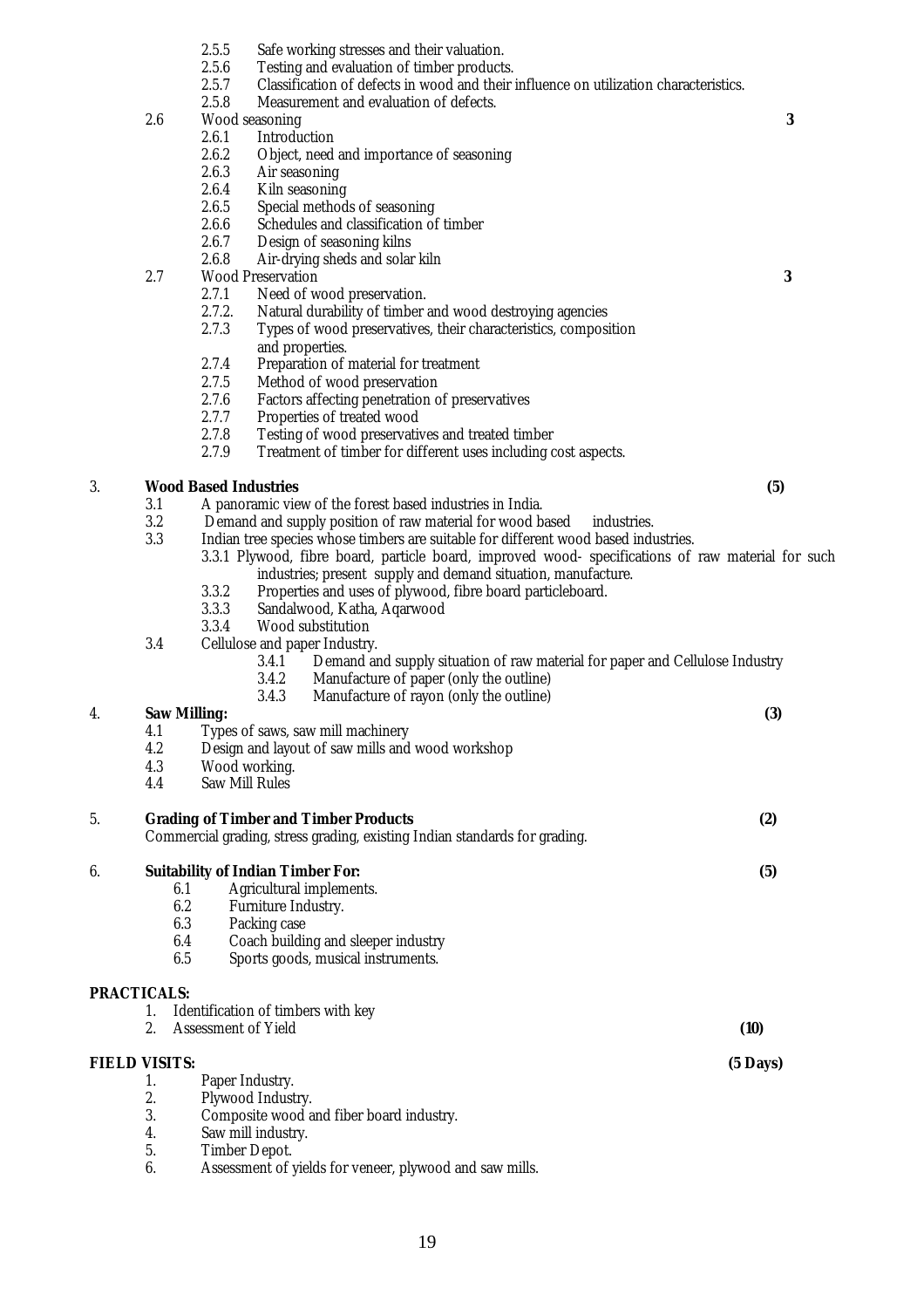# **FOREST POLICY AND LAWS**

- 1. **Forest Policy:** (4) **1.1** Necessity of a Forest policy in a country. 1.1 Necessity of a Forest policy in a country.<br>1.2 General basis of formulation, various con
	- 1.2 General basis of formulation, various considerations.<br>1.3 National Forest Policies of 1894, 1952 and 1988 the
	- National Forest Policies of 1894, 1952 and 1988 their comparative study, basis of their formulation and after effects.
	- 1.4 Constraints in the implementation of Forest Policy in India. Need based law for implementation of policy.
	- 1.5 National Forestry Action Program, formulation and constraint in implementation and State Forestry Action Programs.

### 2. **Fundamental Principles of Laws Relating to Forests and the Indian Forest Act, 1927**

- **(25)** 2.1 Basic concepts regarding property, possession, rights and servitudes. Government property and its acquisition (salient features of Land Acquisition Act, 1894).
- 2.2 General principles, object and reasons for enactment of special law relating to forests and its produce.<br>2.3 Protection of Forests/Wastelands not included in a Reserved forest. Protected forests.
- 2.3 Protection of Forests/Wastelands not included in a Reserved forest, Protected forests.<br>2.4 Control over Forests and lands, not being the property of the Government.
- 2.4 Control over Forests and lands, not being the property of the Government.<br>2.5 Legal protection of Forests: Demarcation, settlement of rights, prevention
- Legal protection of Forests: Demarcation, settlement of rights, prevention of offences, information and help, forest-offences in Reserved and Protected forests, grave offences, transit Rules, establishment of checking depots, Saw Mill Rules, Rules relating to protection from fire, Rules relating to hunting etc.
- 2.6 Application of cattle Trespass Act, 1871 to forests, scope and limitations.<br>2.7 Legal principles of punishment: the punishment, aggravation of offences.
- 2.7 Legal principles of punishment; the punishment, aggravation of offences, imprisonment and fine, seizure, confiscation as a punishment, properties liable to confiscation. Distinction between confiscation and forfeiture. Disposal of forest produce in respect of which a forest-offence is committed and is the property of the Government, and the case where it is not the property of the Government. Disposal of tools, boats, vehicle and cattle used in commission of any forest offence. Procedure when offender is not known, disposal of perishable property, wrongful seizure.
- 2.8 Power of Forest-Officers under Indian Forest Act: Power relating to arrest (to be discussed along with the topic at 3.3) and seizure. Power to confiscate, demand aid, and prevent offences. Power to compound forest offences, scope thereof, and principles, which regulate the exercise of this power. Power of Criminal courts in relation to issue of search warrants (to be discussed along with the topic at 3.6), holding inquiry into forest–offences and receiving and recording evidences (to be discussed along with the topic at 3.9). Power of civil courts to compel the attendance of witness and production of documents etc. (to be discussed along with the topics at 4.1 to 4.4). Power to distribute rewards out of the proceeds of fines and confiscations under Indian Forest Act. Power as receivers of Government revenue.

# 3. **Code of Criminal Procedure, 1973**<br>3.1 Definitions. Position of fo

- Definitions. Position of forest- offences as per the First Schedule of the Cr.P.C. Cognizable/noncognizable and bailable/non-bailable offences. Provisions of Cr.P.C. not applicable where special procedure is prescribed by the Indian Forest Act. (Sec.4).
- 3.2 Constitution and powers of Criminal courts (Secs.6 to 15, 20 and 24 to 31).
- 3.3 Arrest of persons (Chapter V)(included in para 2.11).
- 3.4 Summons and warrant of arrest (Part A and B of Chapter VI)
- 3.5 Information to police and their power to investigate, legal validity of confessions recorded by a Forest Officer (Chapter XII with emphasis on Sec.164 read with Sec.72 (2) of the Forest Act)
- 3.6 Procedure for issuing search warrants (Sec.93 and Part C of Chapter VII). Form No.10 of Second Schedule (Included in Para 2.11).
- 3.7 Cognizance of offences by Magistrates, prosecution of public servants (Secs.190 and 197).
- 3.8 Complaints to Magistrates and commencement of proceedings (chapter XV and Sec. 204 to 206). Legal position of complaints made by Forest officers.
- 3.9 Mode of taking and recording of evidence (Sec.272 to 275 and 277) (included in para 2.11)
- 3.10 Classification of forest- offences according to mode by which offender is brought. Trial of warrant cases, summons cases and summary trials (chapter XIX, XX, and XXI). Limitation (Chapter XXXVI).
- 3.11 Appeals and Revisions (Sec. 374 to 378, 397, 399). Criminal and Civil writs (Article 226 and 227 of the constitution of India).
- 3.12 Bails and bonds (Sec. 436 and 437) with special reference to Sec.65 of the Indian Forest Act.
- 3.13 Disposal of property (Sec. 451 and 452). Relevance with regard to forest cases in view of Sec. 55 to 59 of the Indian Forest Act.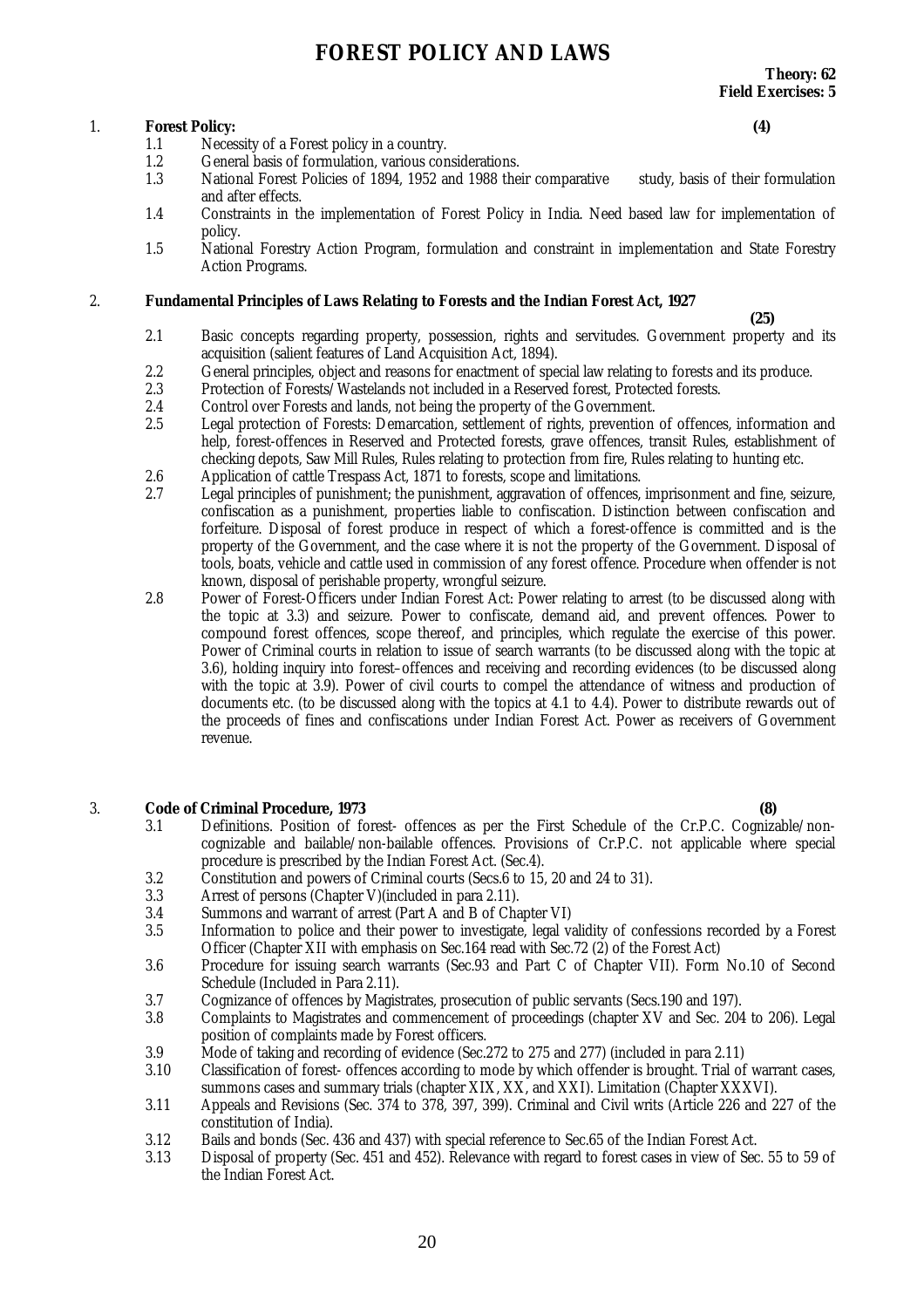- 4. **Code of Civil Procedure, 1908: (2)** 4.1 Summons and discovery (Sec. 27 to 32)<br>4.2 Issue and service of summons (Order V
	- 4.2 Issue and service of summons (Order V)<br>4.3 Summoning and attendance of witnesses
	- 4.3 Summoning and attendance of witnesses (Order XVI)<br>4.4 Form no.13 of summons of witnesses (Appendix B to
	- Form no.13 of summons of witnesses (Appendix B to First Schedule of CPC).

### 5. **Indian Penal Code, 1860: (4)**

- 5.1 Abetment of forest offences (Secs. 108,109 read with Sec. 40)<br>5.2 Offences directly connected with forests and its pro-
- 5.2 Offences directly connected with forests and its produce: Theft (Secs.378, 379); criminal misappropriation (Sec.403); criminal breach of trust (Secs. 405, 406); receiving stolen property etc. (Secs. 410,411,413,414); mischief (Secs. 425 to 429); criminal trespass (sec. 441); Attempt to commit offences (Sec.511).
- 5.3 Offences indirectly connected with forest works: Unlawful assembly (Secs. 141 to 144); omitting to give aid and information, or giving false information (secs. 176,177,187,201); giving false evidence (Sec.191); concealing offenders (sec.212).
- 5.4 Protection extended by law to Forest Officers (Secs.76, 79, and Secs. 49,43 & 74 of the Indian Forest Act).

| 6.  | <b>Forest (Conservation) Act, 1980:</b><br>Salient features and scope. | $\left(4\right)$ |
|-----|------------------------------------------------------------------------|------------------|
| 7.  | <b>Industrial Disputes Act, 1947</b>                                   | (1)              |
| 8.  | Wildlife (Protection Act), 1972                                        | (10)             |
| 9.  | Environmental (Protection) Act, 1986                                   | (1)              |
| 10. | Eviction of Public Premises Act, 1986                                  | (1)              |
| 11. | Indian Evidence Act, 1872                                              | (2)              |

### **EXCURSIONS:**

Visit to areas prone to forest offence, preparation and collection of various documents, procedure for arrest, bails and bonds, seizure of property, inquiry and investigations, finalization of charge sheet (Challan) etc.

**(5 days)**

### **ECOLOGY AND ENVIRONMENTAL SCIENCE**

| Part A – Ecology |         |                                                                      | 1 neory: |
|------------------|---------|----------------------------------------------------------------------|----------|
| 1.               |         | <b>Basic Concepts</b>                                                | (1)      |
|                  | 1.1     | Definition                                                           |          |
|                  | 1.2     | Ecological principles                                                |          |
|                  | 1.3     | Divisions of Ecology.                                                |          |
| 2.               |         | <b>Population Ecology</b>                                            | (3)      |
|                  | 2.1     | Definition                                                           |          |
|                  | $2.2\,$ | Structure of population                                              |          |
|                  | 2.3     | Dynamics of species population                                       |          |
|                  | 2.4     | Carrying capacity & natural regulation of population size.           |          |
|                  | 2.5     | Importance of population ecology in Forest Management                |          |
| 3.               |         | <b>Biotic Community</b>                                              | (3)      |
|                  | 3.1     | Concept                                                              |          |
|                  | 3.2     | Ecological dominance, tolerance, aggregation                         |          |
|                  | 3.3     | <b>Ecotone and Edge Effect</b>                                       |          |
|                  | 3.4     | Vegetation dynamics: Succession (recapitulation only); Palaeoecology |          |
|                  | 3.5     | The plant animal interactions in a biotic community.                 |          |
| 4.               |         | <b>Principles of Ecosystem Ecology</b>                               | (5)      |
|                  | 4.1     | Introduction and basic parameters of an ecosystem                    |          |
|                  | 4.2     | Significance of concept and types of ecosystems                      |          |
|                  | 4.3     | Ecosystem as a unit existing in space and time                       |          |
|                  |         |                                                                      |          |

4.4 Components of Ecosystem

**Theory: 43**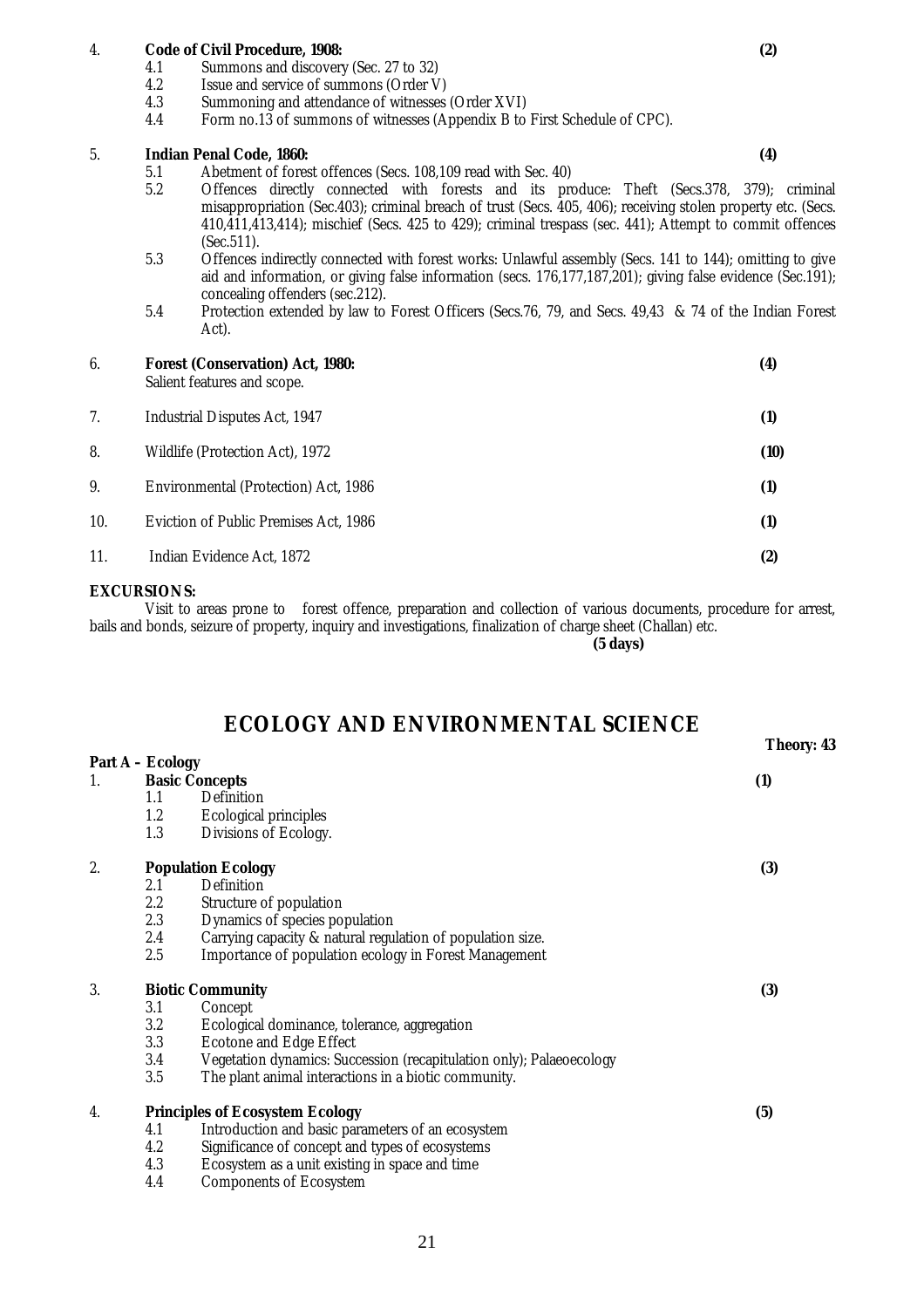- 
- 4.1.1 abiotic **biotic**
- 4.5 Ecosystem dynamics
	- 4.5.1 Food chains & food webs
	- 4.5.2 Concept of trophic levels
	- 4.5.3 Ecological pyramids
	- 4.5.4 Concept of Habitat & Niche
	- 4.5.5 Energy flow through an ecosystem
	- 4.5.6 Significance of shorter food chains in meeting food/energy requirement in the context of human population explosion
	- 4.5.7 Nutrient Cycling: concept of biogeochemical cycles- an over view
	- 4.5.8 Concept of biomagnification & its significance
	- Concept of limiting factors.
- 4.6 Ecosystem productivity
	- 4.6.1 Concept of productivity and assessment of productivity in a forest ecosystem 4.6.2 Nutrient/energy budgeting
	- 4.6.2 Nutrient/energy budgeting<br>4.6.3 Effect of forest management
	- Effect of forest management on energy/nutrient flow in forest ecosystem.

### 5. **Ecosystems of the World (3)**

| 5.1 Terrestrial Ecosystems |
|----------------------------|
|                            |
|                            |

- 5.1.1 The concepts of biome & biotic regions<br>5.1.2 Major biotic regions of the world
- 5.1.2 Major biotic regions of the world<br>5.1.3 Biotic regions of India
- Biotic regions of India

| 5.2 | Major non-terrestrial ecosystems (i) Seas, (ii) Estuaries and |                       | seashores, (iii) Streams and rivers (iv) |  |  |  |
|-----|---------------------------------------------------------------|-----------------------|------------------------------------------|--|--|--|
|     | Lakes, ponds, marshes (note:                                  | brief overview only). |                                          |  |  |  |

| 1.  | <b>Part - B Environment Conservation and Management</b><br><b>Soil and Chemical Pollution</b>                                                                                                                                                                                                               | (2) |
|-----|-------------------------------------------------------------------------------------------------------------------------------------------------------------------------------------------------------------------------------------------------------------------------------------------------------------|-----|
| 2.  | <b>Air pollution</b><br>2.1 Causes, general impacts and control.<br>2.2 Role of Forests/Green belts in controlling pollution.<br>2.3 Impact of air pollutants on forests and vegetation.<br>2.4 Acid Rain<br>2.5 Level of tolerance to pollutants of some important tree species                            | (3) |
| 3.  | <b>Legal provisions and remedies</b>                                                                                                                                                                                                                                                                        | (4) |
| 4.  | <b>Global Warming and Climatic Change</b>                                                                                                                                                                                                                                                                   | (3) |
| 5.  | <b>Water pollution</b><br>Major causes (including industrial and human waste wares etc), impacts and control<br>5.1<br>5.2<br>Eutrophication and death of water bodies.<br>Treatment and utilization of sewer water and reclamation of other industrial wastes and slid waste<br>5.3<br>disposal management | (4) |
| 6.  | Thermal pollution and radiation pollution                                                                                                                                                                                                                                                                   | (1) |
| 7.  | <b>Noise Pollution causes, remedies and legal provisions</b>                                                                                                                                                                                                                                                |     |
| 8.  | <b>Tools of Environmental Management</b><br>Environmental impact assessment of development projects.                                                                                                                                                                                                        | (3) |
| 9.  | National conservation strategy and policy statement<br>on environment & development (salient features)                                                                                                                                                                                                      | (2) |
| 10. | <b>Environmental legislation in India</b>                                                                                                                                                                                                                                                                   | (2) |
| 11. | <b>Geopolitics of environment</b><br>11.1 Environment as an emerging major foreign policy issue: the perceptions of developed and developing                                                                                                                                                                | (4) |

11.1 Environment as an emerging major foreign policy issue; the perceptions of developed and developing countries.

11.2 The international conventions on environment; the Rio convention and its outcome and implication

# **FOREST UTILIZATION –II**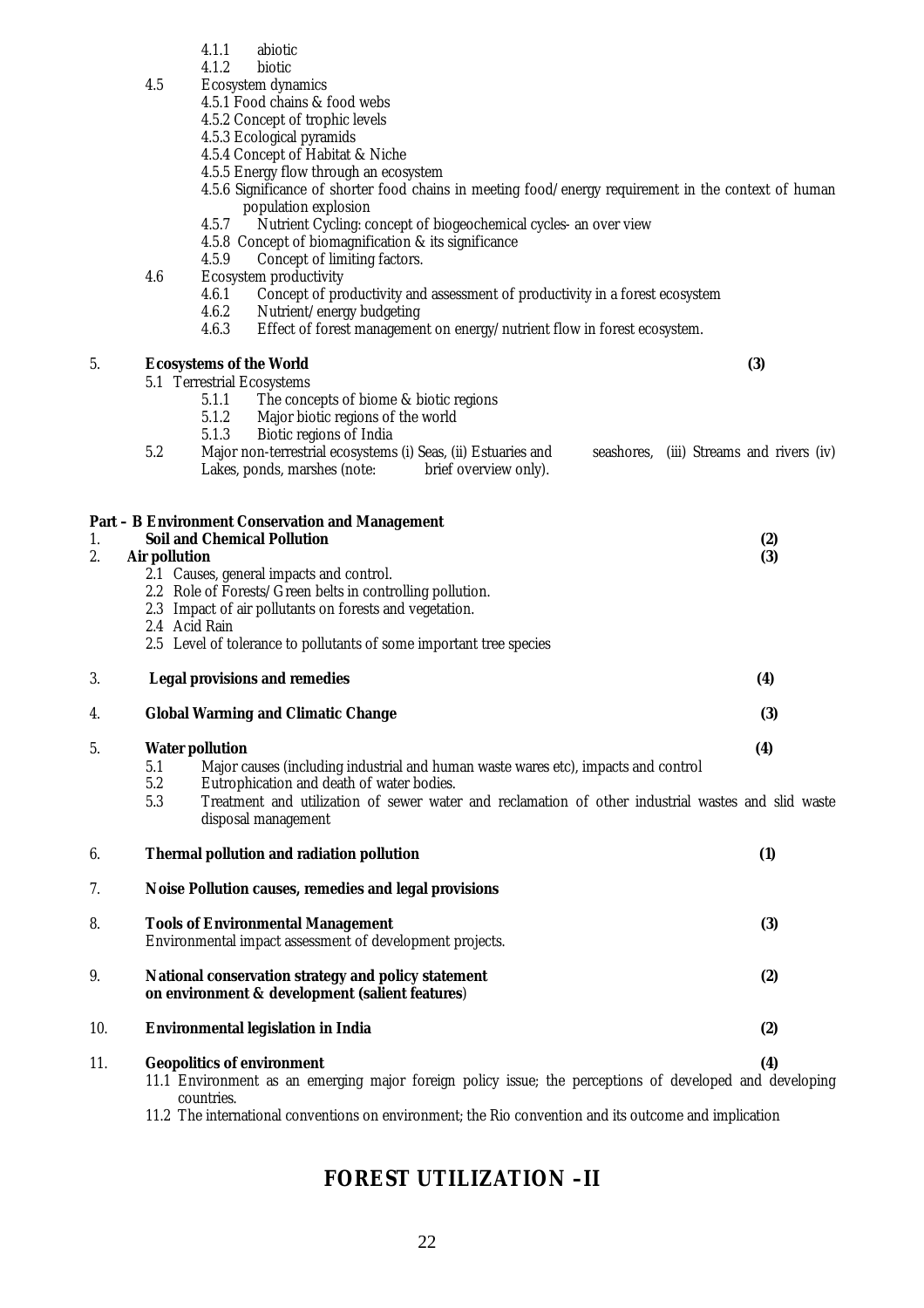| 1.  |                  | <b>Introduction:</b>                                                                                     | (1) |
|-----|------------------|----------------------------------------------------------------------------------------------------------|-----|
|     | 1.1              | Definition.                                                                                              |     |
|     | 1.2              | Non-timber forest products of India and their importance in rural and industrial economy of the country. |     |
|     | 1.3              | States of various non-timber forest products                                                             |     |
| 2.  |                  | <b>Fibres and Flosses:</b>                                                                               | (1) |
|     | 2.1              | Fibre yielding plants                                                                                    |     |
|     | 2.2              | Methods of cultivation of important fibre yielding plants                                                |     |
| 3.  |                  | <b>Grasses, Bamboos and canes:</b>                                                                       | (3) |
|     | 3.1              | Various grasses and their uses in village and cottage industries.                                        |     |
|     | $3.2\,$          | Bamboos - their distribution, exploitation and uses, raw material scenario in bamboos.                   |     |
|     | 3.3              | Canes-their distribution, harvesting, processing and uses.                                               |     |
| 4.  |                  | <b>Essential Oils and their methods of extraction.</b>                                                   | (2) |
|     |                  | Essential oil bearing plants of commercial importance, methods of their cultivation and exploitation.    |     |
| 5.  | <b>Oilseeds</b>  |                                                                                                          |     |
|     |                  |                                                                                                          | (2) |
|     | 5.1              | Important oil seeds obtained from forests                                                                |     |
|     | 5.2              | Methods of collection, processing, packing and storage.                                                  |     |
| 6.  |                  | <b>Gums, Resin and Oleoresin:</b>                                                                        | (2) |
|     | 6.1              | Commercial gums, resin, oleoresin and their economic importance.                                         |     |
|     | 6.2              | Methods of tapping of important gums, resin and oleoresin.                                               |     |
|     | 6.3              | Processing, grading, packing and storage of gums, tans and dyes.                                         |     |
|     | 6.4              | Vegetable tanning materials obtained from forests, their extraction, processing, handling and storage.   |     |
|     | 6.5              | Important dyes.                                                                                          |     |
| 7.  |                  | <b>Edible plants, nuts and spices</b>                                                                    | (1) |
| 8.  | <b>Rubber:</b>   |                                                                                                          | (1) |
|     |                  | 8.1 Cultivation, and tapping                                                                             |     |
|     |                  | 8.2 Processing                                                                                           |     |
|     |                  | 8.3 Uses of rubber                                                                                       |     |
| 9.  | <b>Charcoal:</b> |                                                                                                          | (1) |
|     | 9.1              | Various types of kiln used for manufacture of charcoal                                                   |     |
|     | 9.2              | Charcoal dust briquettes                                                                                 |     |
| 10. |                  | Miscellaneous products: Determination of yield extraction, procedure, storage and marketing.             |     |
|     |                  |                                                                                                          | (2) |
|     | 10.1             | Bidi leaves.                                                                                             |     |
|     | 10.2             | Katha                                                                                                    |     |
|     | 10.3             | Products of destructive distillation of wood.                                                            |     |
|     | 10.4             | Leaf fodder.                                                                                             |     |
|     | 10.5             | Animal products                                                                                          |     |
|     | 10.6<br>10.7     | Mahua                                                                                                    |     |
|     | 10.8             | Chironji<br>Achar                                                                                        |     |
|     | 10.9             | <b>Dhak</b> leaves                                                                                       |     |
|     | 10.10            | Pine needles                                                                                             |     |
|     | 10.11            | Phooljharoo                                                                                              |     |
| 11. |                  | <b>Important Dyes</b>                                                                                    | (1) |
|     |                  | <b>PART II</b>                                                                                           |     |
|     |                  | <b>Medicinal Plants in India</b>                                                                         |     |

# **<u>Section A</u>**<br>1. **C Conservation of Medicinal Plants–The Current Scenario:** (4)<br>1.1 Perspective, need and scope.

1.1 Perspective, need and scope.<br>1.2 Traditional use of Medicinal l

**PART I**

**NON-TIMBER FOREST PRODUCTS**

Traditional use of Medicinal Plants (ethno Medicines)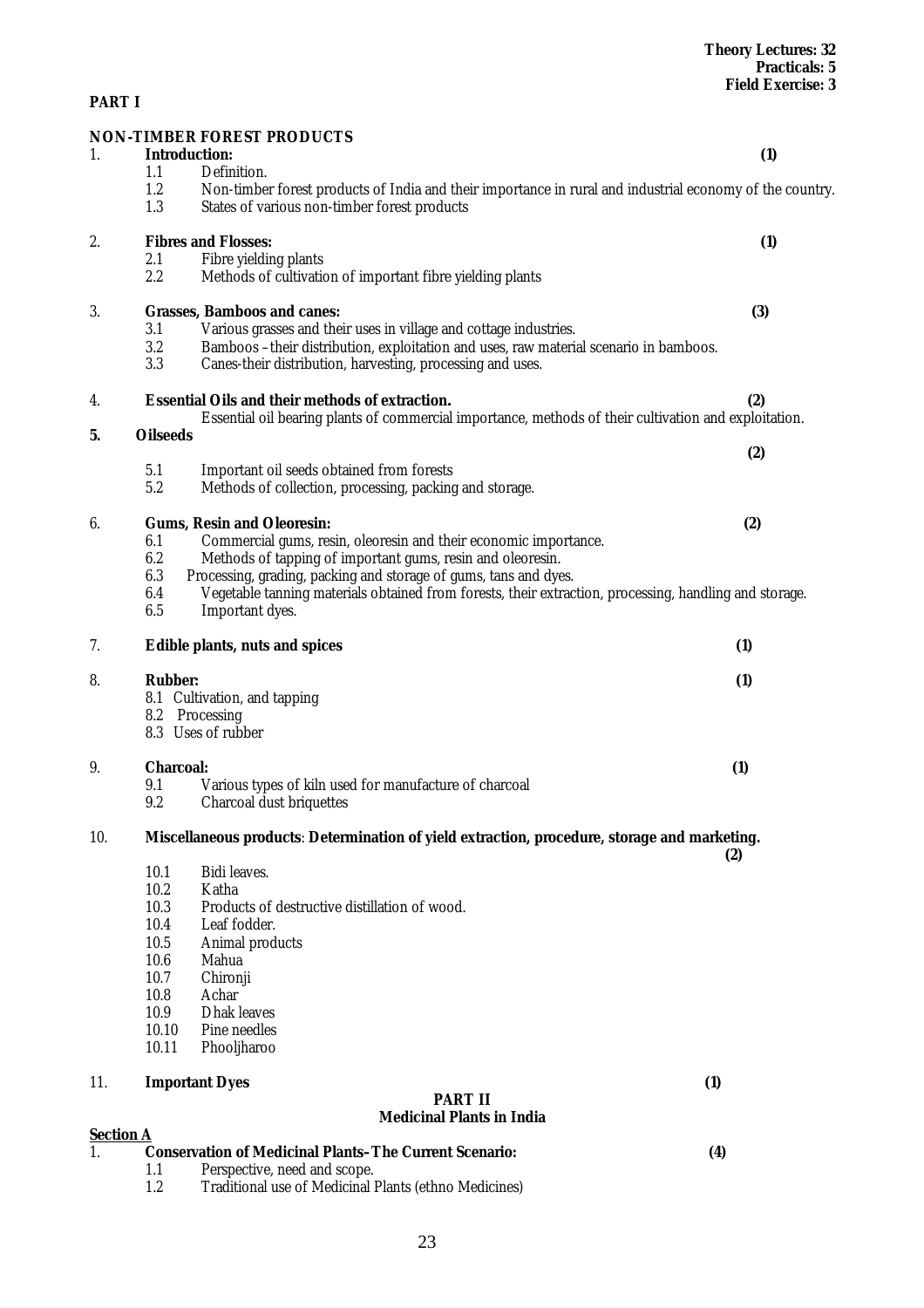- 1.3 Medicinal Systems and its evolution<br>1.4 Institutions and agencies involved
- 1.4 Institutions and agencies involved<br>1.5 National Policy on Trade. Use and
- National Policy on Trade, Use and Conservation of important drugs of commercial value

### 2. **Conservation strategy: (3)**

- 2.1 In-situ and ex-situ conservation<br>2.2 Nurserv Techniques
- 2.2 Nursery Techniques<br>2.3 Methods of cultivation
- 2.3 Methods of cultivation, harvesting, processing and grading<br>2.4 Research and Training
- 2.4 Research and Training<br>2.5 Database generating
- 2.5 Database generating<br>2.6 Identification. Survey
- Identification, Survey/Assessment Techniques, and database generation.

### **Section B (8)**

Following list of medicinal plants will be dealt in the course.

- 1. *Saursurea costus* (Kuth)
- 2. Ladies Slipper Orchid (*Paphiopedilium species*)
- 3. Red Vanda (*Renathera imschootiana*)
- 4. *Rauvolfia serpentina* (Sarpagandha)
- *5. Ceropegia species*
- 6. *Frerea indica* ( Shindal Manakundi)
- 7. *Podophyllum hexandrum* (emodii) (Indian podophyllum)
- 8. *Dioscorea deltoidea (*Elephants foot)
- 9. *Pterocarpus santalinus* ( Red Sanders)
- 10. *Taxus wallichiana* ( Common Yew of Birmi leaves)
- 11. *Aquilaria malaccensis* ( Agar wood)
- *12. Aconitum species*
- *13. Coptis teeta*
- 14. *Coscinium fenestratum*(Calumba wood)
- *15. Dactyorhiza hatagirea*
- 16. *Nardostachys grandiflora* (Jatamansi0
- *17. Panax pseudoginseng*
- *18. Picrorhiza kurrooa*
- 19. *Swertia chirata* (Charayatah)
- 20. *Chlorophytum tuberosum* (Safed Musali)
- 21. Blue Vanda ( Vandal cue Rulea)

Other species, which are commonly known to have valuable medicinal properties that may be dealt with in details, are as follows:

- 1. Anacardium occidentale.
- *2. Argemone mexicana*
- *3. Azadirachta indica*
- *4. Balanites egyptica*
- *5. Bucchanania lanzan*
- *6. Butea monosperma*
- *7. Canabis sativa*
- *8. Terminalia-arjuna*
- *9. Citrus limon*
- *10. Gliricidia sepium*
- *11. Murraya keonigii*
- *12. Pongamia pinnata*
- *13. Terminalia alata*
- *14. Terminalia bellerica*
- *15. Terminalia chebula*
- *16. Emblica officinals*
- *17. Mentha sps.* (mint)
- *18. Ocimum sanctum* (Tulsi)
- 19. *Ferula assafoetida (*Hing)
- 20. *Herpestis monniera* (Brahmi)
- *21.* Cinnamomum zeylanicum (*Cinnamum)*
- 22. *Elettaria aromaticum (*Clove)

- **Practicals** 1. Field Identification **(5)**
	- 2. Surveying for Medicinal Plants
	- 3. Cultivation and Harvesting Techniques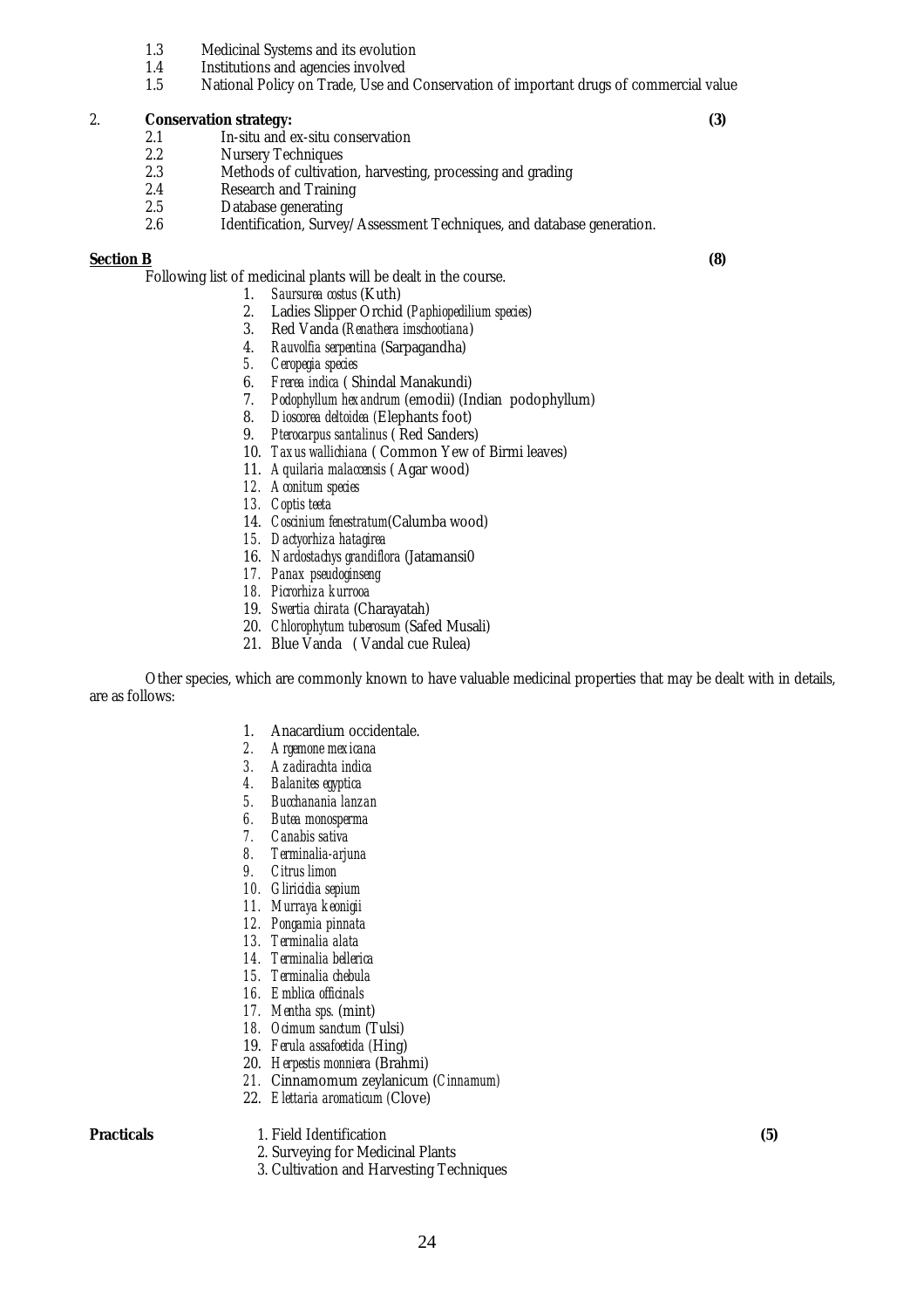# **FOREST RESOURCE MANAGEMENT**

| 1. |            | <b>Introduction:</b>     |                              |                                                                                                | Theory: 34<br><b>Field Exercise: 30</b><br>(2) |
|----|------------|--------------------------|------------------------------|------------------------------------------------------------------------------------------------|------------------------------------------------|
|    | 1.1        |                          | Definition and scope         |                                                                                                |                                                |
|    | 1.2        |                          |                              | Management of forests and its peculiarities                                                    |                                                |
|    | 1.3        |                          |                              | Forest management for environmental conservation                                               |                                                |
|    | 1.4        |                          |                              | Forest management for soil and water conservation                                              |                                                |
|    | 1.5        |                          |                              | Principles of forest management and their application.                                         |                                                |
| 2. |            | <b>Sustained yield:</b>  |                              |                                                                                                | (4)                                            |
|    | 2.1        |                          |                              | concept and meaning of sustained yield                                                         |                                                |
|    | 2.2        |                          | Progressive yield            |                                                                                                |                                                |
|    | 2.3        |                          |                              | Sustained yield in relation to environmental management                                        |                                                |
| 3. |            | <b>Rotation:</b>         |                              |                                                                                                | (1)                                            |
|    | 3.1        | Definition               |                              |                                                                                                |                                                |
|    | $3.2\,$    |                          | Kinds of rotation            |                                                                                                |                                                |
|    | 3.3<br>3.4 |                          |                              | Factors affecting choice of rotation<br>Rotation and conversion period                         |                                                |
|    |            |                          |                              |                                                                                                |                                                |
| 4. | 4.1        |                          | General considerations.      | The actual growing stock and its increment:                                                    | (3)                                            |
|    | 4.2        |                          |                              | Distribution of age gradations or classes in regular forests, normal                           | and actual.                                    |
|    | 4.3        |                          |                              | Distribution of age gradations or classes in irregular forests, normal and actual.             |                                                |
|    | 4.4        |                          |                              | Distribution of age gradations or classes in forests under coppice systems.                    |                                                |
|    | 4.5        |                          |                              | Growth estimation and reduction factors for:                                                   |                                                |
|    |            | 4.5.1 density            |                              |                                                                                                |                                                |
|    |            | 4.5.2 quality            |                              |                                                                                                |                                                |
|    |            |                          |                              | 4.5.3 quality and price increment.                                                             |                                                |
| 5. |            | <b>Yield regulation:</b> |                              |                                                                                                | (5)                                            |
|    | 5.1        |                          |                              | General principles of yield calculation.                                                       |                                                |
|    | 5.2        |                          |                              | Silvicultural system in relation to yield regulation.                                          |                                                |
|    | 5.3        |                          |                              | General definitions i.e. felling series, felling cycles, cutting series etc.                   |                                                |
|    | 5.4.       |                          | Methods of yield regulation: |                                                                                                |                                                |
|    |            | 5.4.1                    |                              | Yield regulation in regular forests.                                                           |                                                |
|    |            |                          | 5.4.1.1<br>5.4.1.2           | By area, reduced area and Hufnagl's modification.                                              |                                                |
|    |            | 5.4.2                    |                              | By volume and increment methods.<br>Yield regulation in irregular forests.                     |                                                |
|    |            |                          | 5.4.2.1                      | Methods based on growing stock only                                                            |                                                |
|    |            |                          | 5.4.2.2                      | Von Mantel's formula and its modifications                                                     |                                                |
|    |            |                          | 5.4.2.3                      | Methods based on volume and increment                                                          |                                                |
|    |            |                          | 5.4.2.4                      | Austrian method                                                                                |                                                |
|    |            |                          | 5.4.2.5                      | Method based on number of trees in various age classes and time taken to pass                  |                                                |
|    |            |                          |                              | from one age class to the next                                                                 |                                                |
|    |            |                          | 5.4.2.6                      | <b>Brandis method</b>                                                                          |                                                |
|    |            |                          | 5.4.2.7                      | Hufnagl's method                                                                               |                                                |
|    |            |                          | 5.4.2.8                      | Smythies safeguard formula                                                                     |                                                |
|    | 5.5        |                          |                              | Application of different methods of yield regulations in forest management in Indian forestry. |                                                |
| 6. |            | <b>Working Plan:</b>     |                              |                                                                                                | (6)                                            |
|    | 6.1        |                          |                              | Definition, object, scope, sphere, necessity for revisions.                                    |                                                |
|    | 6.2<br>eΩ  | $M_{\odot}$              |                              | Division of forests into various units                                                         |                                                |

 6.3 Maps. Management Plan Code

### 7**. Preparation of Working Plan: (10)**

- 7.1 Preliminary Working Plan report
- 7.2 Field work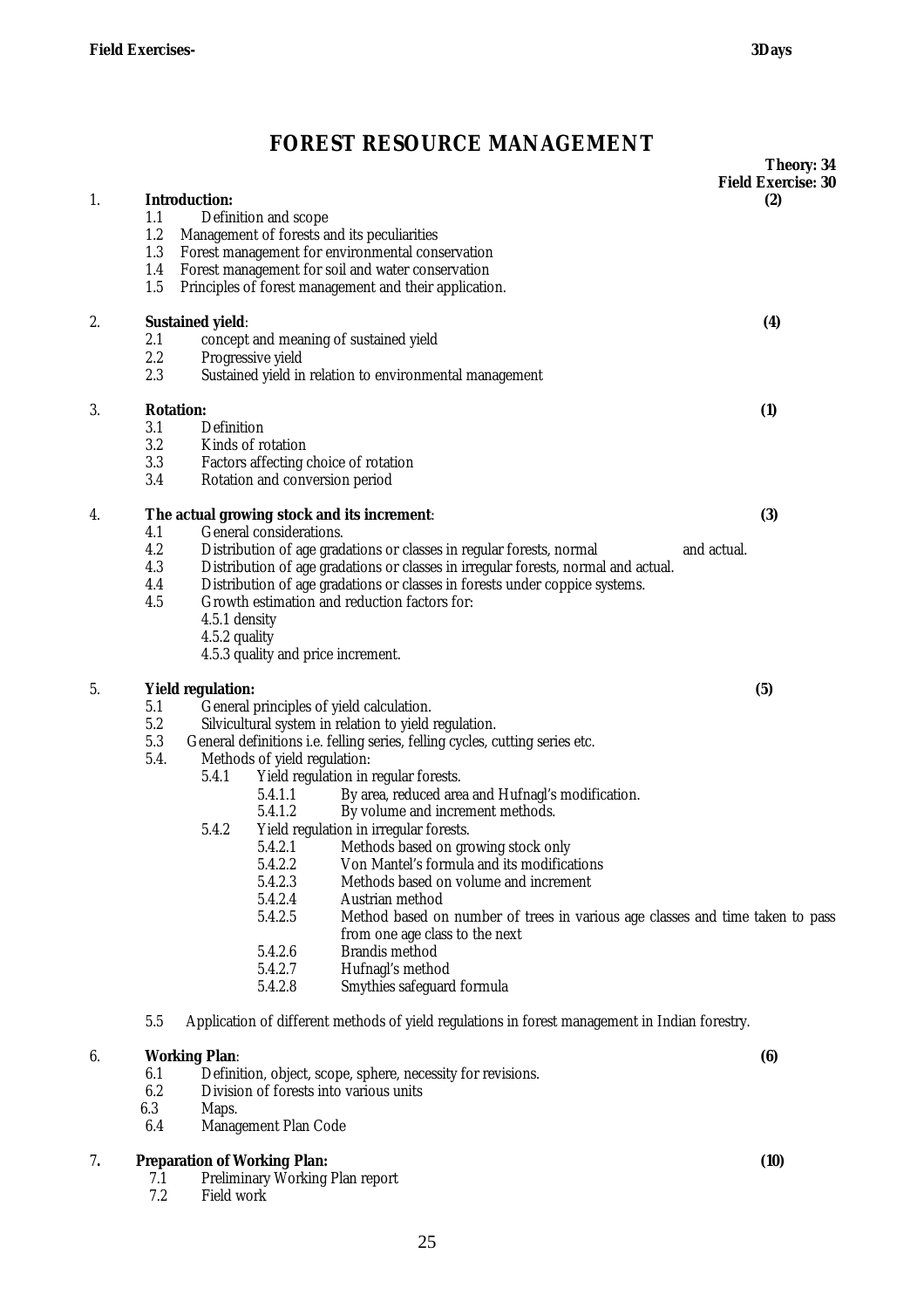- 7.2.1 Stock mapping<br>7.2.2 Checking of ma
- 7.2.2 Checking of maps<br>7.2.3. Compartment desc
- 7.2.3. Compartment description.<br>7.2.4 Collection of statistical data
- 7.2.4 Collection of statistical data<br>7.2.5 Collection of other data
- Collection of other data

- 8. **Office work**: (3)<br>8.1 Compilation of data 8.1 Compilation of data<br>8.2 Writing of Working
	- 8.2 Writing of Working Plan<br>8.3 Control Forms
	- 8.3 Control Forms<br>8.4 Deviation Prop
	- **Deviation Proposals**

### **PRACTICALS-FIELD EXERCIS (30 days)**

Working plan exercise will be conducted in any suitable Sal or other forest covering as many types as possible. Each trainee will be required to write up a working plan for a forest block.

| Rough work: breakup of working days will be as follows:                                                                         | 3 days                       |          |
|---------------------------------------------------------------------------------------------------------------------------------|------------------------------|----------|
| General examination of the working plan and field work-                                                                         | 3 days                       |          |
| Fieldwork for enumeration, regeneration surveys etc.--------<br>Mapping and compilation--<br>---------------------------------- | 9 days.                      | 15 days. |
| Note: The works to be done will be specified by the in charge concerned of the                                                  | <b>Working Plan Exercise</b> |          |

# **NATURAL RESOURCE MANAGEMENT**

|                                                                                                                                                                                                                                                                                                      | Theory: 42<br>Practicals:06<br><b>Field Exercise: 26</b>                                                                                                                                                                                                                                                                                                                                                                                                   |
|------------------------------------------------------------------------------------------------------------------------------------------------------------------------------------------------------------------------------------------------------------------------------------------------------|------------------------------------------------------------------------------------------------------------------------------------------------------------------------------------------------------------------------------------------------------------------------------------------------------------------------------------------------------------------------------------------------------------------------------------------------------------|
| <b>PART A Geology and Soil Sciences</b>                                                                                                                                                                                                                                                              |                                                                                                                                                                                                                                                                                                                                                                                                                                                            |
| <b>SECTION -A</b>                                                                                                                                                                                                                                                                                    | (7)                                                                                                                                                                                                                                                                                                                                                                                                                                                        |
| <b>Types of Rocks:</b><br>Igneous rock<br>1.1<br>1.1.1<br>Forms                                                                                                                                                                                                                                      | $\boldsymbol{2}$                                                                                                                                                                                                                                                                                                                                                                                                                                           |
| 1.2<br>Sedimentary rock<br>1.3<br>Metamorphic rock                                                                                                                                                                                                                                                   |                                                                                                                                                                                                                                                                                                                                                                                                                                                            |
|                                                                                                                                                                                                                                                                                                      | 1<br>2                                                                                                                                                                                                                                                                                                                                                                                                                                                     |
| Geological structures and their topographic expression                                                                                                                                                                                                                                               | $\overline{2}$                                                                                                                                                                                                                                                                                                                                                                                                                                             |
| <b>PRACTICALS:</b>                                                                                                                                                                                                                                                                                   | (6)                                                                                                                                                                                                                                                                                                                                                                                                                                                        |
| <b>Identification of Minerals</b><br>1.1 Physical characters of minerals                                                                                                                                                                                                                             |                                                                                                                                                                                                                                                                                                                                                                                                                                                            |
| <b>Identification of Rocks</b>                                                                                                                                                                                                                                                                       |                                                                                                                                                                                                                                                                                                                                                                                                                                                            |
| 2.1<br>Igneous rocks                                                                                                                                                                                                                                                                                 |                                                                                                                                                                                                                                                                                                                                                                                                                                                            |
| 2.3<br>Metamorphic rocks                                                                                                                                                                                                                                                                             |                                                                                                                                                                                                                                                                                                                                                                                                                                                            |
|                                                                                                                                                                                                                                                                                                      | (12)                                                                                                                                                                                                                                                                                                                                                                                                                                                       |
| <b>Introduction:</b>                                                                                                                                                                                                                                                                                 |                                                                                                                                                                                                                                                                                                                                                                                                                                                            |
| <b>Soil forming processes</b>                                                                                                                                                                                                                                                                        | 1                                                                                                                                                                                                                                                                                                                                                                                                                                                          |
| <b>Soil Profile:</b>                                                                                                                                                                                                                                                                                 | 3                                                                                                                                                                                                                                                                                                                                                                                                                                                          |
| 3.2<br>Various horizons, their characteristics and differentiation in various soil types.<br>3.3<br>Development of soil profiles under different conditions of climates, topography and vegetation.<br>3.4<br>General features of forest soil profiles and their comparison with agricultural soils. |                                                                                                                                                                                                                                                                                                                                                                                                                                                            |
|                                                                                                                                                                                                                                                                                                      | 1.1.2<br><b>Types</b><br>Identification of minerals through physical characteristics<br><b>Important rock-forming minerals</b><br>1.2 Important rock forming minerals<br>2.2<br>Sedimentary rocks<br><b>SECTION-B</b><br>Importance of soil as a factor of plant environment, soil in relation to forestry, soil as a natural living body.<br>3.1<br>Definition<br>3.5<br>Special features of various types of pans e.g. hard lateritic, clay, kankar etc. |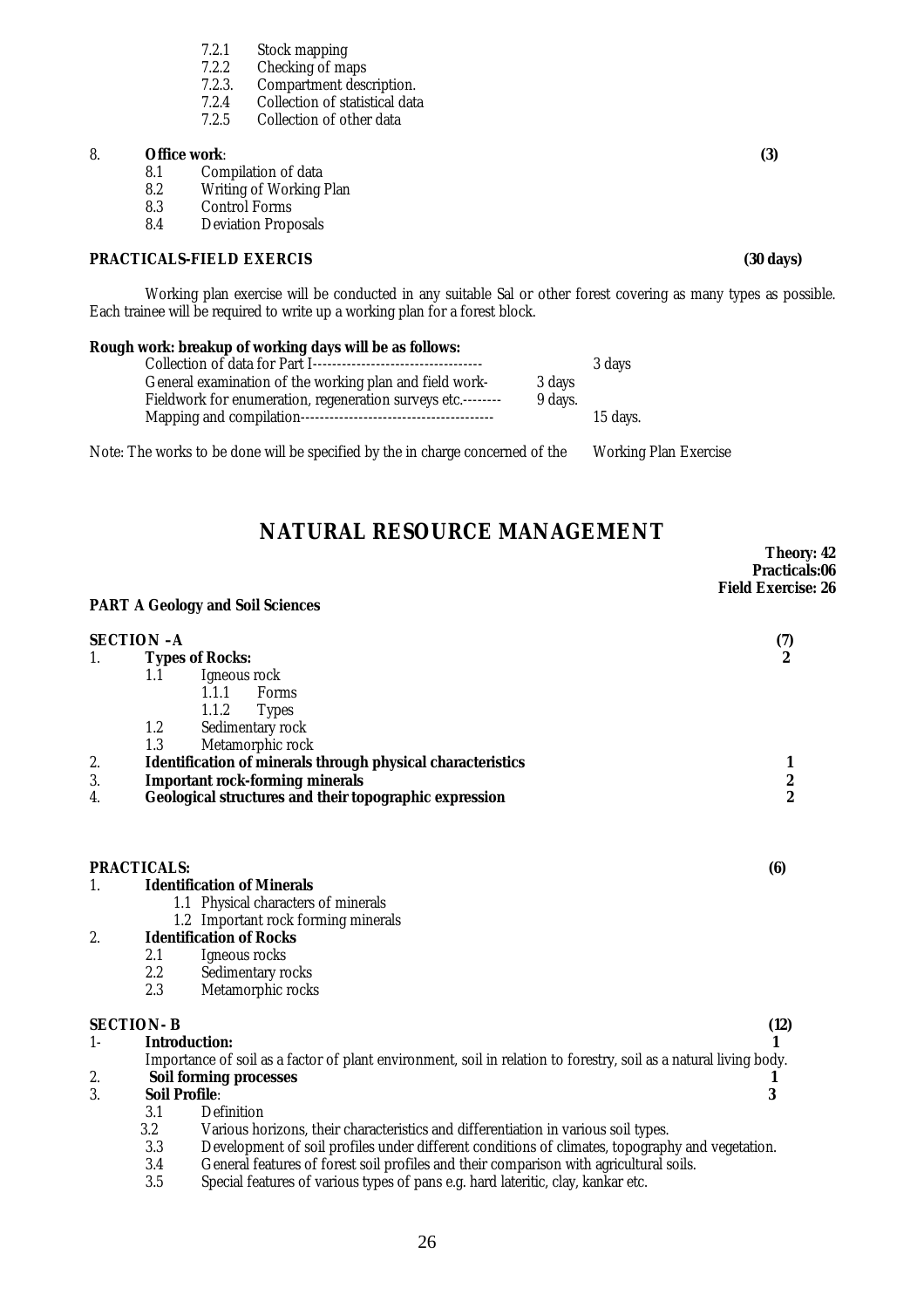# 4. **Physical properties:** 2<br>4.1 Soil texture

- 4.1 Soil texture<br>4.2 Soil structure
- 
- 4.2 Soil structure<br>4.3 Other proper
- 4.3 Other properties<br>4.4 Soil moisture and Soil moisture and soil water relations
- 

|    | 4.5                    | Soil air and temperature.                                                              |          |
|----|------------------------|----------------------------------------------------------------------------------------|----------|
| 5  |                        | <b>Chemical properties:</b>                                                            |          |
|    | 5.1                    | Organic matter                                                                         |          |
|    | 5.2                    | Silica sesquioxide ratios                                                              |          |
|    | 5.3                    | Soil colloids                                                                          |          |
|    | 5.4                    | Soil pH                                                                                |          |
|    | 5.5                    | Nutrient elements                                                                      |          |
|    | 5.6                    | Soil Nitrogen.                                                                         |          |
| 6. |                        | <b>Biological properties:</b>                                                          |          |
|    | 6.1                    | Soil microbiology                                                                      |          |
|    | 6.2                    | Soil fauna                                                                             |          |
| 7. |                        | <b>Major Soil Groups:</b>                                                              |          |
|    | 7.1                    | Soil classification                                                                    |          |
|    | 7.2                    | Soil survey and soil mapping                                                           |          |
|    | 7.3                    | Rock, Soil-Plant relationship                                                          |          |
|    | 7.4                    | Soil properties influencing forest growth                                              | 2        |
|    | <b>FIELD EXERCISE:</b> |                                                                                        | (6 Days) |
| 1. |                        | Study of soil profile and recording of relevant field data on soil and vegetation etc. |          |

- 2. Determination of physical properties of soil in the field such as structure, texture, hardness, porosity, colour, pH etc. and study of vegetation growth in relation to such physical properties of soil.
- 3. Writing of a soil survey report and analysing the data for selection of species and further treatment of the soil, if needed.

### **PART B - LAND USES & WATERSHED MANAGEMENT**

### 1. **Land use problems in India**: **(2)**

- 1.1 Agrarian customs, agriculture practices.
- 1.2 Social customs with reference to use of various resources.
- 1.3 Erosion:<br>1.3.1
	- 1.3.1 Principles<br>1.3.2 Types of  $\epsilon$
	- Types of erosion
	- 1.3.3 Agencies of erosion
	- 1.3.4 Kinds and forms of erosion, degree of erosion
	- 1.3.5 Causes and effects of erosion

### 2. **Waste land Management: (2)**

- 2.1 Introduction
- 2.2 Classification
- 2.3 Identification and Reclamation of saline-alkali soil
- 2.4 Management of water logged areas
- 2.5 Identification of various types of waste lands.
- 2.6 Development of such wastelands and techniques adopted.

### 3. **Range Management: (6)**

- 3.1 Grass land-types and their distribution in India.
- 3.2 Principles of grassland management and various measures for maintaining grassland in good condition, (silvipastoral techniques) closures, soil and water conservation measures, application of fertilizers, seeding and planting of improved grasses, weed control and control burning, other operations like silage, hay making, stall feeding, storage of grass, provision of facilities in pastures for even distribution of grazing pressure.

### 4. **Hydrological cycle**: **(2)**

- 4.1 Hydrological cycle and its importance
- 4.2 Rainfall, its measurement, intensity, duration and frequency
- 4.3 Infiltration, percolation
- 4.4 Evaporation and transpiration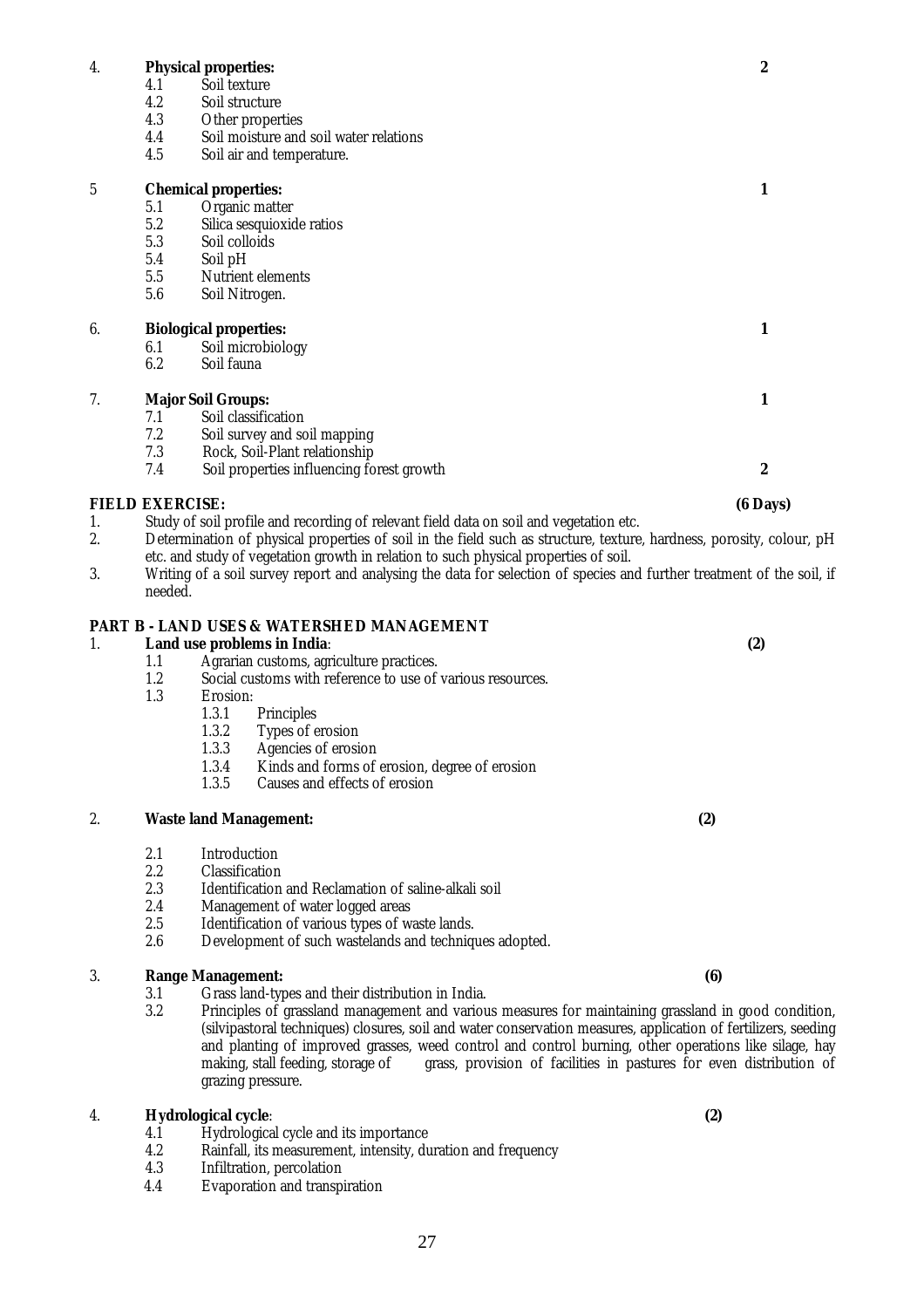4.5 Run-off, peak rate of run off; methods for calculations, Rational and Cook's method.

### 5. **Soil and water conservation measures**: **(5)**

- 5.1 Contour cultivation, contour trenching design and lay out 5.2 Bunding and terracing
- 5.2 Bunding and terracing<br>5.3 Erosion control and w
- 5.3 Erosion control and water conservation structures like spill ways, their types, design, construction and maintenance.
- 5.4 Gully control, principles of planning, safety of works; use, design and maintenance of check dams<br>5.5 Stream bank erosion control
- 5.5 Stream bank erosion control<br>5.6 Torrent control. control mea
- 5.6 Torrent control, control measures in catchment and in channel<br>5.7 Landslide control
- 5.7 Landslide control<br>5.8 Control of erosion
- 5.8 Control of erosion on highways and railways<br>5.9 Wind erosion control, wind breaks shelterbel
- 5.9 Wind erosion control, wind breaks shelterbelts, sand dune fixation<br>5.10 Water harvesting–Water absorption trenches and check dams
- 5.10 Water harvesting–Water absorption trenches and check dams

### 6. **Watershed Management Plan**: **(6)**

- 6.1 Unit of planning<br>6.2 Codification of w
- 6.2 Codification of watersheds-watershed, sub-watershed, micro-catchment
- 6.3 Demarcation of priority watershed<br>6.4 Soil survey and capability map prep
- 6.4 Soil survey and capability map preparation and problem analysis.<br>6.5 Collection of basic information for soil conservation planning p
- 6.5 Collection of basic information for soil conservation planning pertaining to soil, climate, land use, crop yields, agriculture practices; engineering and forestry practices, population needs and customs, cattle census and allied details.
- 6.6 Proposed treatment dealing with watershed management practices, agronomy and forestry practices, land treatment, structural measurement, miscellaneous specifications, phasing of project work; provision for cost estimate, cost/benefit ratio and general evaluation.
- 6.7 Agronomy practices in Soil conservation.<br>6.7.1 Contour farming
	- - **Contour farming**<br>6.7.2 Cover crops 6.7.2 Cover crops and legumes<br>6.7.3 Composting
			- **Composting**
			- 6.7.4 Mixed and rotational cropping<br>6.7.5 Green manuring and mulch far
			- Green manuring and mulch farming
			- 6.7.6 Terracing and dry land farming
			- 6.7.7 Agro forestry
- 6.8 Forestry Practices in Soil conservation:
	- 6.8.1 Wattling to stabilise debris and landslide.
	- 6.8.2 Log wood check dam.<br>6.8.3 Plantation, ground/lan
	- Plantation, ground/land development
- 7. Vegetative measures to check erosion at gully head, road slides, cut slopes, riverbanks, seacoasts etc.

### **FIELD EXERCISE:** (20 days)

Preparation of Watershed Management Plan for a given micro-catchment.

# **FOREST ECONOMICS**

| 1. | <b>Introduction</b><br>Role of economics in forestry and its limitations in decision-making.                                                                     | (2) |
|----|------------------------------------------------------------------------------------------------------------------------------------------------------------------|-----|
| 2. | <b>Demand:</b><br>products, demand schedule, elasticity of<br>Theory of demand; essential elements of demand, demand for forest<br>demand                        | (2) |
| 3. | <b>Supply:</b><br>Concepts; law of supply, essential elements of supply, supply of forest products, supply schedule, elasticity of<br>supply, Equilibrium point. | (2) |
| 4. | Utilitv:                                                                                                                                                         | (3) |

Basic concepts and definition, concepts of total and marginal utility, law of diminishing marginal utility, the indifference curve and indifference map, consumption possibility line.

5. **Cost: (4)**

**General:**

**Theory: 40**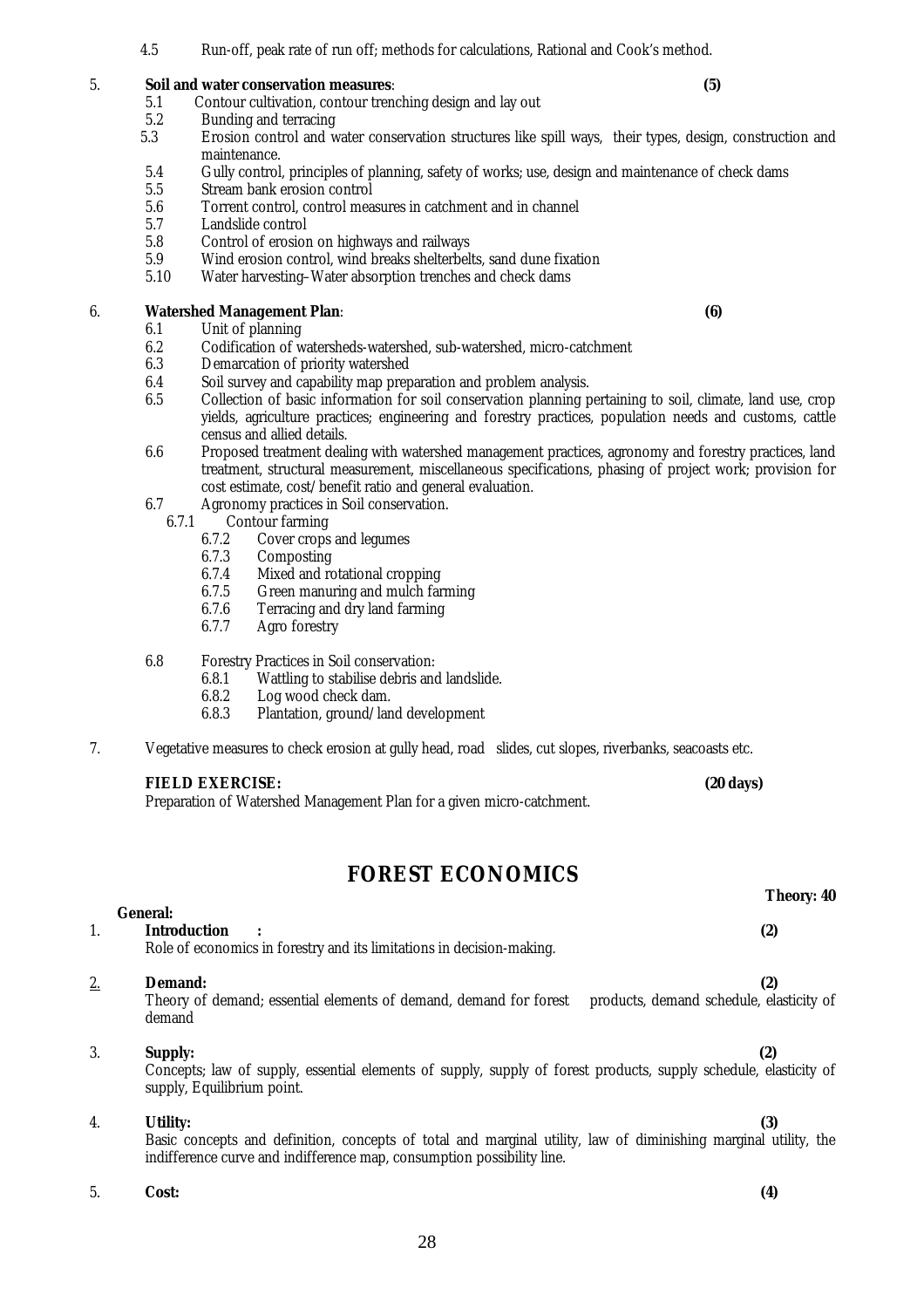Cost of production i.e. concept of real, opportunity and money cost, total, average, and marginal cost.

| <b>Production Theory:</b> | (4) |  |
|---------------------------|-----|--|
|                           |     |  |

Concepts of total, average and marginal products. Production function and laws of return i.e. increasing, constant and diminishing returns. Utility theory of production and marginal products in forestry.

### 7. **Brief account of pricing factors of production** i.e **(4)**

| Land--------------------- - Rent    |  |
|-------------------------------------|--|
| Labour--------------------Wages     |  |
| Capital--------------------Interest |  |

### 8. **Market: (4)**

Main features of market, Forms of market-Perfect, imperfect, monopoly market. Types of competition in the market. Market of various forest products viz. Timber, fuelwood, charcoal, seeds, bidi, bamboo, gums etc.

### **Forest Economics:**

| 1. | <b>Economic Structure in Forestry Sector</b>                                                                         | (3)              |
|----|----------------------------------------------------------------------------------------------------------------------|------------------|
|    | Sources of revenue in forestry sector, Price-size relationship. Value and treatment of time in forestry sector, Risk |                  |
|    | and uncertainty in forestry sector and its treatment.                                                                |                  |
| 2. | <b>Rotation:</b>                                                                                                     | $\left(4\right)$ |
|    | Concept of Economic rotation-rotation of max. NPV                                                                    |                  |
|    | Land Expectation Value (Faustman's formula).                                                                         |                  |
| 3. | <b>Factors affecting Economics:</b>                                                                                  | $\left(4\right)$ |
|    | Economics of spacing, thinning and pruning                                                                           |                  |
| 4. | <b>Economics of nature of crop:</b>                                                                                  | $\left(4\right)$ |

Economics of monoculture, mosaic and mixed culture, species choice protection, harvesting etc.

# **BIODIVERSITY CONSERVATION AND MANAGEMENT**

|                                                                                                                                                                                                                                                                                              | Theory $-45$        |  |
|----------------------------------------------------------------------------------------------------------------------------------------------------------------------------------------------------------------------------------------------------------------------------------------------|---------------------|--|
|                                                                                                                                                                                                                                                                                              | <b>Practical-10</b> |  |
| Part I                                                                                                                                                                                                                                                                                       | (10)                |  |
| 1.0 Biodiversity: Definition, gene level, species level and ecosystem level. Value of Biodiversity, ecological, economic and<br>other values. India as a mega diversity country, Biogeographic regions of India, Endemic centers of India and an overview<br>of endemism in flora and fauna. |                     |  |
|                                                                                                                                                                                                                                                                                              |                     |  |
| <b>Introduction to Plant and Animal Kingdom</b><br>2.0                                                                                                                                                                                                                                       |                     |  |
| <b>Part II</b>                                                                                                                                                                                                                                                                               | (5)                 |  |
| Mega fauna of India occurrence distribution present status and elementary ecology concerning Asian Flenhant Tiger                                                                                                                                                                            |                     |  |

lia, occurrence, distribution, present status and elementary ecology concerning Asian Elephant, Tiger, Rhinoceros, Musk deer, Gaur, Hoolock Gibbon, Nilgiri tahr An overview of Avifauna in India and Ramsar wetlands in India

**Part III (5)** Conservation ethos of India. Wildlife Management definition, concept of carrying capacity, population structure, density and biomass, Home range and territory and an introduction to Ethology.

Need for Protected Area Network, National Parks and Sanctuaries of India with special emphasis on Kanha National Park, Keibul Lamjao of Manipur, Bandipur, Gir, Gulf of Mannar (Coral reef Management), Namdapha National Park, their location, extent, flagship species, habitat description, major conservation measures, man animal conflict and an assessment of sources of threats to those protected areas. The concept of Eco-development.

**Part IV (5)** insitu and exsitu conservation and the role of gene banks. Conservation breeding and Reintroduction. National Institutions involved in conservation. Role of NGOs in conservation of natural resources. Ecotourism.

### **Part V (10)**

Ecological sampling Techniques, belt, quadrat and point techniques for enumeration of plants. Line transact analysis and other popular census techniques for animals. Causes of extinction, habitat destruction and degradation, fragmentation of habitat, introduction of alien species and other factors. Examples of critically endangered biota of India.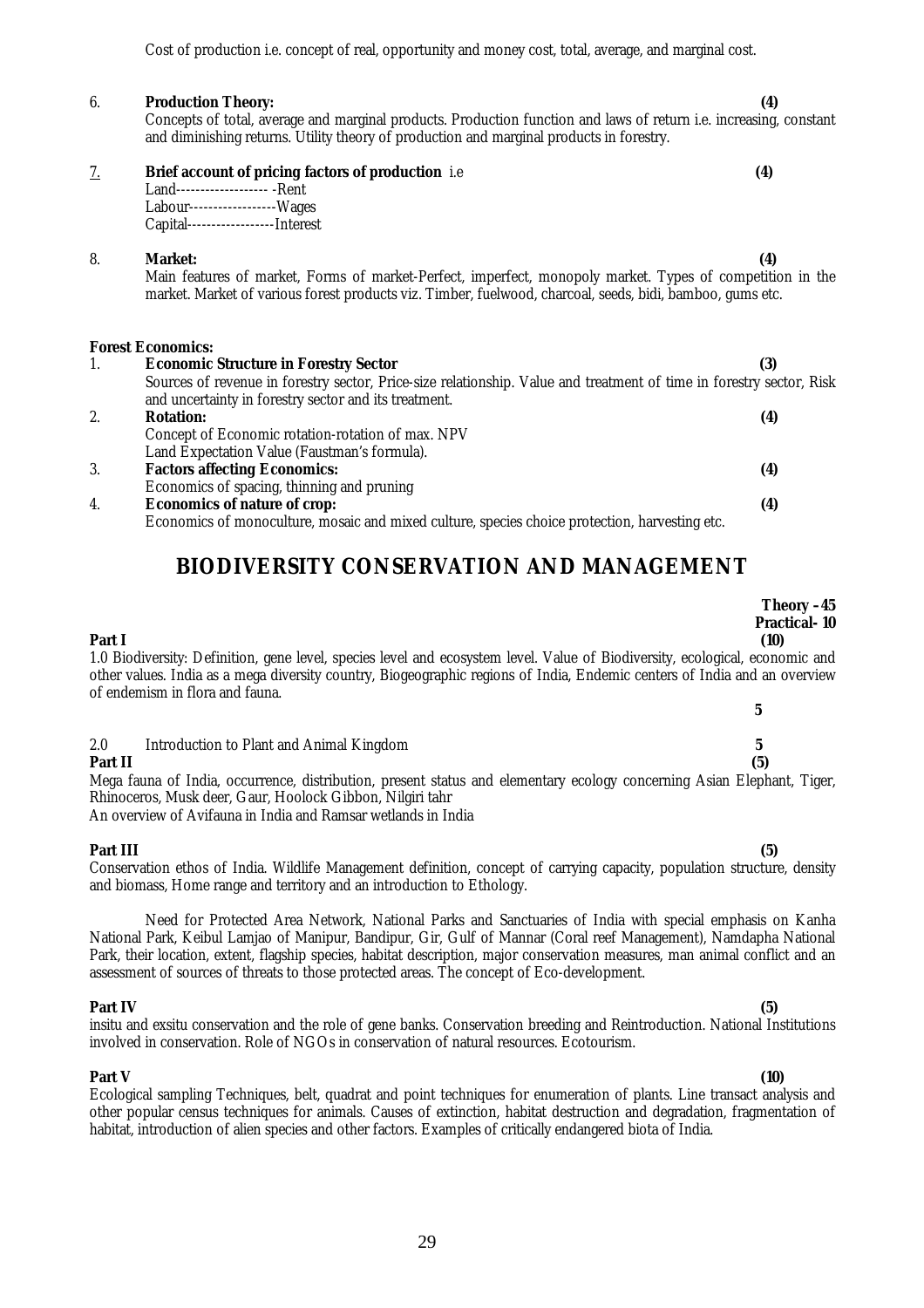**Part VI (5)** International conventions concerning biodiversity CITES, CBD, intellectual property rights, Bio piracy. Wildlife (Protection) Act, 1972 and Forest Conservation Act,1980 as corner stones of conservation in India. Biodiversity Bill/Act, Environmental pollution, Environmental laws and Environmental Impact Assessment.

| <b>Part VII</b><br><b>Biodiversity Conservation:</b> |                                                                                                                | (5) |
|------------------------------------------------------|----------------------------------------------------------------------------------------------------------------|-----|
| 2.                                                   | Ecological & geopolitical significance of biodiversity<br>Biosphere reserves, with special reference to India. |     |
| <b>Practicals-Ecological Census Techniques</b>       | (10)                                                                                                           |     |

### **JOINT FOREST MANAGEMENT, RURAL AND TRIBAL DEVELOPMENT**

|    |                       |                                                                                                                                              | <b>Theory: 32</b><br><b>Field Exercise: 6</b> |
|----|-----------------------|----------------------------------------------------------------------------------------------------------------------------------------------|-----------------------------------------------|
| 1. |                       | <b>Introduction to Concepts of Joint Forest Management and Participatory Approach.</b>                                                       | 2)                                            |
|    | 1.1                   | <b>Community Forestry:</b>                                                                                                                   | (2)                                           |
|    | 1.2                   | Definition                                                                                                                                   |                                               |
|    | 1.3                   | Role of Forestry in Rural Development                                                                                                        |                                               |
|    | 1.4                   | Necessity-special significance in the context of energy and small timber requirement of India                                                |                                               |
| 2. | <b>Agro-Forestry:</b> |                                                                                                                                              | (3)                                           |
|    | 2.1                   | Its need and scope on and around agricultural lands                                                                                          |                                               |
|    | 2.2                   | Role in rural economy and its effect on agricultural practices                                                                               |                                               |
|    | 2.3                   | <b>Establishment of Agro forestry</b>                                                                                                        |                                               |
|    | 2.4                   | Agro Forestry Models with Economic Analysis                                                                                                  |                                               |
|    | 2.5                   | Role of forest department                                                                                                                    |                                               |
| 3. |                       | <b>Social Forestry:</b>                                                                                                                      | (4)                                           |
|    | 3.1                   | Objectives and scope vis-à-vis Agro forestry                                                                                                 |                                               |
|    | 3.2                   | Raising of trees for fodder, fuel wood, leaf manure and timber                                                                               |                                               |
|    | 3.3                   | Development of pasture lands                                                                                                                 |                                               |
|    | 3.4                   | Avenue plantation                                                                                                                            |                                               |
|    | $3.5\,$               | Canal bank plantation                                                                                                                        |                                               |
|    | 3.6<br>3.7            | Plantations along railway lines                                                                                                              |                                               |
|    | 3.8                   | Choice of species<br>Role of the forest department                                                                                           |                                               |
|    |                       |                                                                                                                                              |                                               |
| 4. |                       | <b>Recreation Forestry and Landscaping:</b>                                                                                                  | (2)                                           |
|    | 4.1                   | Scope and need of Recreation Forestry                                                                                                        |                                               |
|    | 4.2                   | Ecotourism in relation to generate employment and local economical upliftment and economic                                                   |                                               |
|    | 4.3                   | development                                                                                                                                  |                                               |
|    | 4.4.                  | Concept of integrated town planning and landscaping<br>Creation, layout and design of parks, green zones/green belts close to urban centers. |                                               |
|    |                       |                                                                                                                                              |                                               |
| 5. |                       | <b>Extension and Publicity:</b>                                                                                                              | (3)                                           |
|    | 5.1                   | Role and mode of publicity in Agro and Social Forestry.                                                                                      |                                               |
|    | 5.2                   | <b>Modes of Publicity</b>                                                                                                                    |                                               |
|    |                       | Direct contact with the people<br>5.2.1                                                                                                      |                                               |
|    |                       | 5.2.2<br>Using mass publicity media-radio, television, posters etc.                                                                          |                                               |
|    | $5.3\,$<br>5.4        | <b>Establishing Demonstration and Interpretation centers</b><br>Exposure through training, workshops, seminars and exhibitions.              |                                               |
|    | 5.5                   | Incentives for tree planting both to landless and land holders.                                                                              |                                               |
|    | 5.6                   | Competitions and contests for awareness generation                                                                                           |                                               |
|    |                       |                                                                                                                                              |                                               |
| 6. |                       | Integrated rural development approach:                                                                                                       | (3)                                           |
|    | 6.1                   | Forestry in support to agriculture, animal husbandry and horticulture                                                                        |                                               |
|    | 6.2                   | Forest based cottage industry in rural environment with proper marketing facility.                                                           |                                               |
|    | 6.3                   | Employment generation in raising, tending harvesting tree crops                                                                              |                                               |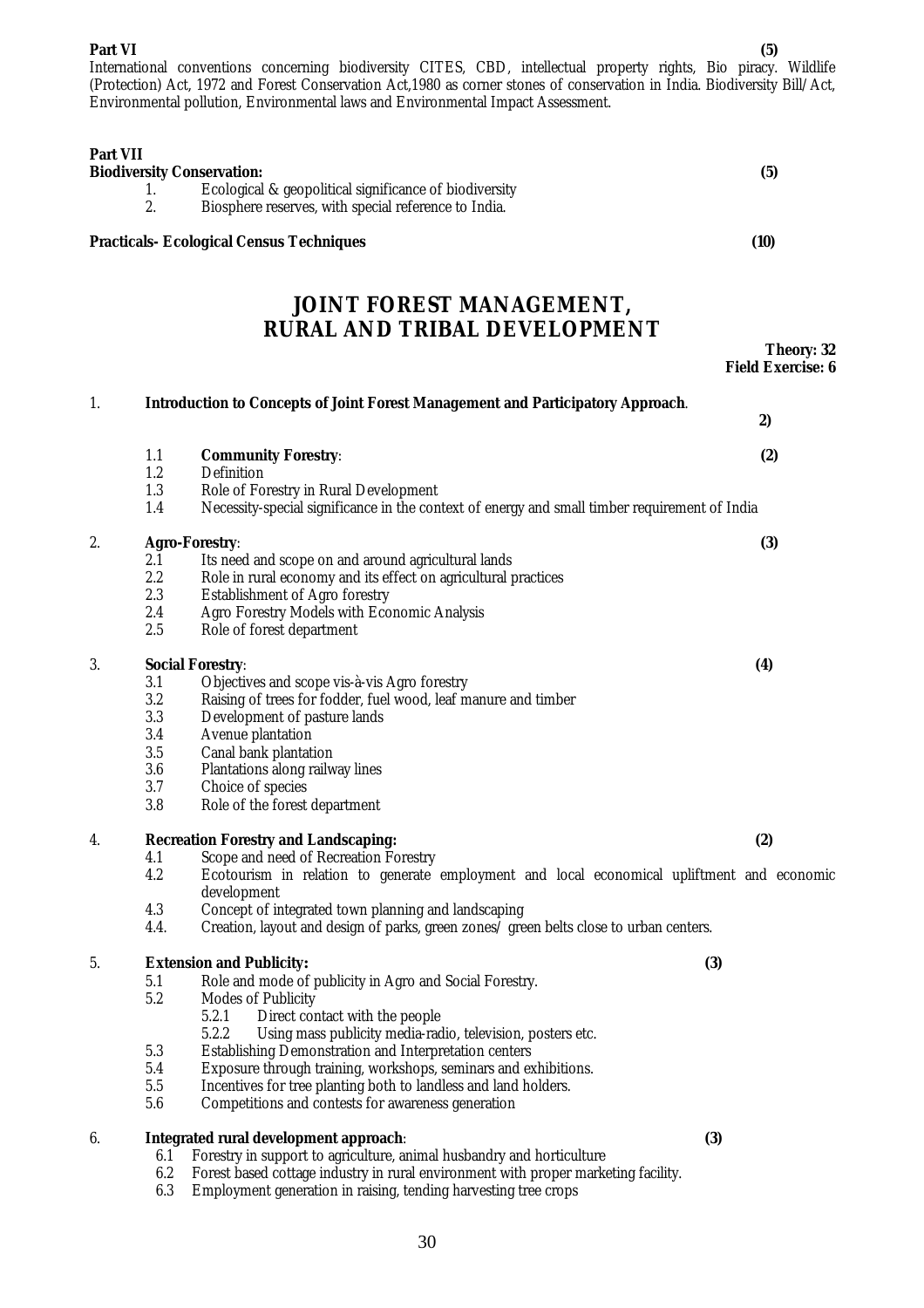- 6.4 Alternative sources of energy
- 7. **Organization and legislation to support the programmes (1)**

### 8. **Future prospects in Forest Management (5)**

- 8.1 Overall involvement of tribals (Past, Present and Scope) Emphasis on variety of Extension Forestry Programmes like Agro-Farm-Forestry, Shelterbelt, other forms of productive forestry).
- 8.2 Social Forestry and various Area Development Programmes.
	- 8.2.1 Family Development based programmes.
	- 8.2.2 Individual Beneficiary programme.<br>8.2.3 Concept of voluntary agencies and
	- 8.2.3 Concept of voluntary agencies and their relevance to tribals with a special attention to various rural and tribal development programmes (IRDP, RLEGP, EGS, NREP, DDP, DPAP and TSP etc.).

### 9 **Tribals and Five Year Plans (7)**

Preparation of sub-plan for tribal areas. A study of planning commission guidelines.

### **FIELD EXERCISE: (6 Days)**

Preparation of a Micro-plan for

(i) JFM,

Agro forestry giving suitable combinations of forest species and Agriculture/Horticulture/Floriculture crop with year wise investment and return, inputs/outputs analysis and calculations of IRR.

### **HUMAN RESOURCES DEVELOPMENT AND MANAGEMENT**

**Lectures: 20 Field Exercise: 3 days**

### 1. **Institutional: (10)**

- 1.1 Organisational behavior:
	- 1.1.1 Structure and Suitability
	- 1.1.2 Motivation and Recognition<br>1.1.3 Leadership styles
	- 1.1.3 Leadership styles<br>1.1.4 Group Dynamics
	- **Group Dynamics**
	- 1.1.5 Management of conflict and stress
- 1.2 Manpower planning:
	- 1.2.1 Goals
	- 1.2.2 Strategies
	- 1.2.3 Selection/Recruitment
	-
	- 1.2.4 Career development<br>1.2.5 Training and Researd Training and Research
- 1.3 Communication skill and Management.
- 1.4 Management systems and process
- 1.5 Organizational culture and managerial ethos<br>1.6 Management of organizational conflicts
- Management of organizational conflicts
- 1.7 Managing change
- 1.8 Organization structure and design
- 1.9 Delegation and interdepartmental coordination
- 1.10 Changing role of Government.
- 1.11 Inter-Institutional exchange programs
- 1.12 Anti-corruption measures
- 1.13 Output evaluation

### 2. **Individual (10)**

- 2.1 Analysing interpersonal relations
- 2.2 Media and mob management
- 2.3 Personality development
- 2.4 Aptitude building
- 2.5 Time management
- 2.6 Transparency in working
- 2.7 Accountability.

### **Field Exercises (3 days)**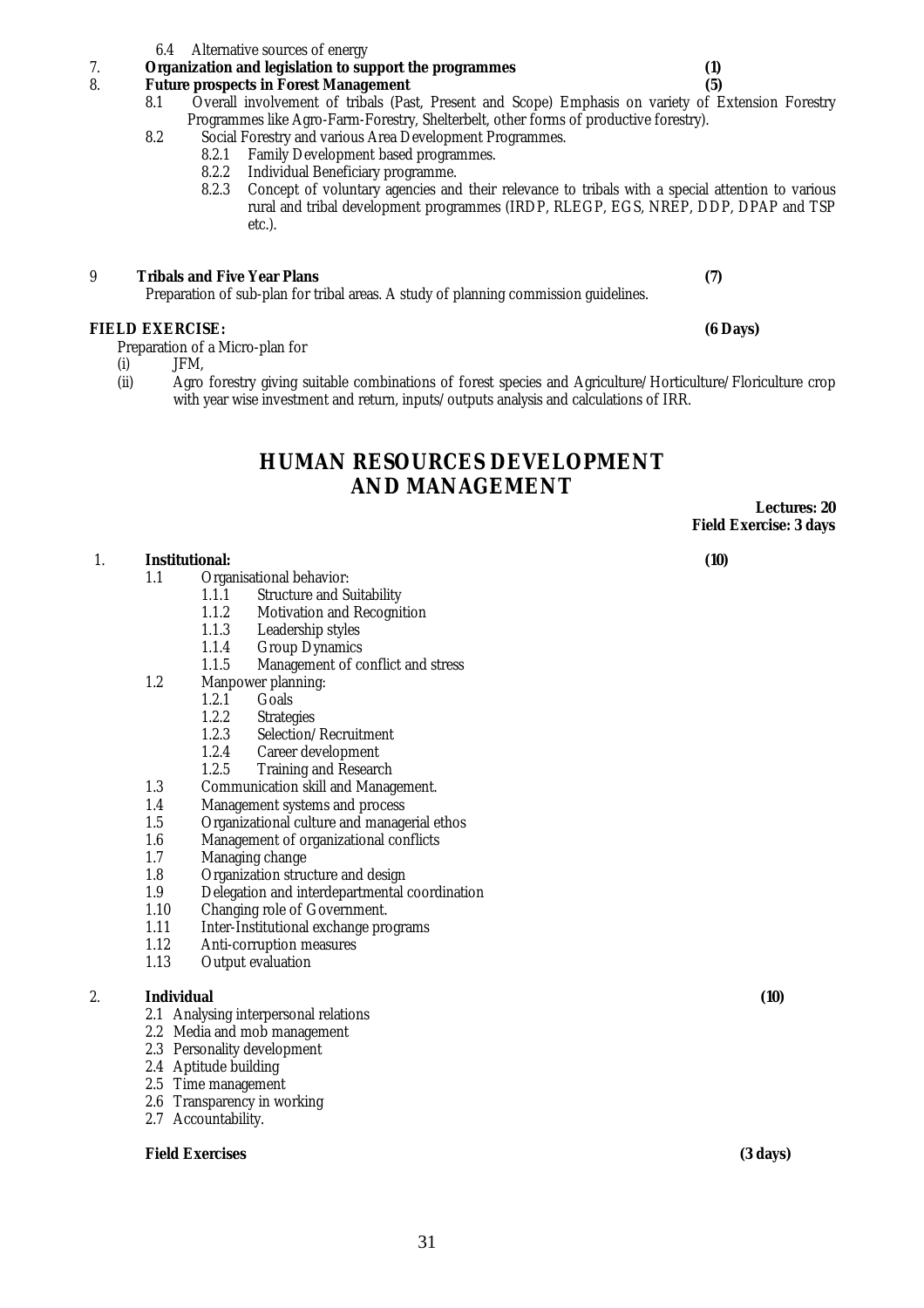# **FOREST ACCOUNT & PROCEDURE**

### **Theory Lectures: 40**

**GENERAL (1) Organization of forest department:** administrative and executive control. Classification of establishment- permanent, temporary and labour.

### **CASH ACCOUNT (24)**

- $\triangleright$  General principles of book-keeping by single entry, its origin and advantages; accuracy, neatness and legibility in book- keeping. definitions of important terms in accounts.
- ! Classification of Government accounts; its necessity. Receipt and payments under various heads and subheads. Preparation of Budget and Annual Action Plan.
- $\triangleright$  Revenue and Capital Expenditure: Essential steps before incurring a revenue expenditure, sanctions, availability of funds, scale of rates etc.
- $\triangleright$  Definitions of cash and cash book; custody of cash chest and precautions in its use.
- $\triangleright$  Payment and its methods i.e. cash, cheque book transfer and R.T.R., letter of credit; writing of cheques and maintenance of cheque books; cancelled and lost cheques.
- $\triangleright$  Advances to contractors, disbursers and others and their accounting; recoveries of cash payment and their entries in the cash accounts.
- $\triangleright$  Different kinds of voucher for payments; muster rolls, measurement books and their preparation and maintenance. Register of sanctioned works and completion reports. Lost or missing receipt or vouchers.
- $\triangleright$  Receipt of revenue and its remittance into the treasury, i.e. cash, cheque, postal money-order, book transfer and R.T.R., refund of revenue.
- ! Forest deposits-Earnest money; Security deposits from subordinates and contractors.
- $\triangleright$  Maintenance of Cash book, entry of Cash transactions and closing and balancing of cash book; practice in writing cash-book; Divisional and range officer's daily cash account; supplementary accounts and objection statements.
- > Contractors and disbursers ledger. Accounting procedure as followed by forest corporations.
- $\triangleright$  Treasury system of accounting/ study of different formats, disbursement process, Treasury cash book, Heads of Accounts, D.D.O's functions.

### **FOREST PRODUCE ACCOUNTING AND YIELD RETURNS (5)**

- Categories of produce i.e. tree, timber, logs and scantlings; firewood, charcoal and other minor forest produce; Various places of storage i.e. forests, depots, transit and sale depots; separate entries for each category and depot.
- Agencies of removal: Government, Contractors and others-right holders and free grantees.
- Accounts and returns connected with departmental export of produce as under-
- Return showing receipt and disposals in sale deports.
- Return showing receipts and issue of timber and other produce.
- Return showing sale of timber and other produce, including drift and waif wood collected by Government agency.
- Bill and receipt book.
- Accounts and returns connected with the removal of produce by purchasers as under:-
- Return showing sale of forest produce, cut and collected by purchasers.
- Return showing outstanding on account of revenue.
- Regulations of movement of forest produce permits and passes.
- Accounts and returns connected with the removal of produce by right-holders and free grantees as under:-
- Return showing free grants of timber & other produce.
- Return showing grants to right-holders of timber and produce.
- Permits and passes.
- Accounting of seized and confiscated produce.
- Shortage or losses. permissible limits and their accounting.

### **OFFICE PROCEDURE (9)**

- Records of Forests and their maps and boundaries, annual plan of operations.
- Damage report register-compensation register and prosecution register. Record of stocks of forms. Forest offence register, Fire occurrence register and Fire maps- posting of.
- Record of books-maintenance of books concerning rules and regulations up-to-date.
- Custody and maintenance of stock in serviceable condition; its receipt and dispatch; wear and tear, purchase and writing off unserviceable stock and its disposal. Stock register and its maintenance stock receipt books, uniform register, hammer register.